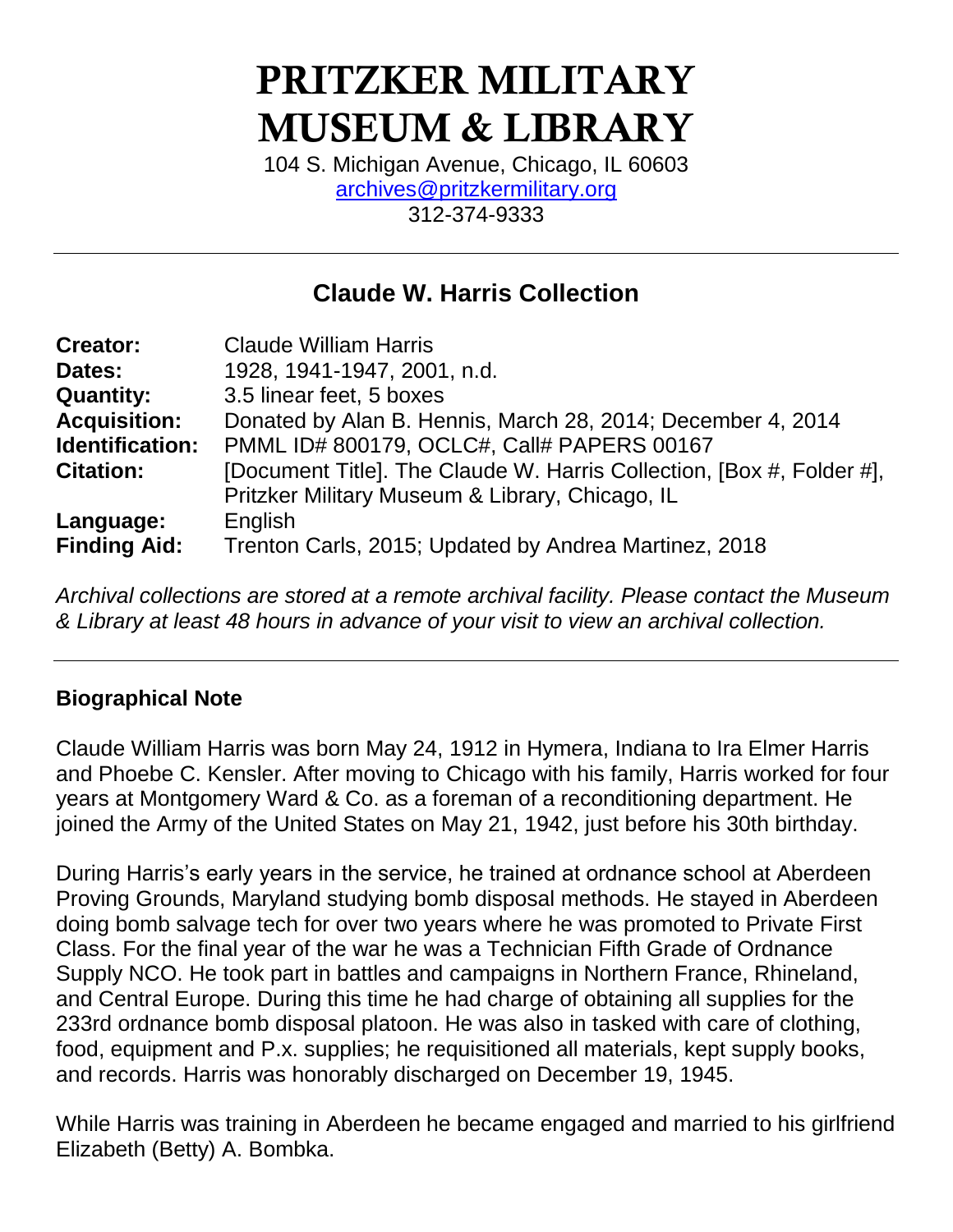# **Scope and Content of the Collection**

The Claude W. Harris Collection includes correspondence, gift cards, military documents, certificates, photographs, and memorabilia related to the military service of Claude Harris as a Technician Fifth Grade in a Bomb Disposal Platoon during WWII.

#### **Arrangement**

The collection arrived in no discernable order. Staff has arranged the collection. The collection consists of two series:

# **Series One: Military Documents, 1941-1947, 2001, n.d.**

These documents pertain to Claude's service in the United States Army. They include correspondence, certificates, programs and forms. This series also includes military orders and retirement and insurance information.

# **Series Two: Personal Scrapbook, Oversized, 1928, 1941-1943, n.d.**

The items in the scrapbook series pertain to Harris' time in the military. The majority of photographs are taken of Harris at military bases where he was stationed or when he was on furlough. The items remain arranged as presented in the scrapbook. The scrapbooks also include family photos, newspaper clippings, and the covers from both the scrapbooks. This series also includes oversized or realia pertaining to Harris' time in the military.

# **Rights**

Copyrights held by Alan B. Hennis were transferred to the Pritzker Military Museum & Library. All other rights are held by the author or publisher. Users assume responsibility for following copyright laws as established by US Code Title 17.

# **Separations**

# **Item ID Description**

800179461 Claude's dog tags with chain.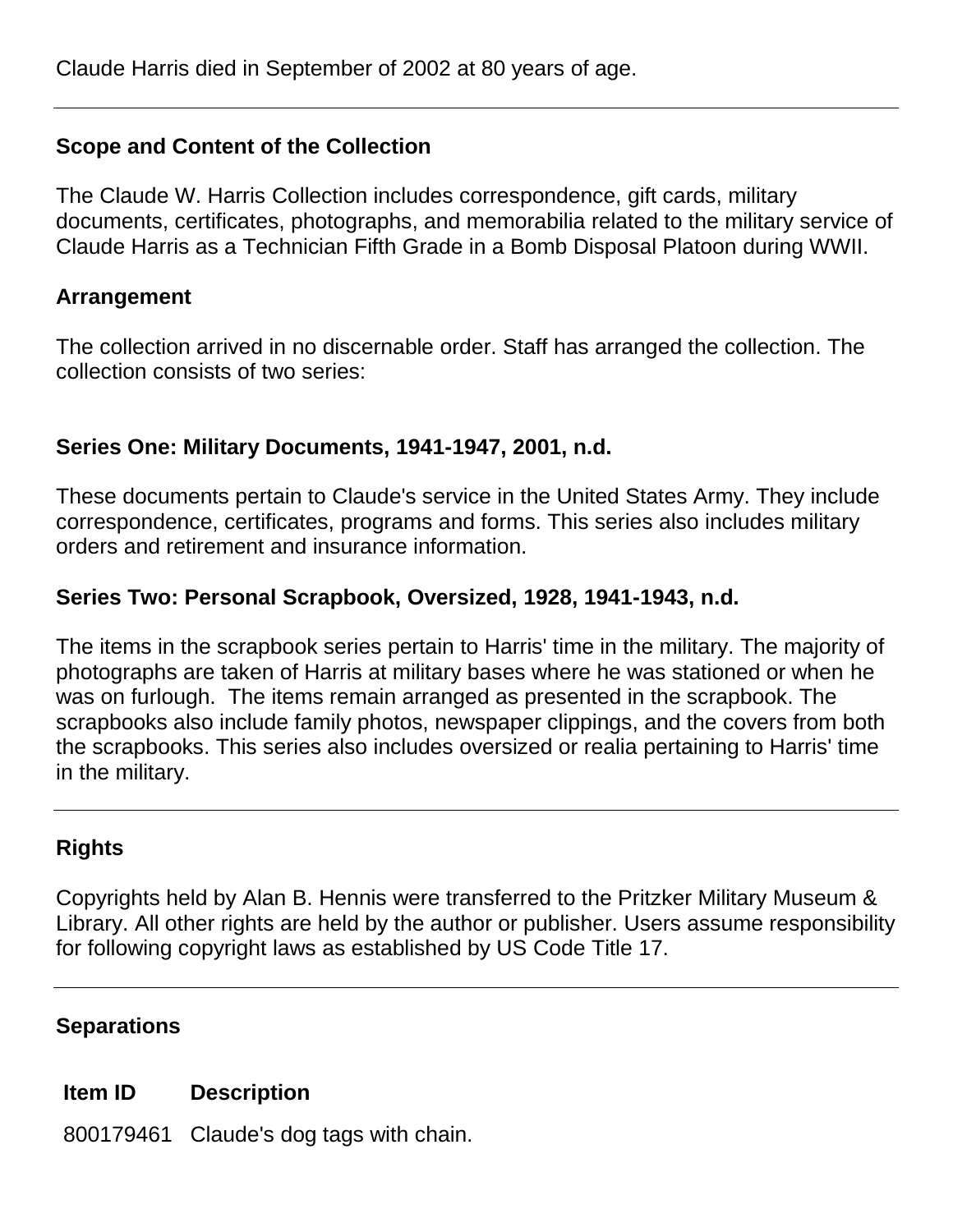| 800179462 | Pinback button with photo of soldier. (Same photograph as seen in<br>Scrapbook 1 page 27).                          |
|-----------|---------------------------------------------------------------------------------------------------------------------|
| 800179463 | Panoramic print of 101st Provisional Company Ordnance (Bomb<br>Disposal) School, Aberdeen Proving Ground, Maryland. |
| 800179464 | Panoramic print of 234th Ordnance Company (Bomb Disposal)<br>Aberdeen Proving Ground, Maryland.                     |
|           | 800179465 J-Feder 504 - German Clockwork Long-Delay Fuze.                                                           |

# **Key Subjects**

This collection is indexed under the following headings in the Library's online catalog. Researchers interested in materials about related topics, persons, or places should search the catalog using these subject headings.

#### **Subjects**

United States -- Army -- 223rd Ordnance Bomb Disposal. World War, 1939-1945 -- Bomb Reconnaissance. World War, 1939-1945 -- Europe. World War, 1939-1945 -- Illinois -- Chicago. World War, 1939-1945 -- United States.

# **Container List**

| <b>Box</b> | <b>Folder</b> | Item ID#  | <b>Title</b>                                                                                                                                    | <b>Dates</b> |
|------------|---------------|-----------|-------------------------------------------------------------------------------------------------------------------------------------------------|--------------|
|            | 1             |           | <b>Claude &amp; Betty Correspondence</b>                                                                                                        | 1942         |
|            |               |           | To: Claude; Subject: Mrs. Dash funeral and<br>800179001 dislike of a mutual acquaintance. Includes<br>Betty's rough sketch of her wedding gown. | 6/15/1942    |
|            |               |           | 800179002 To: Claude; Subject: Shopping and Family.                                                                                             | 7/11/1942    |
|            |               | 800179003 | To: Claude; Subject: Drinks with friends and<br>prayers for Claude not being sent out of the<br>country.                                        | 7/12/1942    |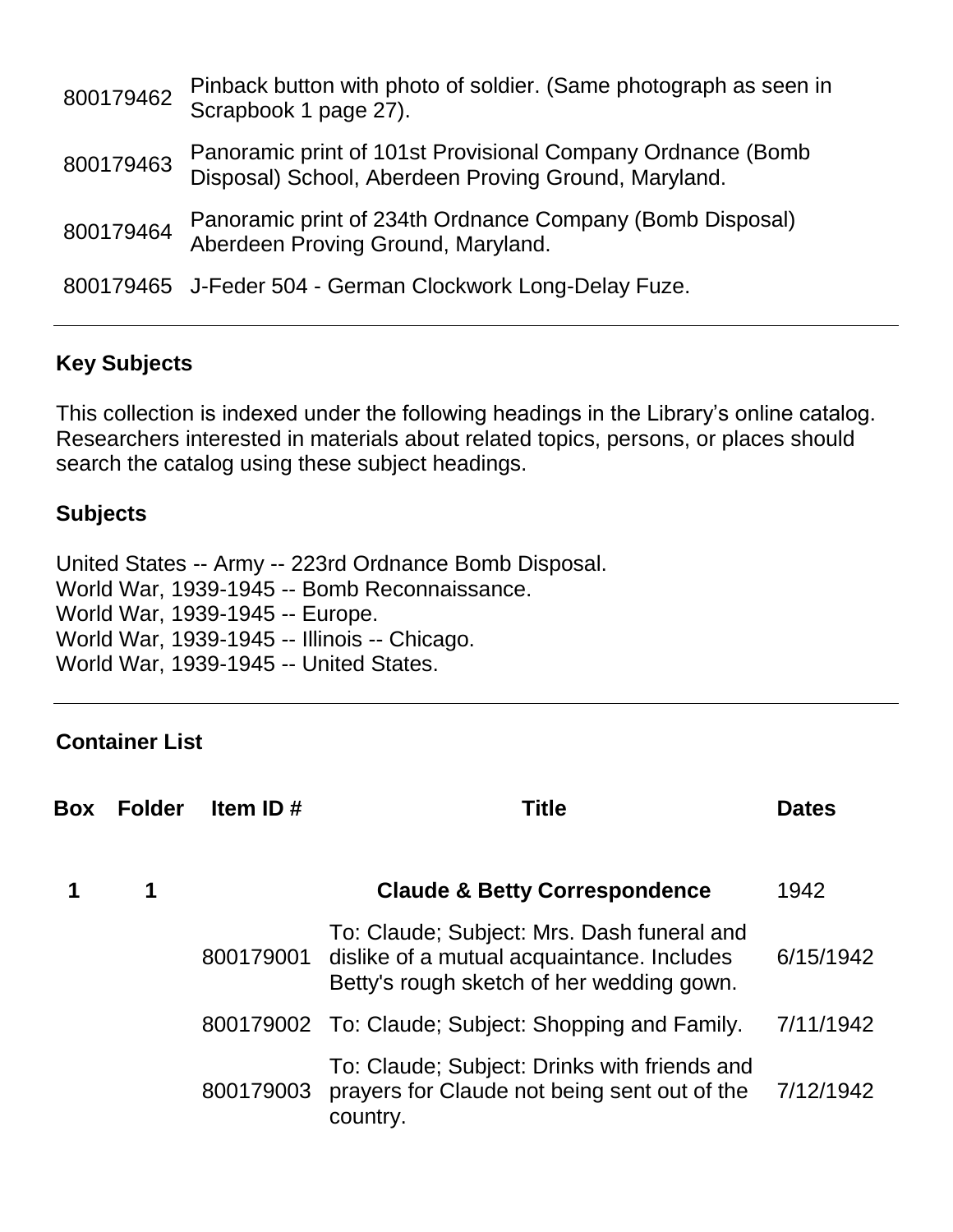|   | 800179004 | To: Claude; Subject: Betty's father's health<br>and Betty's want for an army ring and<br>photograph of Claude.                       | 7/23/1942 |
|---|-----------|--------------------------------------------------------------------------------------------------------------------------------------|-----------|
|   | 800179005 | To: Claude; Subject: Father's improving<br>health and shopping.                                                                      | 7/27/1942 |
|   | 800179006 | To: Claude; Subject: Betty's dentist<br>appointment and hanging out with Pearl and<br>George.                                        | 7/28/1942 |
|   | 800179007 | To: Claude; Subject: Work fights, Father's<br>health, and letters from a Marine to Betty.                                            | 7/29/1942 |
|   | 800179008 | To: Claude; Subject: Doctor appointments<br>and general friends and family life.                                                     | 7/29/1942 |
|   | 800179009 | To: Claude; Subject: Father having to quit<br>job and remorse over Claude having to<br>destroy Betty's letters after receiving them. | 7/31/1942 |
|   | 800179010 | To: Claude; Subject: Work, Father's health<br>and quitting job, plans with friends.                                                  | 8/1/1942  |
|   | 800179011 | To: Claude; Subject: Church and Betty's<br>brother. Friends discussing soldier's loyalty.                                            | 8/2/1942  |
|   | 800179012 | To: Claude; Subject: Betty's ex, Roy. Dentist<br>appointment and upcoming blackout in<br>Chicago.                                    | 8/3/1942  |
|   | 800179013 | To: Claude; Subject: Betty's teeth pulled.<br>Includes illustration of Betty's ring size and<br>two newspaper clippings.             | 8/4/1942  |
|   | 800179014 | To: Claude; Subject: Letters being<br>opened/tampered with and Betty's Father's<br>failing health.                                   | 8/6/1942  |
| 2 |           | <b>Claude &amp; Betty Correspondence</b>                                                                                             | 1942      |
|   | 800179015 | To: Claude; Subject: Another letter from<br>Roy. Claude going back to school and most<br>likely not leaving the country.             | 8/7/1942  |

800179016 To: Claude; Subject: Letter being tampered 8/8/1942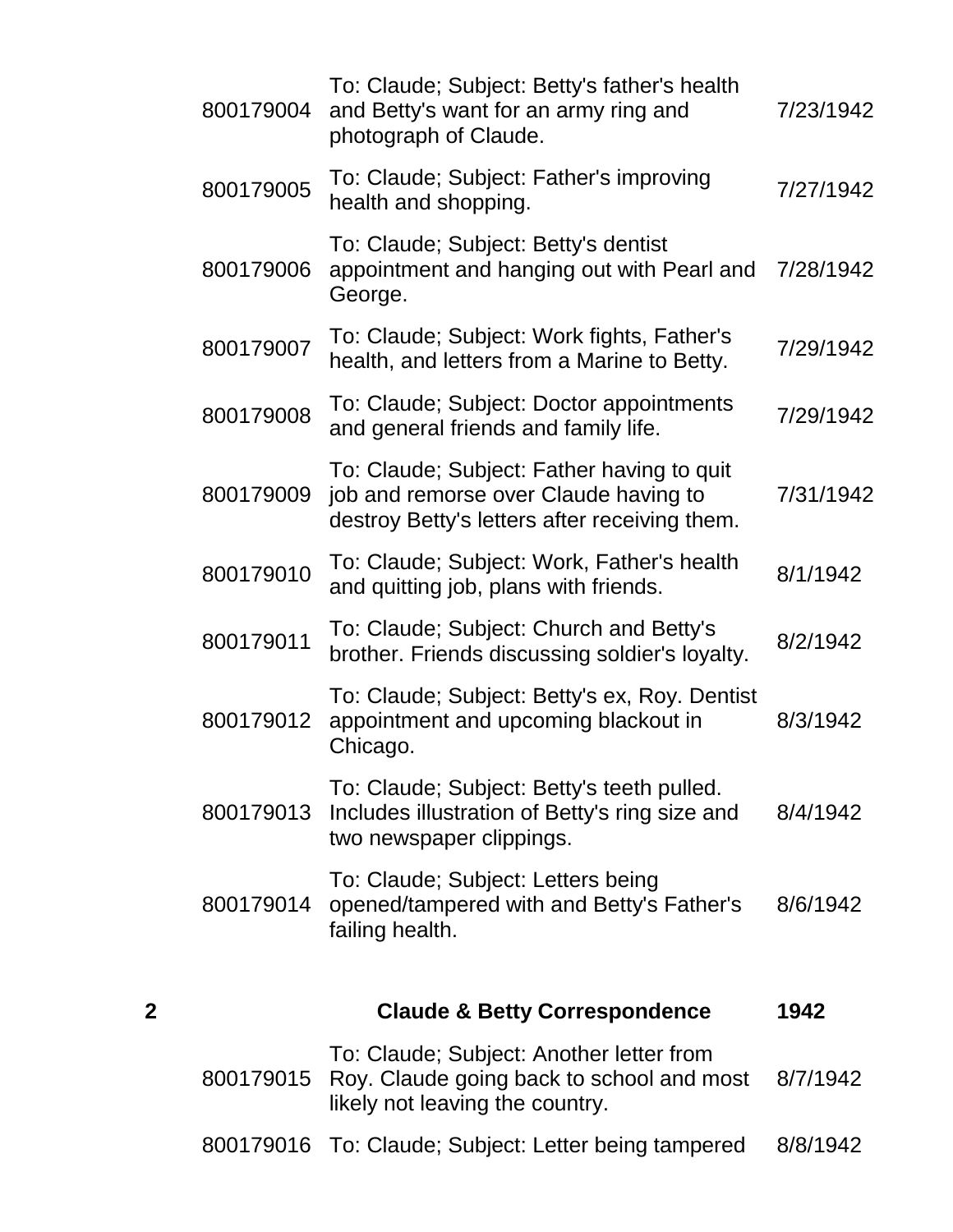with. Resting to go out to the Club at night.

| 3 |           | <b>Claude &amp; Betty Correspondence</b>                                                                                                                          | 1943       |
|---|-----------|-------------------------------------------------------------------------------------------------------------------------------------------------------------------|------------|
|   | 800179026 | To: Claude; Subject: Claude's train being<br>delayed due to floods out East. Hoping for<br>tomorrow.                                                              | 12/30/1942 |
|   | 800179025 | To: Claude; Subject: Claude's visit the next<br>day and phone call earlier in the day. Betty's<br>excitement over being called "Dear" for the<br>first time.      | 12/29/1942 |
|   | 800179024 | To: Claude; Subject: Claude's upcoming<br>visit.                                                                                                                  | 12/28/1942 |
|   | 800179023 | To: Claude; Subject: Family and Friends.<br>Betty's work vacation and preparations for<br>Claude's visit.                                                         | 12/27/1942 |
|   | 800179022 | To: Claude; Subject: Reflecting on the<br>holidays and anticipation for Claude's visit<br>home.                                                                   | 12/25/1942 |
|   | 800179021 | To: Claude; Subject: Christmas<br>preparations.                                                                                                                   | 12/23/1942 |
|   | 800179020 | To: Claude; Subject: Bob Hope television<br>special, Dick Jurgens disbanding his group<br>and Betty upset she didn't get in to see him<br>at the Chicago theater. | 12/22/1942 |
|   | 800179019 | To: Claude; Subject: Hoping furlough goes<br>through and general Christmas discussions.                                                                           | 12/21/1942 |
|   | 800179018 | To: Claude; Subject: Church and general<br>family life.                                                                                                           | 8/16/1942  |
|   | 800179017 | To: Claude; Subject: Betty's late night at the<br>clubs and toothache remedies. Hoping<br>Claude can get a furlough for Christmas.                                | 8/9/1942   |

| To: Claude; Subject: Reflections on                    |          |
|--------------------------------------------------------|----------|
| 800179027 Claude's visit, getting her ring fitted, and | 1/4/1943 |
| Claude's return trip.                                  |          |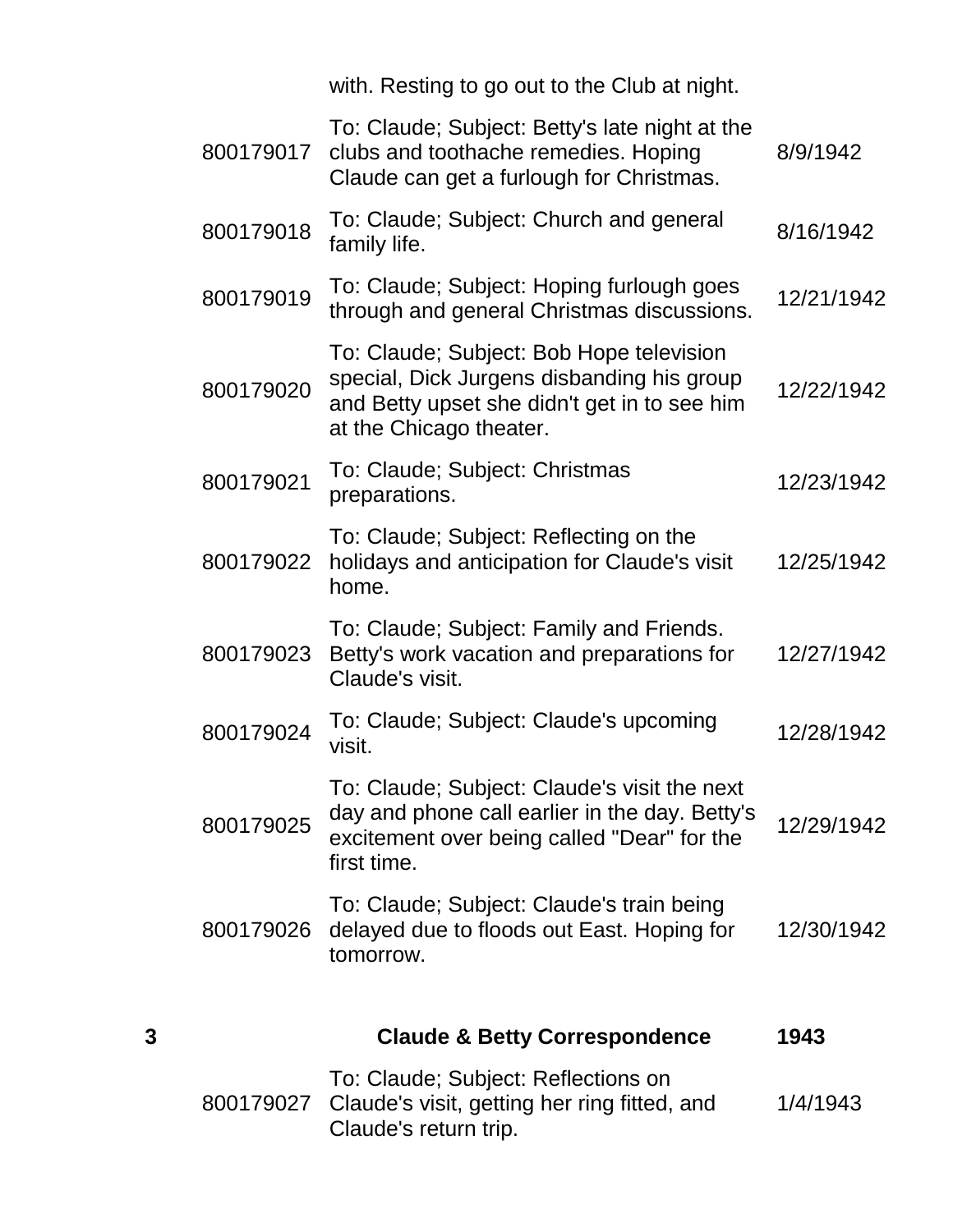| 800179028 | To: Claude; Subject: Betty's anxiousness to<br>show off her ring and general work topics.                                                                    | 1/5/1943  |
|-----------|--------------------------------------------------------------------------------------------------------------------------------------------------------------|-----------|
| 800179029 | To: Claude; Subject: Showing off ring and<br>visits from old friends now in the Army.                                                                        | 1/6/1943  |
| 800179030 | To: Claude; Subject: Missing Claude since<br>his return and Father's new teeth. Includes<br>newspaper clipping of B.L. Bruce's poem<br>"The Proving Ground." | 1/7/1943  |
| 800179031 | To: Claude; Subject: Still no word from Max,<br>Jimmy out of the hospital, and ice covered<br>streets.                                                       | 1/8/1943  |
| 800179032 | To: Claude; Subject: Claude's cold, work,<br>and Karlov Theater.                                                                                             | 1/9/1943  |
| 800179033 | To: Claude; Subject: Movie at State-Lake<br>"Me and My Gal" and sundaes with cousin<br>at the "Oak Room" (Walgreens).                                        | 1/10/1943 |
| 800179034 | To: Claude; Subject: Showing off her ring<br>and Jimmy's improving health. Includes<br>newspaper clipping.                                                   | 1/10/1943 |
| 800179035 | To: Claude; Subject: Family, trip to a fortune<br>teller with friends, and work.                                                                             | 1/12/1943 |
| 800179036 | To: Claude; Subject: Betty received four<br>letters on one day, Support for Claude going<br>to school to be Lieutenant but worried for his<br>safety.        | 1/13/1943 |
| 800179037 | To: Claude; Subject: Walkathon, friends,<br>and Claude's weight gain.                                                                                        | 1/15/1943 |
| 800179038 | To: Claude; Subject: Snow and ice, trip<br>downtown for a show later, and another<br>letter from Roy.                                                        | 1/17/1943 |
| 800179039 | To: Claude; Subject: Trip downtown to see<br>"Once Upon a Honeymoon" where a soldier<br>got "fresh" with her.                                                | 1/18/1943 |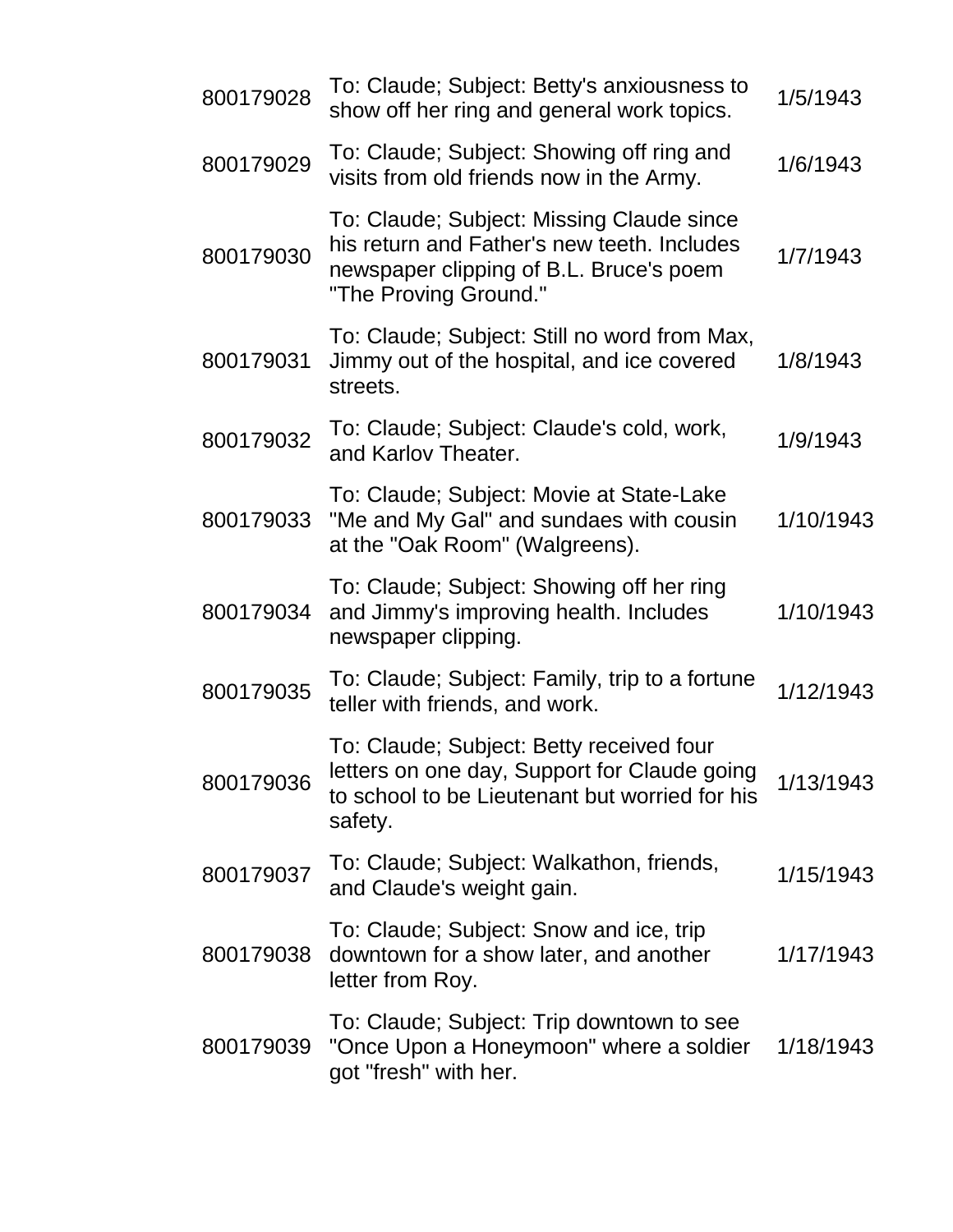| 4 |           | <b>Claude &amp; Betty Correspondence</b>                                                                                                                                                     | 1943      |
|---|-----------|----------------------------------------------------------------------------------------------------------------------------------------------------------------------------------------------|-----------|
|   | 800179040 | To: Claude; Subject: Dick Jurgens getting a<br>commission at Glenview, watching Bob<br>Hope, Kay Kayser, and Red Skelton on TV.                                                              | 1/19/1943 |
|   | 800179041 | To: Claude; Subject: Betty's sickness and<br>Claude not being able to go out over the<br>weekend.                                                                                            | 1/21/1943 |
|   | 800179042 | To: Claude; Subject: Betty's sickness and<br>leaving work because of it. Believes it to be<br>intestinal flu.                                                                                | 1/22/1943 |
|   | 800179043 | To: Claude; Subject: Claude's<br>homesickness, Betty's trip shopping<br>downtown and going to see a show at the<br>Woods.                                                                    | 1/24/1943 |
|   | 800179044 | To: Claude; Subject: Below zero<br>temperatures, printing pictures from New<br>Year's, and family.                                                                                           | 1/25/1943 |
|   | 800179045 | To: Claude; Subject: Claude's family, Betty's<br>fall on the ice, and no word from Max<br>recently.                                                                                          | 1/26/1943 |
|   | 800179046 | To: Claude; Subject: Tax return, dentist<br>appointment, Betty's new role as "food<br>warden" of the block for rationing.                                                                    | 1/27/1943 |
|   | 800179047 | To: Claude; Subject: Family, work, and<br>checking in on upcoming furlough                                                                                                                   | 1/29/1943 |
|   | 800179048 | To: Claude; Subject: Betty's trips to see<br>"Arabian Nights" at the Palace and "A Yank<br>at Eton" and "Sleeping Tigers" at the<br>Embassy. Still receiving compliments on her<br>ring.     | 1/31/1943 |
|   | 800179049 | To: Claude; Subject: Betty's letter from her<br>"adopted Yank" who wants her to break<br>from Claude. Her father's upcoming civilian<br>defense dance, and normal Chicago winter<br>weather. | 2/2/1943  |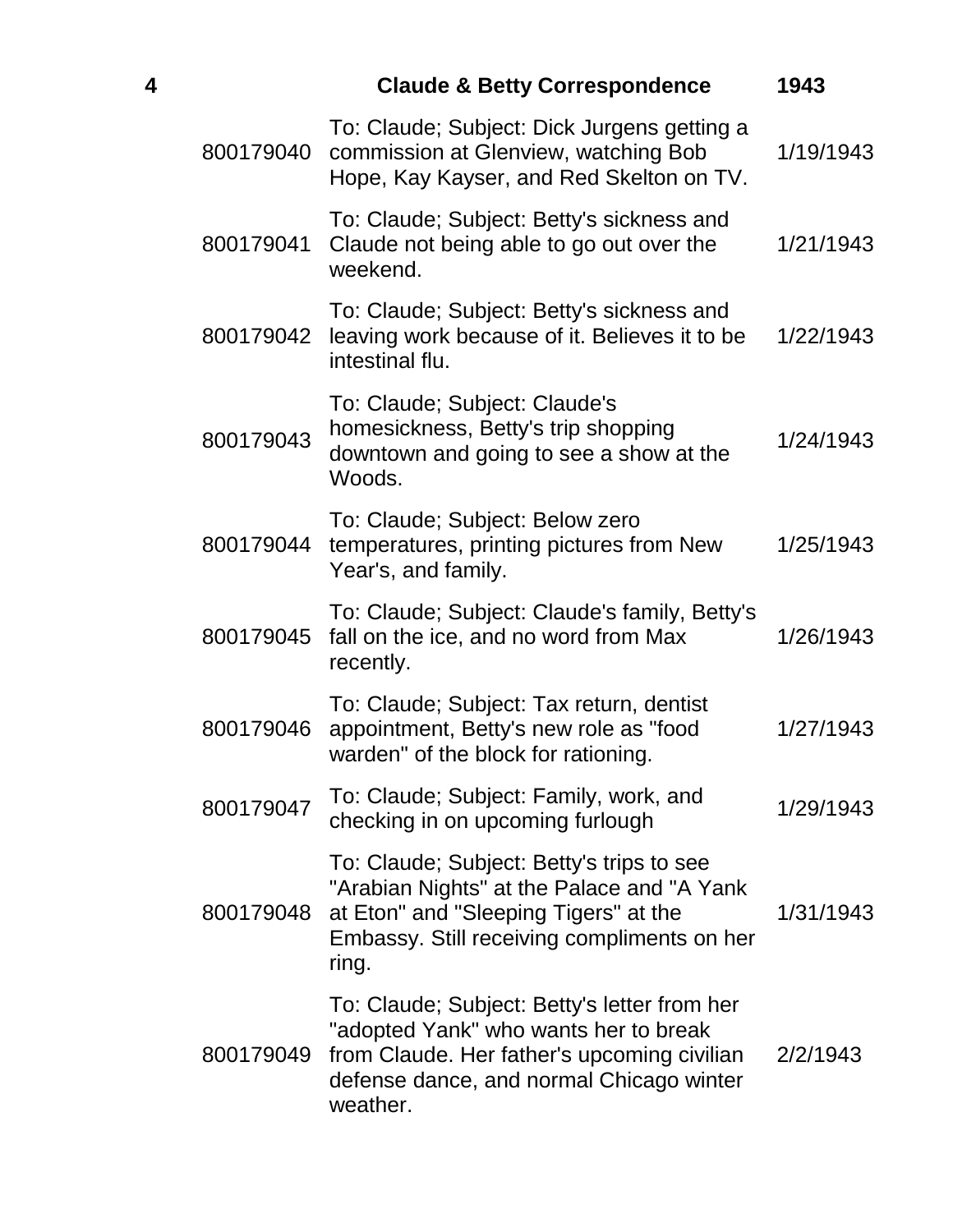|   | 800179050 | To: Claude; Subject: Relief that Claude isn't<br>going to school. Max is still among the<br>missing.                                                                                             | 2/4/1943  |
|---|-----------|--------------------------------------------------------------------------------------------------------------------------------------------------------------------------------------------------|-----------|
|   | 800179051 | To: Claude; Subject: Bad rain storm, shoe<br>sale at Kitty Kelly's, and still no word from<br>Max.                                                                                               | 2/5/1943  |
|   | 800179052 | To: Claude; Subject: Max surprised<br>everyone at the dance. Going to a show<br>downtown with him and friends later.<br>Weather shifted to a snow storm.                                         | 2/7/1943  |
|   | 800179053 | To: Claude; Subject: Telling of their trip<br>downtown to see "The Pay Off" at the<br>Oriental, Claude's dad went with as a<br>chaperone.                                                        | 2/7/1943  |
|   | 800179054 | To: Claude; Subject: Went to see three<br>shows and spent the day with Max.<br>Commented on the fact that Claude can<br>now save his letters from her.                                           | 2/8/1943  |
|   | 800179055 | To: Claude; Subject: Betty finding a cousin<br>she hadn't heard from since her Aunt died.<br>Shoe rationing and hearing about a<br>neighbor who got out of service because he<br>didn't like it. | 2/9/1943  |
| 5 |           | <b>Claude &amp; Betty Correspondence</b>                                                                                                                                                         | 1943      |
|   | 800179056 | To: Claude; Subject: Pay day, seeing three<br>more shows, and having a whole family<br>dinner tomorrow night.                                                                                    | 2/10/1943 |
|   | 800179057 | To: Claude; Subject: Went to a dance with<br>Max and friends and had a nice family<br>dinner.                                                                                                    | 2/12/1943 |
|   | 800179058 | To: Claude; Subject: Max's party and<br>dancing. Heading to a show later tonight.                                                                                                                | 2/13/1943 |
|   | 800179059 | To: Claude; Subject: Went to see<br>"Casablanca" at the Chicago Theater.<br>Missing Claude worse than usual and might                                                                            | 2/14/1943 |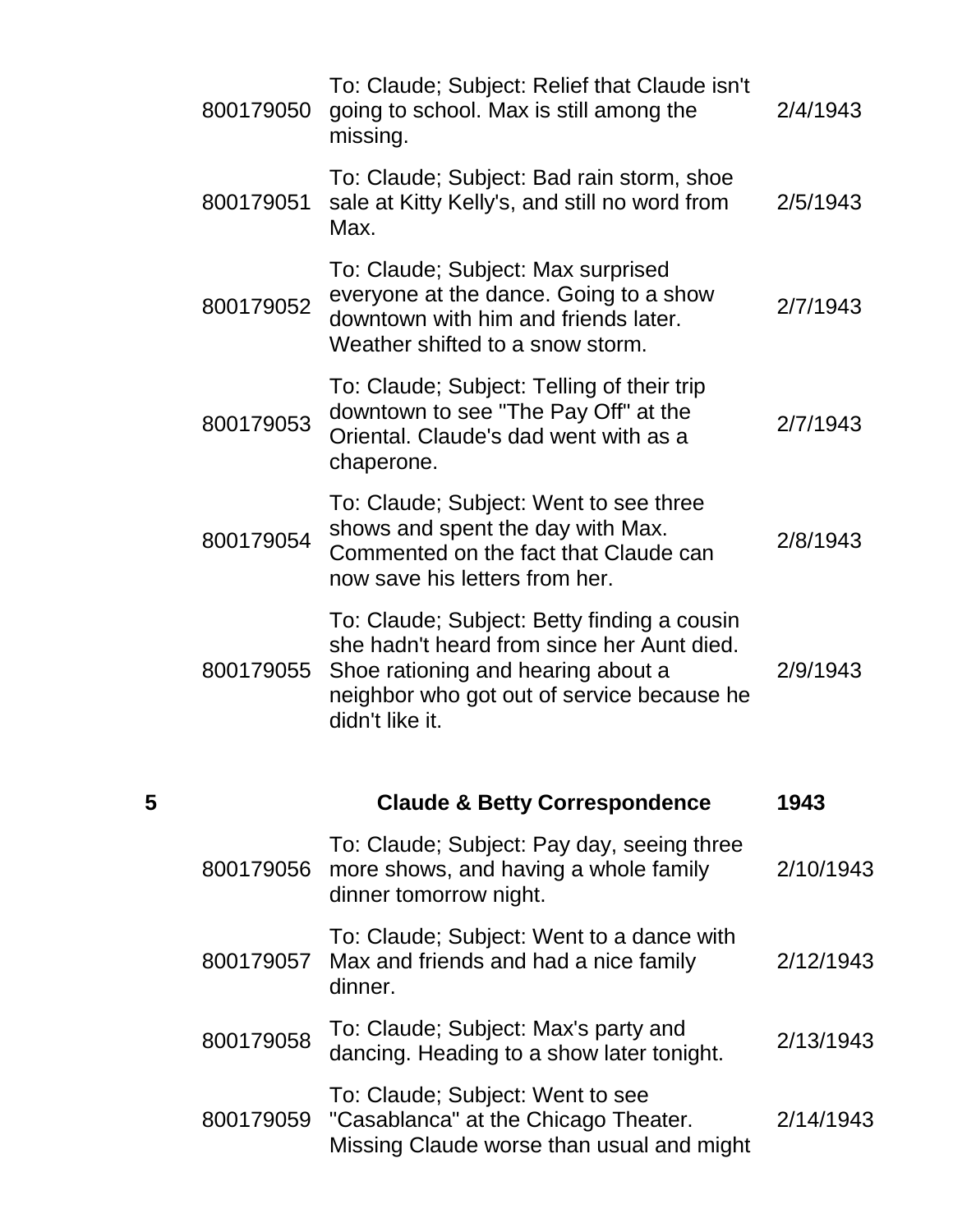to see another show to kill time.

|   | 800179060 | To: Claude; Subject: General friends,<br>family, and work topics.                                                                              | 2/15/1943 |
|---|-----------|------------------------------------------------------------------------------------------------------------------------------------------------|-----------|
|   | 800179061 | To: Claude; Subject: Went to see "My Sister"<br>Eileen" at the Armitage. Phyllis' love life at<br>work.                                        | 2/16/1943 |
|   | 800179062 | To: Claude; Subject: Betty's thanks for<br>receiving a card and box of candy. Upset<br>because she has to fire Phyllis tomorrow.               | 2/17/1943 |
|   | 800179063 | To: Claude; Subject: Shopping for<br>stockings, and looking forward to buying<br>new "matched luggage."                                        | 2/18/1943 |
|   | 800179064 | To: Claude; Subject: Giving thanks for the<br>box Claude sent and commenting on how<br>Max doesn't drink as much.                              | 2/19/1943 |
|   | 800179065 | To: Claude; Subject: Work and trip to Club<br>Biograph.                                                                                        | 2/21/1943 |
|   | 800179066 | To: Claude; Subject: Spring like weather,<br>voting day - "go and vote one bunch of<br>crooks out of office" and filing income tax.            | 2/22/1943 |
|   | 800179067 | To: Claude; Subject: Betty's sickness,<br>Election day, and Claude's subscription to<br>'Time' magazine running out.                           | 2/23/1943 |
|   | 800179068 | To: Claude; Subject: Claude moving, Betty's<br>worried it will be overseas.                                                                    | 2/24/1943 |
|   |           |                                                                                                                                                |           |
| 6 |           | <b>Claude &amp; Betty Correspondence</b>                                                                                                       | 1943      |
|   | 800179069 | To: Claude; Subject: Commenting on nylon<br>house rationing, price hike in Rayon, and<br>hoping Claude can hurry home to fix up their<br>home. | 2/25/1943 |
|   | 800179070 | To: Claude; Subject: Betty went to a show<br>with her brother and father.                                                                      | 2/26/1943 |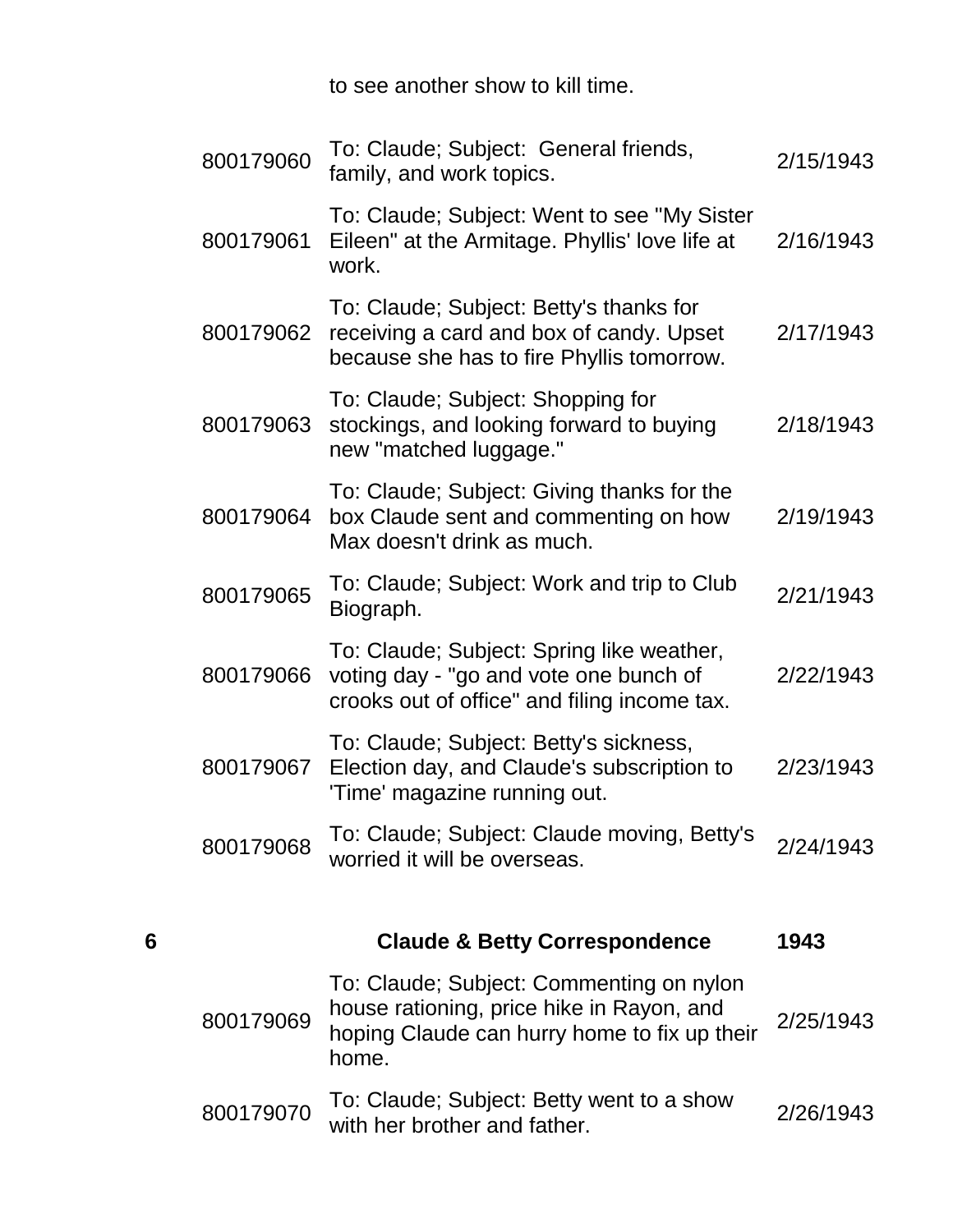| 800179071 | To: Claude; Subject: Betty made<br>"Babushkas" for girls at work and bought a<br>purse for Easter.                                                               | 2/27/1943 |
|-----------|------------------------------------------------------------------------------------------------------------------------------------------------------------------|-----------|
| 800179072 | To: Claude; Subject: Went to see "Seven"<br>Sweethearts" at the Tiffin, excited for work<br>tomorrow to pass the time.                                           | 2/28/1943 |
| 800179073 | To: Claude; Subject: Newspaper renewal,<br>weather, Betty's work running out of cookies<br>so she isn't working tomorrow.                                        | 3/1/1943  |
| 800179074 | To: Claude; Subject: Claude's trip to New<br>York, new Wards catalog, banquet from<br>Curtis tomorrow night, and Betty's mom<br>helping out at the burger joint. | 3/2/1943  |
| 800179075 | To: Claude; Subject: The banquet at Hotel<br>Belmont, Errol Flynn's upcoming film with<br>Shirley Temple "I Did it Again."                                       | 3/3/1943  |
| 800179076 | To: Claude; Subject: Betty worried about<br>lack of mail from Claude, Claude's aunt and<br>cousin, and shopping at Weiboldt's<br>downtown.                       | 3/4/1943  |
| 800179077 | To: Claude; Subject: Crooked election,<br>Betty's father getting a job.                                                                                          | 3/5/1943  |
| 800179078 | To: Claude; Subject: Snow storm, went to<br>the Tiffin to see "Moon and Sixpence", trip to 3/7/1943<br>Gayety Village afterwards.                                |           |
| 800179079 | To: Claude; Subject: General family topics,<br>romper suit for Jimmy.                                                                                            | 3/8/1943  |
| 800179080 | To: Claude; Subject: Claude not being able<br>to come home for Easter, Betty and L.B.<br>parting ways, intending to see "Random<br>Harvest."                     | 3/9/1943  |
| 800179081 | To: Claude; Subject: Betty upset that<br>Claude didn't let her know in advance that<br>he was coming home. Excited to see him,<br>none-the-less.                 | 3/10/1943 |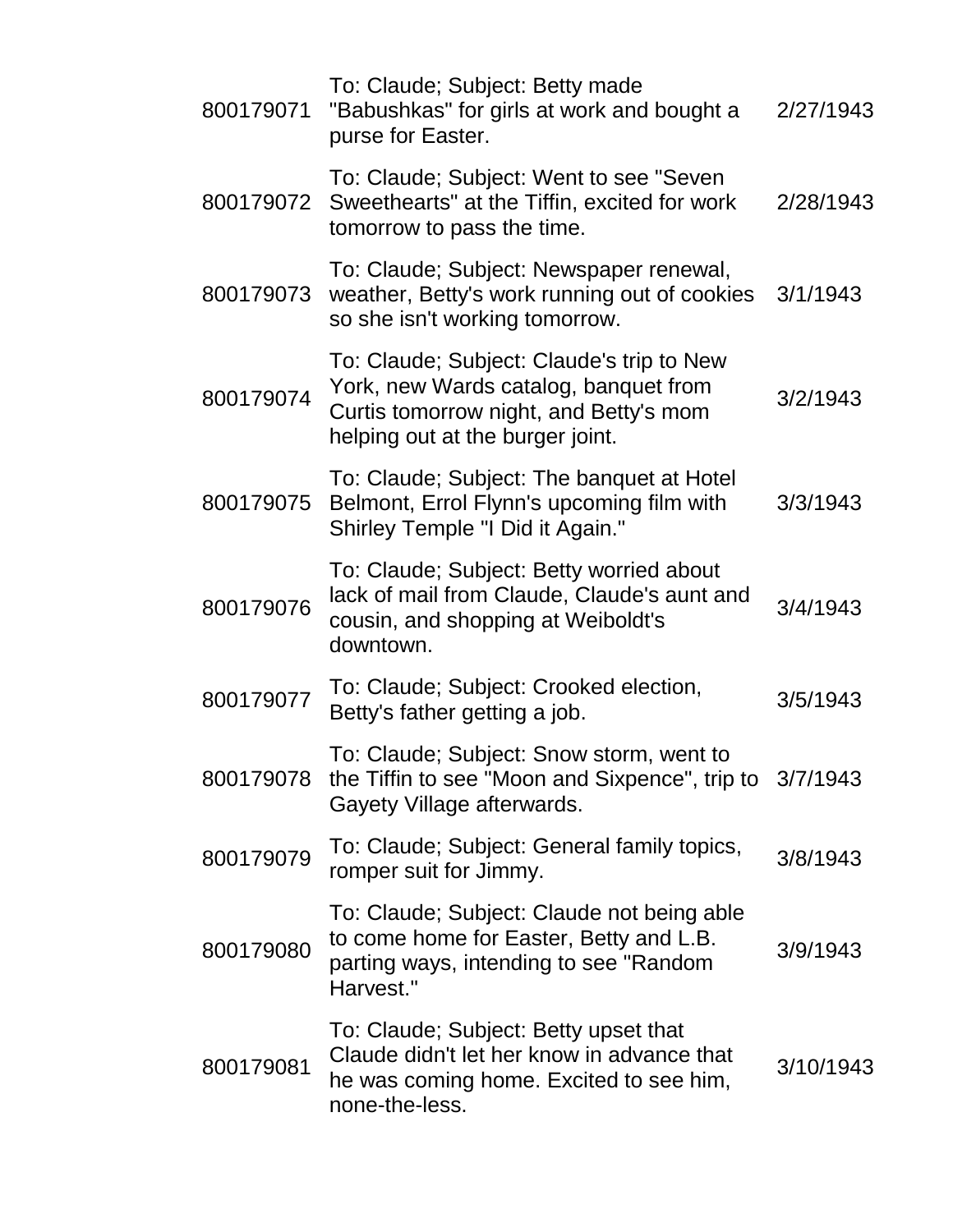|   | 800179082 | To: Claude; Subject: Joking about the sharp<br>turns on the "L", getting a new telephone,<br>planning for showers.                                         | 3/16/1943 |
|---|-----------|------------------------------------------------------------------------------------------------------------------------------------------------------------|-----------|
|   | 800179083 | To: Claude; Subject: Wedding plans, gifts,<br>wedding party.                                                                                               | 3/17/1943 |
|   | 800179084 | To: Claude; Subject: Betty has the flu,<br>announcing the wedding to an Aunt and<br>Uncle, meeting with a friar Saturday.                                  | 3/18/1943 |
|   | 800179085 | To: Claude; Subject: Betty still sick, wedding<br>plans.                                                                                                   | 3/19/1943 |
|   | 800179086 | To: Claude; Subject: Engagement pictures,<br>wedding paperwork, Betty still sick.                                                                          | 3/20/1943 |
| 7 |           | <b>Claude &amp; Betty Correspondence</b>                                                                                                                   | 1943      |
|   | 800179087 | To: Claude; Subject: Reminding Claude to<br>write his parents about the wedding plans<br>so she can talk to them about it.                                 | 3/22/1943 |
|   | 800179088 | To: Claude; Subject: Betty receiving a letter<br>from an ex, George, saying he still loves<br>her. General wedding.                                        | 3/23/1943 |
|   | 800179089 | To: Claude; Subject: Trying to plan wedding<br>food during a food rationing. Needing to<br>know in advance when Claude will be home<br>for booking a hall. | 3/24/1943 |
|   | 800179090 | To: Claude; Subject: Wedding plans have<br>been announced to both families now. Ring<br>and picture discussions.                                           | 3/25/1943 |
|   | 800179091 | To: Claude; Subject: Talked to Claude's<br>parents about the wedding. Comments on<br>Claude's weight gain.                                                 | 3/26/1943 |
|   | 800179092 | To: Claude; Subject: Went to a film at the<br>Karlov with her cousin Gerry. Looking<br>forward to a future furlough.                                       | 3/28/1943 |
|   | 800179093 | To: Claude; Subject: Wedding red tape,<br>papers, and meetings.                                                                                            | 3/29/1943 |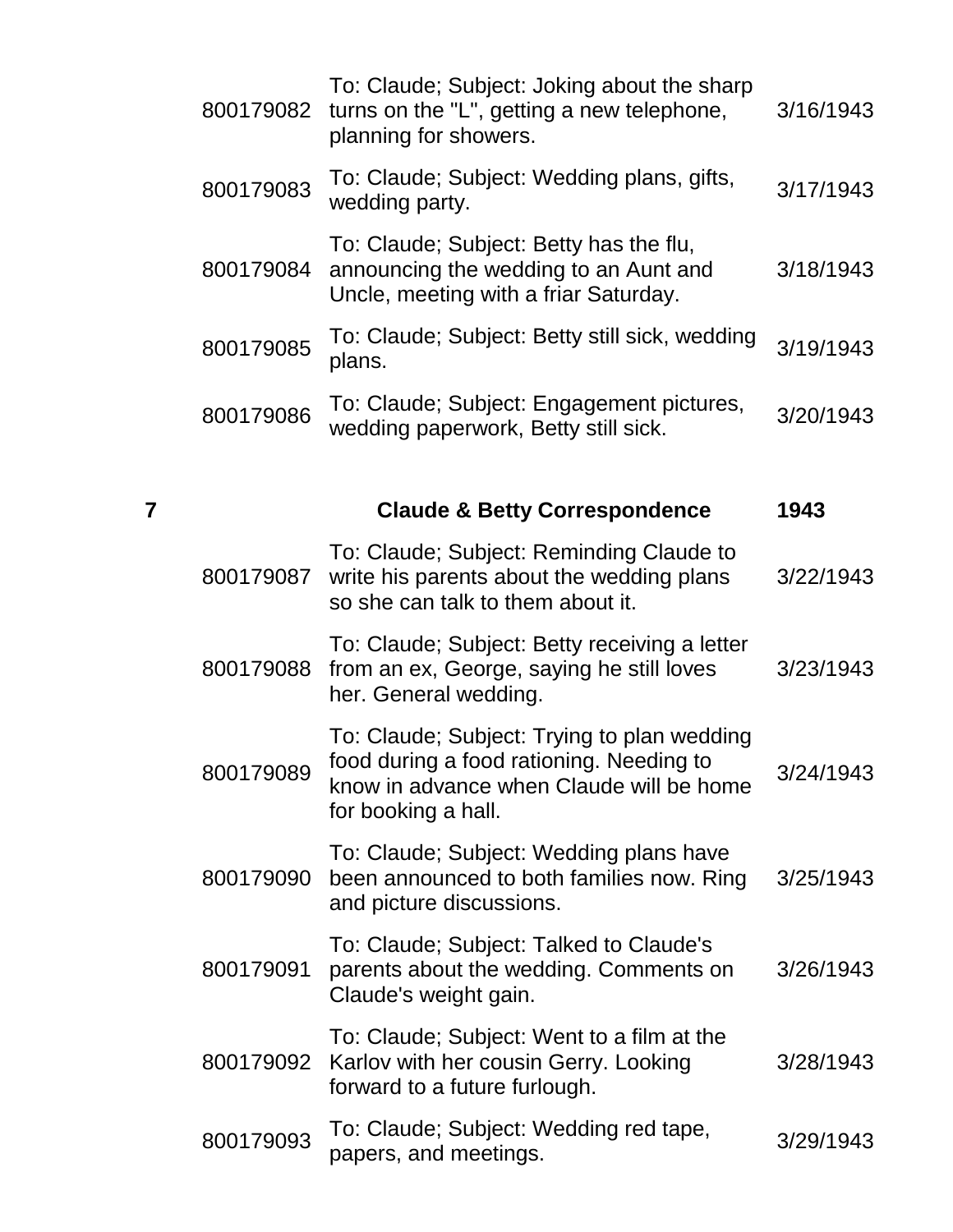|   | 800179094 | To: Claude; Subject: Wedding plans, papers<br>signed, possible locations.                                                                                                                    | 3/30/1943 |
|---|-----------|----------------------------------------------------------------------------------------------------------------------------------------------------------------------------------------------|-----------|
|   | 800179095 | To: Claude; Subject: Idea of having wedding<br>in Claude's basement. Claude getting ready<br>to go on a convoy. Wanting to buy a new<br>bed set for the two of them.                         | 3/31/1943 |
|   | 800179096 | To: Claude; Subject: Reflecting on Claude<br>being gone almost a year. Set on Ed being<br>the best man, other wedding plans.                                                                 | 4/1/1943  |
| 8 |           | <b>Claude &amp; Betty Correspondence</b>                                                                                                                                                     | 1943      |
|   | 800179097 | To: Claude; Subject: Claude's aunts<br>commenting on his weight gain. Betty's<br>mom heading downstairs to work.                                                                             | 4/2/1943  |
|   | 800179098 | To: Claude; Subject: Replacement stone for<br>Claude's ring, Betty is reading "See Here<br>Private Hargrove", hoping Claude's furlough<br>comes before summer due to Betty's satin<br>dress. | 4/4/1943  |
|   | 800179099 | To: Claude; Subject: Another election day,<br>wedding plans.                                                                                                                                 | 4/5/1943  |
|   | 800179100 | To: Claude; Subject: Signing wedding<br>papers, talk of a guy sent home from the<br>Army because he "wet" the bed.                                                                           | 4/6/1943  |
|   | 800179101 | To: Claude; Subject: Going to see "Hitler's<br>Children" at the Marbro theatre tomorrow<br>night.                                                                                            | 4/7/1943  |
|   | 800179102 | To: Claude; Subject: Went to see "Hitler's<br>Children" and "A Night to Remember" at<br>Marbro, Broke the bracelet on watch.                                                                 | 4/8/1943  |
|   | 800179103 | To: Claude; Subject: Wedding food<br>planning, dresses and tuxedos.                                                                                                                          | 4/9/1943  |
|   | 800179104 | To: Claude; Subject: Shopping at Weiboldt's<br>and watch and ring repair.                                                                                                                    | 4/11/1943 |
|   |           | 800179105 To: Claude; Subject: Betty's wedding                                                                                                                                               | 4/13/1943 |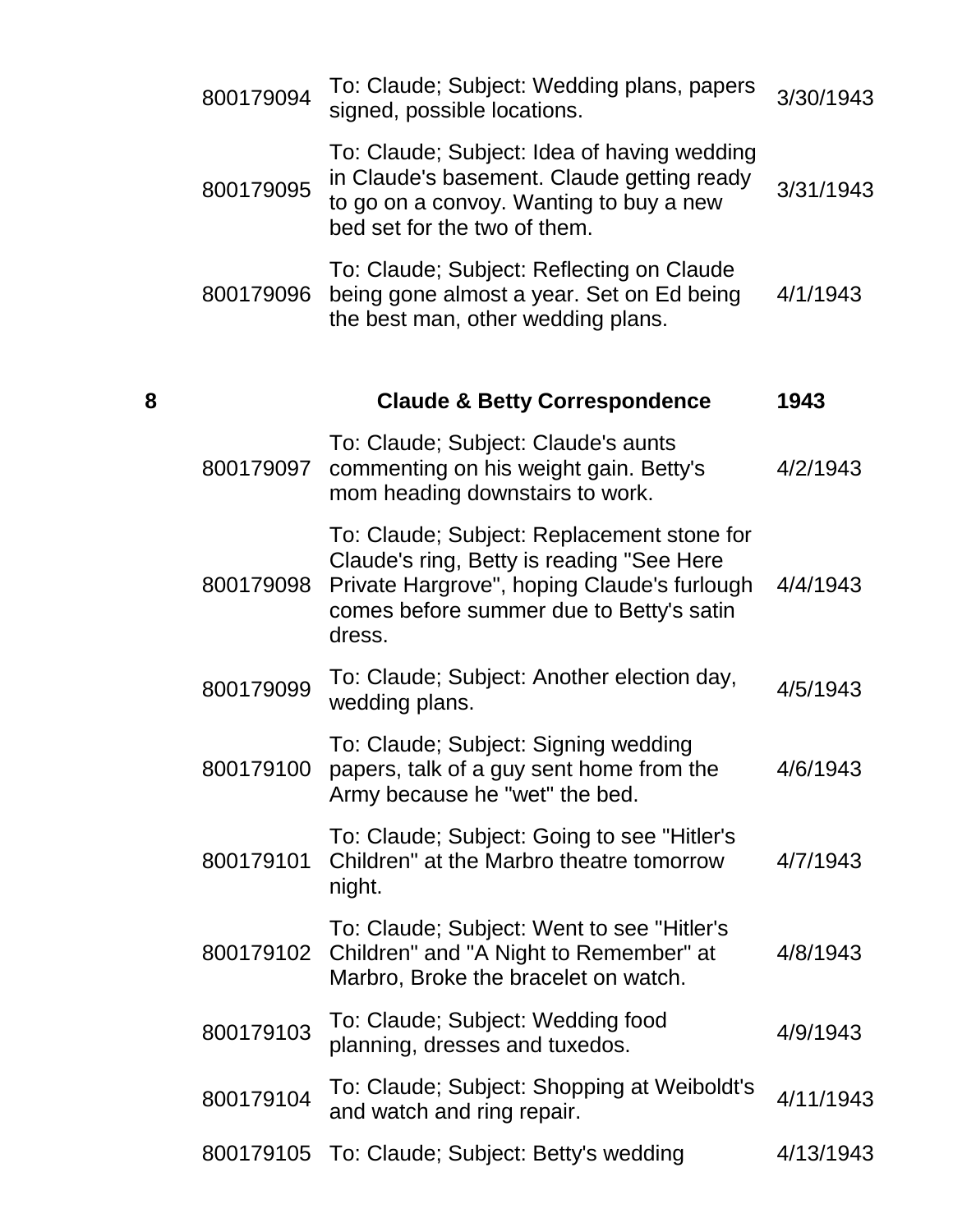|                |   |           | shower and gifts, bought new bed set.                                                                                                                      |           |
|----------------|---|-----------|------------------------------------------------------------------------------------------------------------------------------------------------------------|-----------|
|                |   | 800179106 | To: Claude; Subject: Off work due to<br>running out of cookies, reflecting on<br>wedding shower and gifts, looking forward<br>to work due to restlessness. | 4/14/1943 |
|                |   | 800179107 | To: Claude; Subject: Civilian Defense<br>basement as possible wedding location,<br>announcement cards, blew a bearing at<br>work.                          | 4/15/1943 |
|                |   | 800179108 | To: Claude; Subject: Went out with Annie to<br>the "Famous Door" last night, Karlov tonight.                                                               | 4/18/1943 |
|                |   | 800179109 | To: Claude; Subject: Women's Auxiliary<br>Army Corps (W.A.A.C.) and telling Claude to<br>keep away from them. Bought a new coat<br>downtown.               | 4/19/1943 |
|                |   | 800179110 | To: Claude; Subject: General weather and<br>work topics.                                                                                                   | 4/20/1943 |
|                |   | 800179111 | To: Claude; Subject: Point system in<br>rationing, wedding anticipation, letter from<br>Roy.                                                               | 4/21/1943 |
|                |   | 800179112 | To: Claude; Subject: Commenting on<br>Claude being in the Army for 11 months as<br>of yesterday. Upcoming Easter plans.                                    | 4/22/1943 |
|                |   | 800179113 | To: Claude; Subject: Upcoming practice<br>black-out in Betty's area, work.                                                                                 | 4/23/1943 |
| $\overline{2}$ | 1 |           | <b>Claude &amp; Betty Correspondence</b>                                                                                                                   | 1943      |
|                |   |           | 800179114 To: Claude; Subject: Recalling her Easter.                                                                                                       | 4/25/1943 |
|                |   | 800179115 | To: Claude; Subject: Possible wedding date<br>of May 15th, Religion and Mother Mary.                                                                       | 4/26/1943 |
|                |   | 800179116 | To: Claude; Subject: Went to the Karlov to<br>see three shows. Wanting to visit his army<br>friends in New York after the war.                             | 4/27/1943 |
|                |   |           | 800179117 To: Claude; Subject: Ill effects of eating                                                                                                       | 4/28/1943 |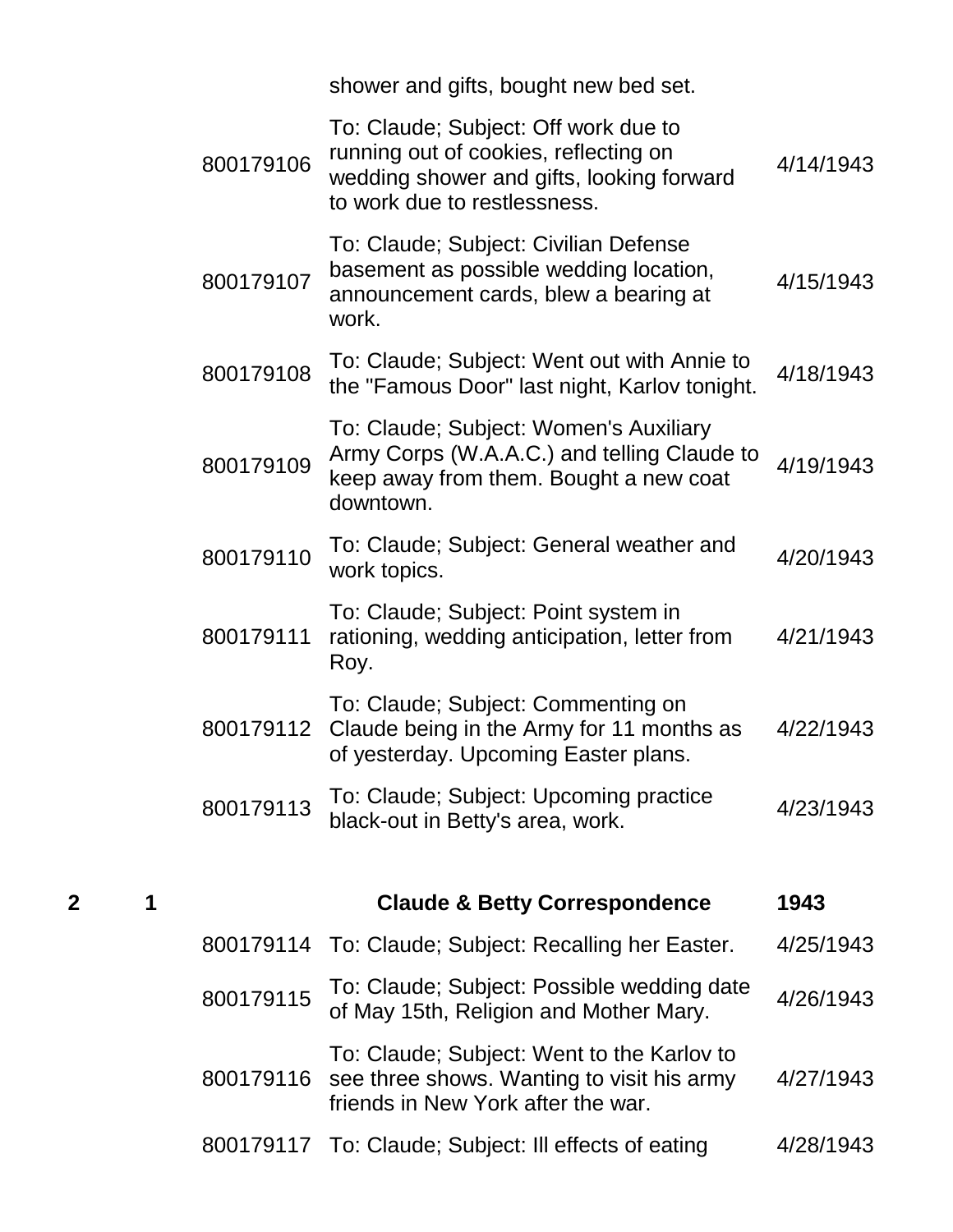licorice at work. Wedding gifts.

| 800179118 | To: Claude; Subject: Betty sick and taking<br>"Blackberry Brandy" as medicine. New<br>bedroom set.                                                                                                                                                | 4/28/1943 |
|-----------|---------------------------------------------------------------------------------------------------------------------------------------------------------------------------------------------------------------------------------------------------|-----------|
| 800179119 | To: Claude; Subject: Throwing a package of<br>cookies at work and yelling at her boss.<br>Circus coming to town.                                                                                                                                  | 4/30/1943 |
| 800179120 | To: Claude; Subject: Went to U.F.H. dance,<br>saw "Cat People" at the Tiffin with Jerry.<br>Betty asking how a bomb got somewhere.                                                                                                                | 5/2/1943  |
| 800179121 | To: Claude; Subject: Wedding shopping,<br>ring, spring and mattress.                                                                                                                                                                              | 5/3/1943  |
|           | 800179122 To: Claude; Subject: "After the War" plans.                                                                                                                                                                                             | 5/4/1943  |
| 800179123 | To: Betty; Subject: Talking about the<br>explosion at an ammunition plant in Elkton,<br>Md, 20 miles from Claude's base. Thirteen<br>dead and eighty hurt. Explaining how the<br>bombs are dropped for practice and how it<br>is completely safe. | 5/5/1943  |
| 800179124 | To: Claude; Subject: Hoping Claude can<br>make it home in a week or so. Anxious<br>about making "the final step" in getting<br>married. Wedding plans.                                                                                            | 5/5/1943  |
| 800179125 | To: Claude; Subject: Difficulty finding a<br>wedding cake, buying a new ham,<br>numerous wedding plans.                                                                                                                                           | 5/6/1943  |
| 800179126 | To: Claude; Subject: New bed arrived,<br>moving things to the attic.                                                                                                                                                                              | 5/7/1943  |
| 800179127 | To: Betty; Subject: Had a visiting Colonel<br>from Washington, clothes inspection,<br>Claude on kitchen patrol tomorrow.                                                                                                                          | 5/7/1943  |
| 800179128 | To: Betty; Subject: Anxious to find out if he<br>gets the pass home. Wedding jitters, going<br>to see "The Falcon Returns" tonight.                                                                                                               | 5/8/1943  |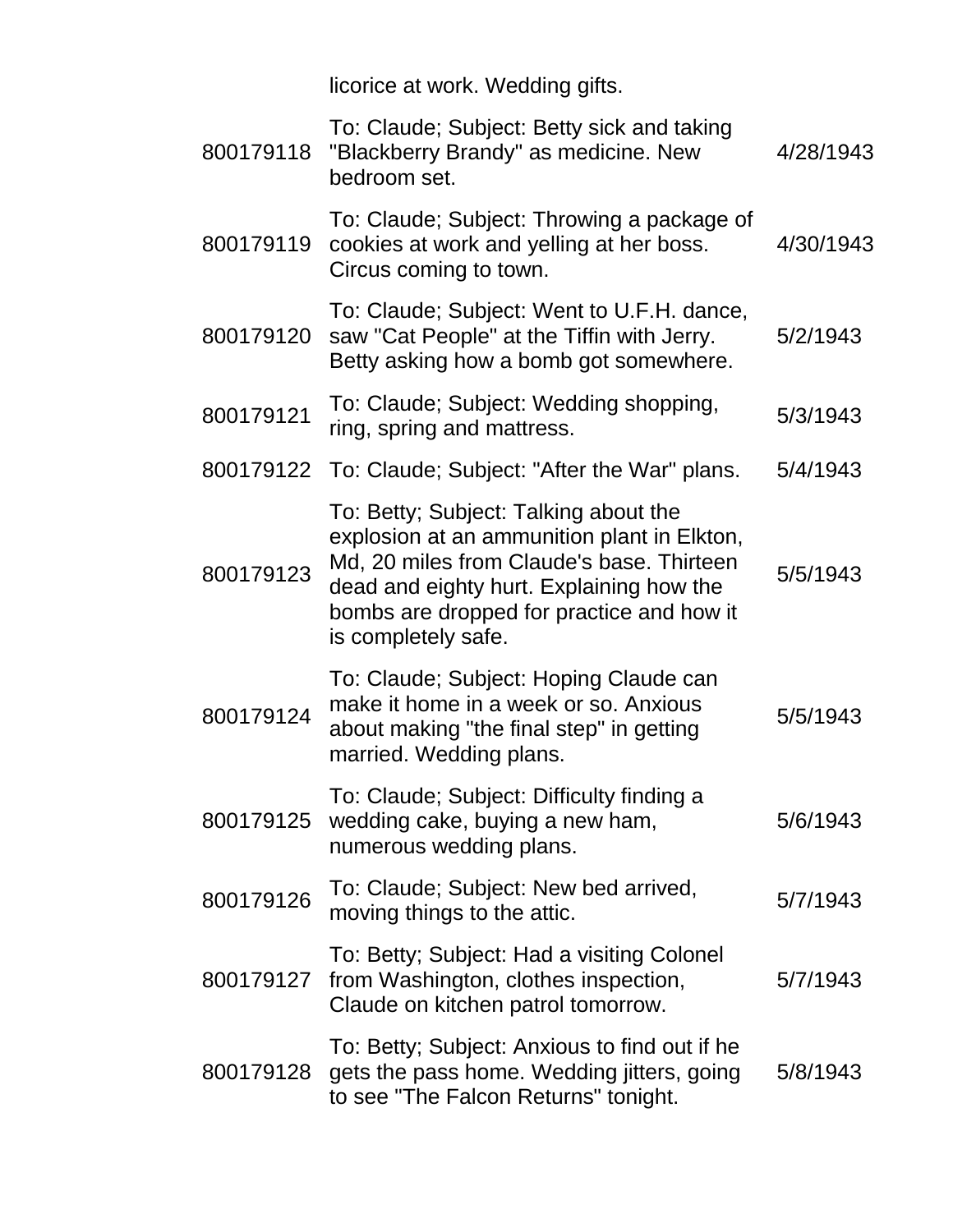| $\overline{\mathbf{2}}$ |           | <b>Claude &amp; Betty Correspondence</b>                                                                                                                                                | 1943      |
|-------------------------|-----------|-----------------------------------------------------------------------------------------------------------------------------------------------------------------------------------------|-----------|
|                         | 800179129 | To: Claude; Subject: Wedding gift of<br>bedroom lamps from Aunt Marcella, cousin<br>Bob home but fear of him being shipped<br>overseas when he returns. Doctor<br>appointment for test. | 5/9/1943  |
|                         | 800179130 | To: Claude; Subject: Frustration over not<br>knowing when Claude will be home.<br>Wedding preparations and invitations.                                                                 | 5/11/1943 |
|                         | 800179131 | To: Claude; Subject: Wedding postponed,<br>hoping for next week. Had to buy a new ring<br>for Claude, jeweler messed up old one.                                                        | 5/12/1943 |
|                         | 800179132 | To: Claude; Subject: Betty's mom's doctor<br>appointment.                                                                                                                               | 5/14/1943 |
|                         | 800179133 | To: Claude; Subject: Neck ache from new<br>bed, went to "Typhoon Club" near Higgins<br>Rd and Central Ave. Saw three shows at the<br>Karlov.                                            | 5/16/1943 |
|                         | 800179134 | To: Claude; Subject: Sadness over Claude's<br>leaving earlier in the afternoon. Proudly<br>signed "your loving wife."                                                                   | 5/28/1943 |
|                         | 800179135 | To: Betty; Subject: Returned back to base<br>from wedding trip home. Missing Betty and<br>wishing he could have stayed.                                                                 | 5/29/1943 |
|                         | 800179136 | To: Claude; Subject: Shopping at Logan<br>Square with Jerry, wrote a letter to Claude's<br>block captain thanking for his leave.                                                        | 5/29/1943 |
|                         | 800179137 | To: Claude; Subject: Wedding pictures,<br>visiting with Thelma, Mouse fighting with her<br>father.                                                                                      | 5/31/1943 |
|                         | 800179138 | To: Claude; Subject: Heat wave in Chicago,<br>honeymoon plans.                                                                                                                          | 6/1/1943  |
|                         | 800179139 | To: Claude; Subject: Missing Claude terribly.<br>Cousin Gerald home from Guadalcanal and<br>looking terrible. Includes a clipping of their<br>wedding announcement which was on the     | 6/2/1943  |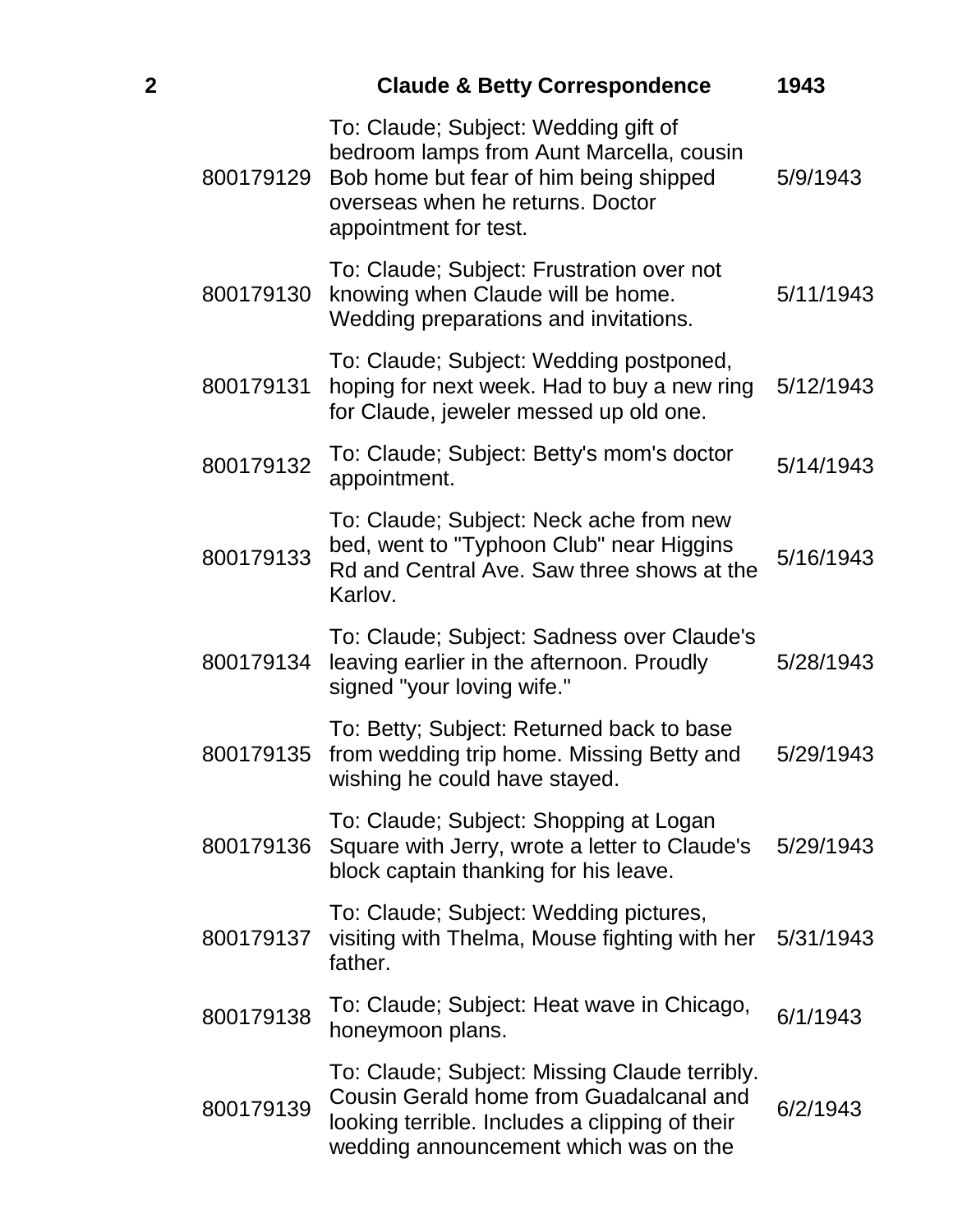front page.

|   | 800179140 | To: Betty; Subject: Heat in Maryland, rifle<br>range, only other company that was at the<br>base since Claude arrived shipped out.                                                                                                        | 6/3/1943 |
|---|-----------|-------------------------------------------------------------------------------------------------------------------------------------------------------------------------------------------------------------------------------------------|----------|
|   | 800179141 | To: Betty; Subject: Painting trucks, cleaning<br>barracks, and heat.                                                                                                                                                                      | 6/4/1943 |
|   | 800179142 | To: Claude; Subject: Too many birthdays<br>and weddings in June, money being tight,<br>weddings pictures and family.                                                                                                                      | 6/5/1943 |
|   |           |                                                                                                                                                                                                                                           |          |
| 3 |           | <b>Claude &amp; Betty Correspondence</b>                                                                                                                                                                                                  | 1943     |
|   | 800179143 | To: Betty; Subject: Used .30 caliber Carbine<br>at the rifle range, a friend whose wife is<br>expecting.                                                                                                                                  | 6/6/1943 |
|   | 800179144 | To: Claude; Subject: Hoping for peace so all<br>the boys can come home, wanting to ask<br>Pearl if she can move Claude's things into<br>the house.                                                                                        | 6/7/1943 |
|   | 800179145 | To: Betty; Subject: Work, heat, and married<br>life.                                                                                                                                                                                      | 6/7/1943 |
|   | 800179146 | To: Claude; Subject: Gerald and Marie<br>wedding plans, visit from old friend Paul, no<br>word from Max.                                                                                                                                  | 6/8/1943 |
|   | 800179147 | To: Betty; Subject: Bayonet<br>training/instruction, maybe going out tonight.                                                                                                                                                             | 6/8/1943 |
|   | 800179148 | To: Claude; Subject: Mouse and her dad<br>over their fight, hoping to visit by labor day,<br>passing out wedding pictures.                                                                                                                | 6/9/1943 |
|   | 800179149 | To: Betty; Subject: Barracks being<br>fumigated, company went to see the show<br>"China" and went out in Aberdeen the night<br>before. Mention of the record Claude<br>recorded for her at the "Service Club" last<br>Saturday afternoon. | 6/9/1943 |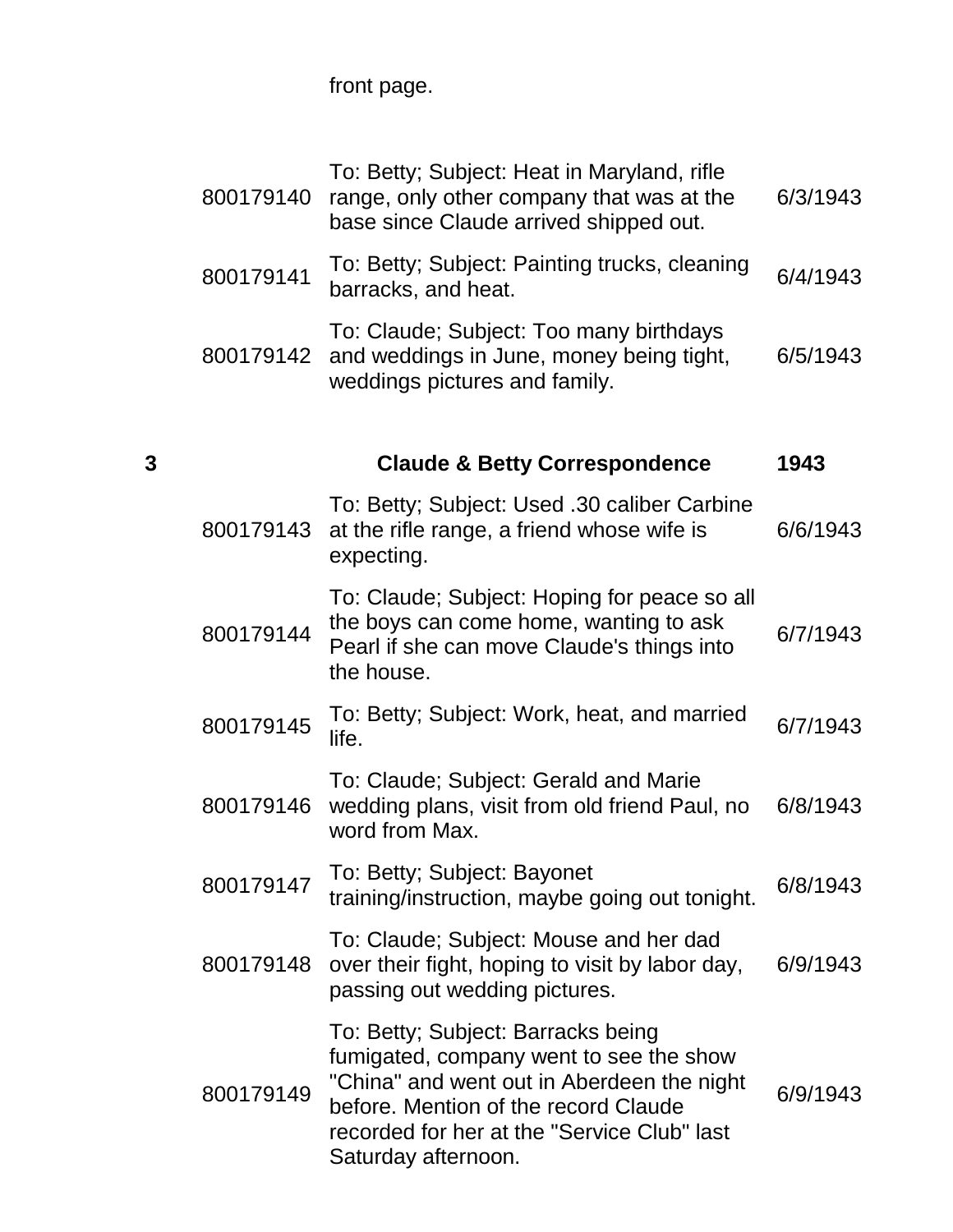|   | 800179150 | To: Claude; Subject: General family and<br>friends topics.                                                                                                                                                             | 6/10/1943 |
|---|-----------|------------------------------------------------------------------------------------------------------------------------------------------------------------------------------------------------------------------------|-----------|
|   | 800179151 | To: Betty; Subject: No word of Claude<br>having to go overseas, went to see a double<br>feature, annoyed with banjo and guitar<br>playing in barracks.                                                                 | 6/10/1943 |
|   | 800179152 | To: Claude; Subject: Commenting on how<br>Claude sounded as if he was talking fast on<br>the record. Paying for insurance.                                                                                             | 6/11/1943 |
|   | 800179153 | To: Betty; Subject: Sad to be missing Gerald<br>and Marie's wedding, writing to Max, lining<br>up for lunchtime "chow."                                                                                                | 6/11/1943 |
|   | 800179154 | To: Betty; Subject: Hoping Betty goes out<br>some still, needing more wedding pictures<br>for friends.                                                                                                                 | 6/12/1943 |
|   | 800179155 | To: Claude; Subject: Gerald and Marie's<br>wedding was "a flop." Only half the invites<br>showed up. Visited with Phyllis and her kids.                                                                                | 6/13/1943 |
|   | 800179156 | To: Betty; Subject: Joking about the "Lady in<br>the big hat", guard duty, staying in tonight<br>but wanting to go to Baltimore to do<br>shopping soon.                                                                | 6/13/1943 |
|   | 800179157 | To: Betty; Subject: Went to Baltimore to get<br>gravel to fix up the walk in front of barracks.                                                                                                                        | 6/14/1943 |
|   | 800179158 | To: Betty; Subject: Had a dance with<br>W.A.A.C.s. Upset the newspapers talk so<br>poorly about them. Wishing Betty a Happy<br>Birthday.                                                                               | 6/15/1943 |
| 4 |           | <b>Claude &amp; Betty Correspondence</b>                                                                                                                                                                               | 1943      |
|   | 800179159 | To: Claude; Subject: Telling to add "Chicago"<br>'39' Ill" to letters for faster delivery. Betty's<br>friends forcing her to go out for her birthday.<br>Claude's dad being transferred to the<br>Jackson Blvd. plant. | 6/16/1943 |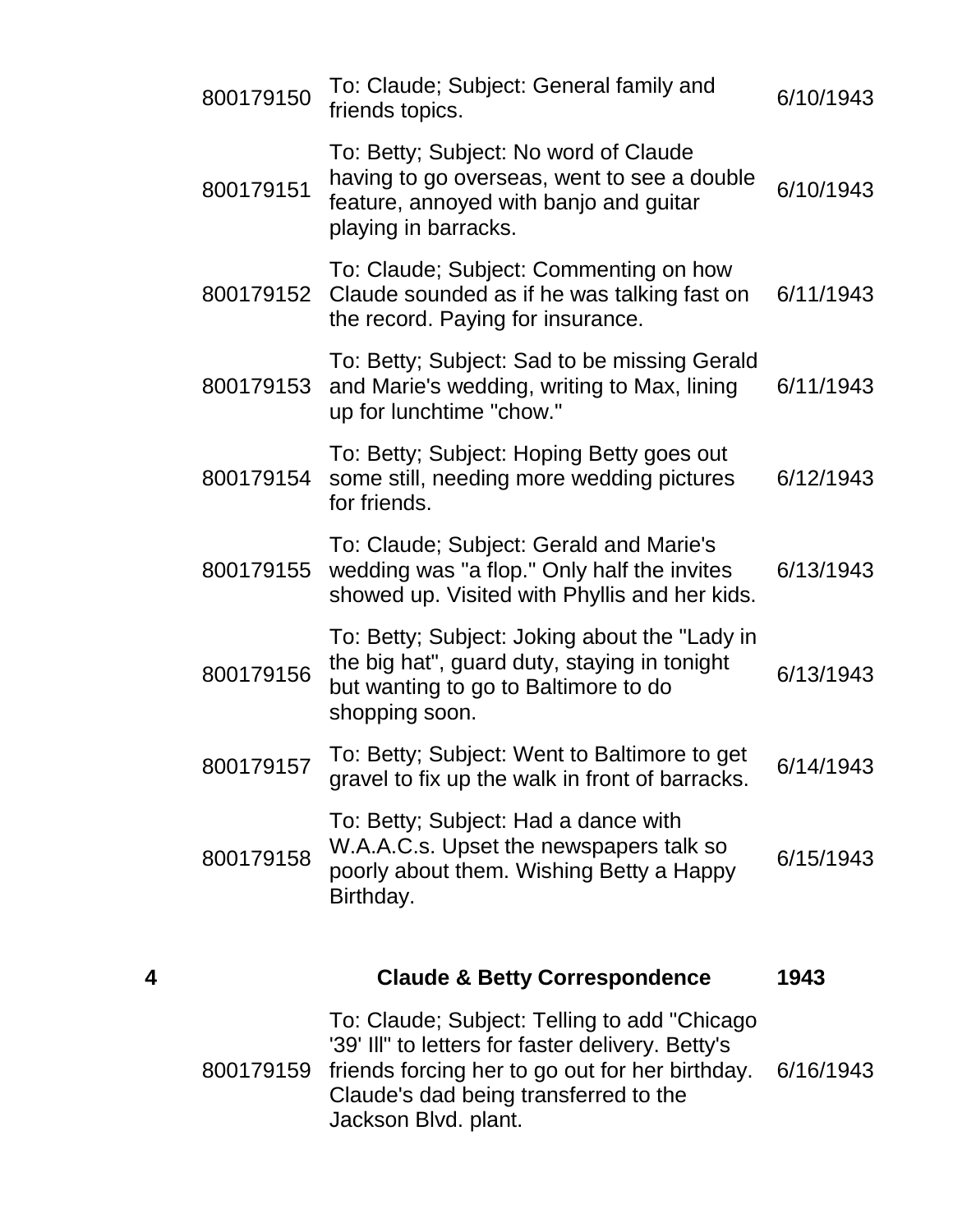| 800179160 | To: Betty; Subject: Claude signing up for<br>allotment, guard duty by the airport, new<br>planes.                                                  | 6/16/1943 |
|-----------|----------------------------------------------------------------------------------------------------------------------------------------------------|-----------|
| 800179161 | To: Claude; Subject: Income tax forms, not<br>sure about a visit to Maryland because of<br>money.                                                  | 6/17/1943 |
| 800179162 | To: Claude; Subject: Thanks for beautiful<br>birthday card, listing birthday gifts, still<br>hoping to save enough for a trip.                     | 6/18/1943 |
| 800179163 | To: Betty; Subject: Joking about the<br>"Father's Day" card and hoping to be one<br>someday. Went to a show the other night.                       | 6/18/1943 |
| 800179164 | To: Betty; Subject: Claude has been playing<br>the Mandolin, got sun burned, maybe going<br>to show later.                                         | 6/19/1943 |
| 800179165 | To: Claude; Subject: Reminding Claude to<br>stay away from the W.A.A.C.s, saw "Flight<br>For Freedom" at the Palace, family pet<br>'Bootsie' sick. | 6/20/1943 |
| 800179166 | To: Betty; Subject: Went to see<br>"Bombardier", sun-burn, war joke.                                                                               | 6/20/1943 |
| 800179167 | To: Claude; Subject: Marie's 'nasty'<br>comments on Claude and Betty's wedding,<br>rainy weather, Aunt to the dentist.                             | 6/21/1943 |
| 800179168 | To: Claude; Subject: One month wedding<br>anniversary, saving money for trip, joking<br>about babies.                                              | 6/22/1943 |
| 800179169 | To: Betty; Subject: Been on a convoy since<br>Sunday, getting a vacation to New York for<br>an Ordnance show in the Chrysler Building.             | 6/24/1943 |
| 800179170 | To: Claude; Subject: Evening at Marcella's,<br>Lefty got his "invitation from Uncle Sam",<br>Aunt Lou back to the dentist.                         | 6/24/1943 |
| 800179171 | To: Betty; Subject: Preparing for trip to New<br>York, allotment went through, Claude's<br>company was filmed by a news crew.                      | 6/25/1943 |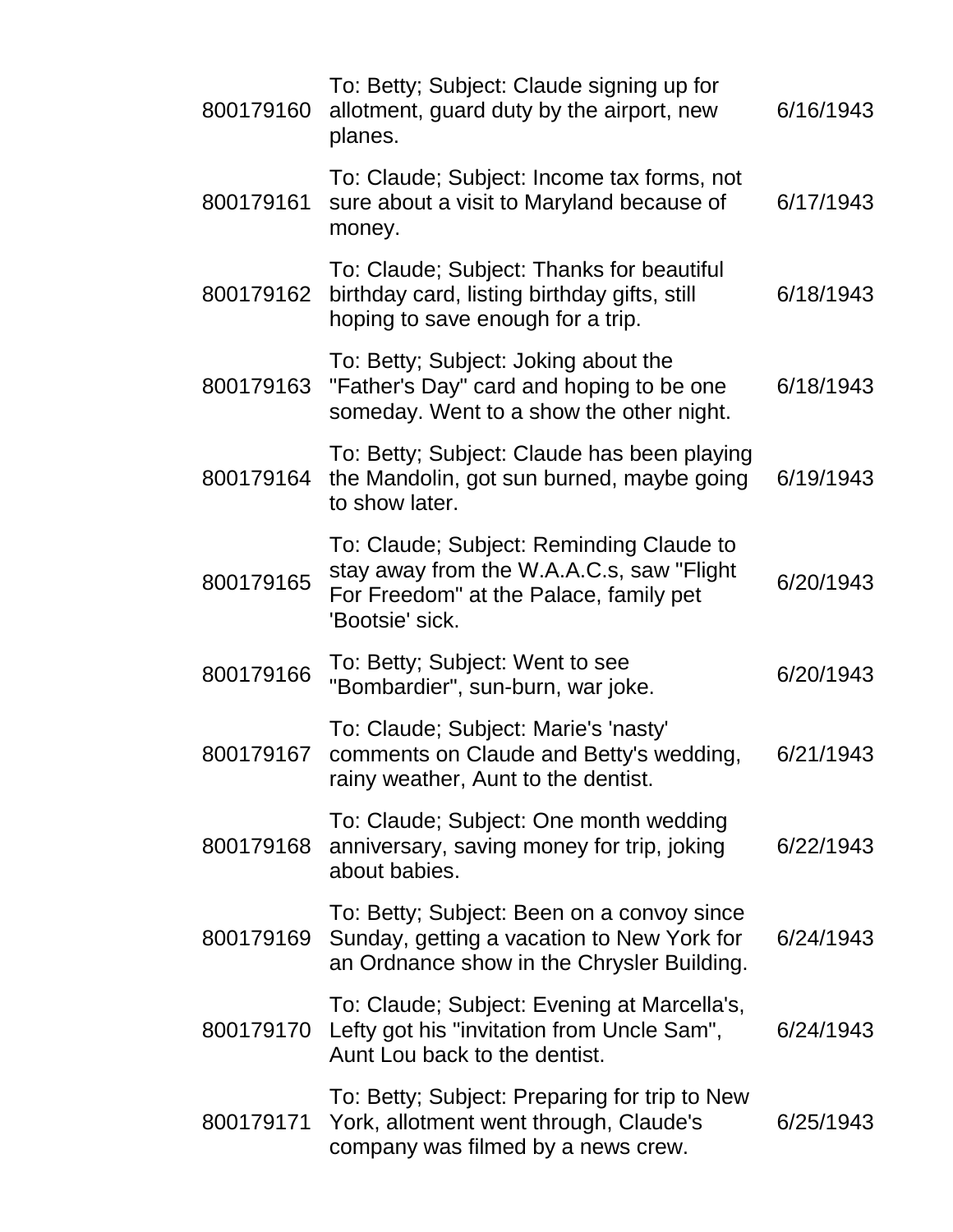|   | 800179172 | To: Claude; Subject: Saw "Random<br>Harvest", wanting to go downtown to see<br>"The Human Comedy." General friends<br>news.                                                                   | 6/25/1943 |
|---|-----------|-----------------------------------------------------------------------------------------------------------------------------------------------------------------------------------------------|-----------|
|   | 800179173 | To: Betty; Subject: Arrived in New York,<br>mentions getting tickets to Major Bowes<br>museum to see his broadcast. Staying at a<br>Y.M.C.A.                                                  | 6/25/1943 |
|   | 800179174 | To: Claude; Subject: Shopping at Wards<br>and the square, saw "It Ain't Hay" at the<br>Tiffin.                                                                                                | 6/26/1943 |
|   | 800179175 | To: Betty; Subject: Explaining his job at the<br>exhibit of showing the different pieces of war<br>machinery. Stationary of the Y.M.C.A.<br>Claude is staying at, "William Sloane"<br>House." | 6/27/1943 |
|   | 800179176 | To: Claude; Subject: Claude's war policy,<br>hoping they get to live a hundred more<br>years together.                                                                                        | 6/28/1943 |
|   |           |                                                                                                                                                                                               |           |
| 5 |           | <b>Claude &amp; Betty Correspondence</b>                                                                                                                                                      | 1943      |
|   | 800179177 | To: Betty; Subject: Saw "Stage Door<br>Canteen" at the Capitol theatre last night<br>along with "Hour of Charm." Has a ticket to<br>Major Bowes for Thursday night.                           | 6/29/1943 |
|   | 800179178 | To: Claude; Subject: Army showing a similar<br>film of what Claude is doing. Claude's day<br>playing the violin, Lefty might be joining the<br>Navy.                                          | 6/29/1943 |
|   | 800179179 | To: Claude; Subject: Visited with Phyllis,<br>Lefty might have appendix removed.                                                                                                              | 6/30/1943 |
|   | 800179180 | To: Betty; Subject: Had his picture taken by<br>the newspapers in front of a new Gyro<br>Compass. Major Bowes tonight.                                                                        | 7/1/1943  |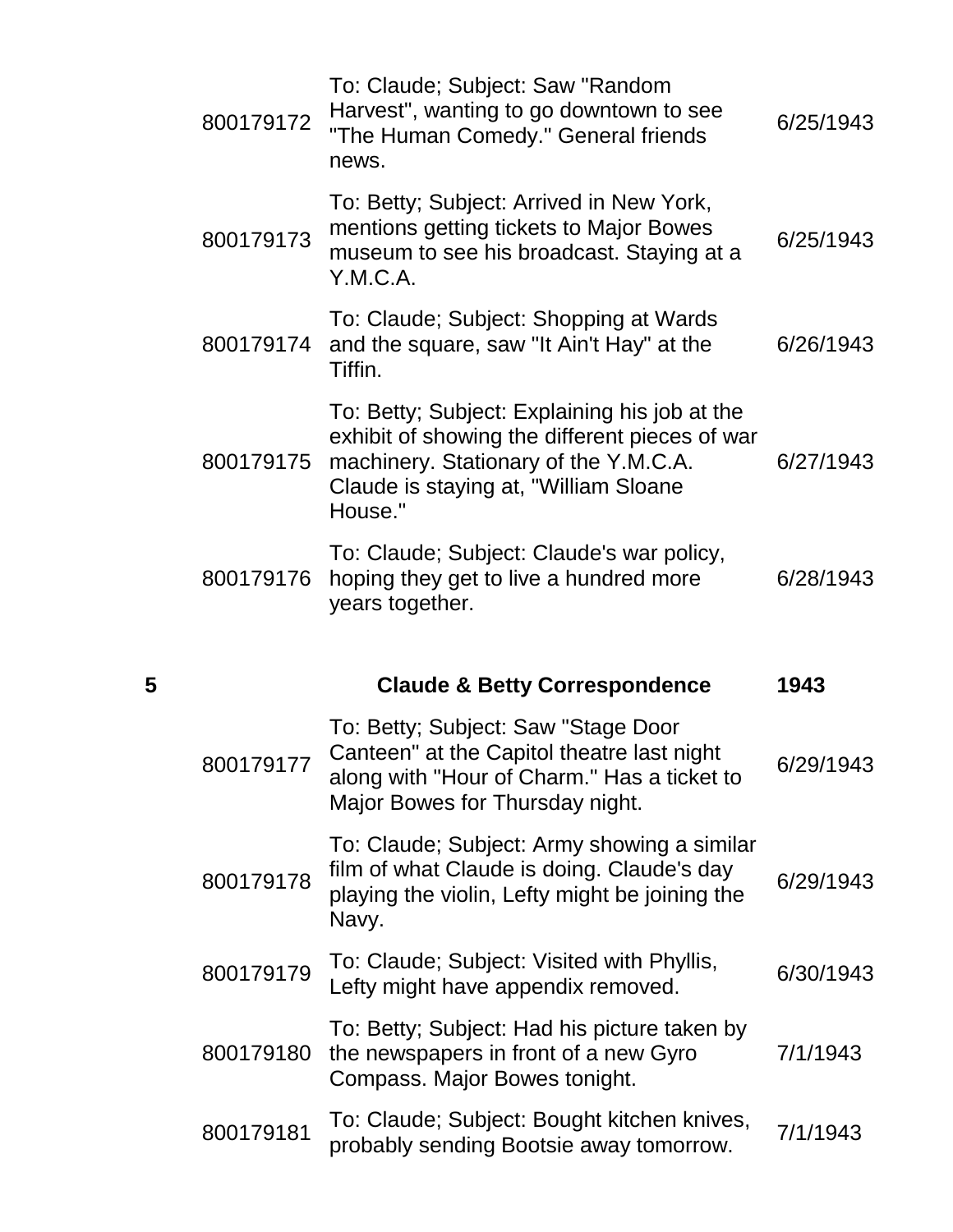| 800179182 | To: Betty; Subject: Free tickets from the<br>U.S.O. to a show at the Roxy theatre,<br>starting new schedule at the exhibit.                                                                                               | 7/2/1943 |
|-----------|---------------------------------------------------------------------------------------------------------------------------------------------------------------------------------------------------------------------------|----------|
| 800179183 | To: Claude; Subject: Friend Betty's birthday<br>party, put family dog Bootsie to sleep, Lefty<br>does not have to join the army, horse-back<br>riding tomorrow.                                                           | 7/3/1943 |
| 800179184 | To: Betty; Subject: Visits to Music Hall,<br>dance at the Y, staying for another week or<br>SO.                                                                                                                           | 7/3/1943 |
| 800179185 | To: Claude; Subject: Horse-back riding, kids<br>rented a buckboard and went swimming,<br>Betty didn't see any fireworks.                                                                                                  | 7/4/1943 |
| 800179186 | To: Claude; Subject: Saw "Happy Go Lucky"<br>and "Andy Hardy's Double Life" at the Tiffin,<br>wishing war would end so Claude could<br>come home.                                                                         | 7/5/1943 |
| 800179187 | To: Betty; Subject: Boy Scout week at the<br>exhibit hall, wishing he could have gone to<br>the Ordnance show in Chicago. Went to the<br>Canteen.                                                                         | 7/6/1943 |
| 800179188 | To: Claude; Subject: Letter sent to Claude in<br>New York, hoping for a souvenir.                                                                                                                                         | 7/6/1943 |
| 800179189 | To: Claude; Subject: Letter sent to Claude in<br>New York, received view cards from Claude,<br>heard from old friend "Oklahoma" Sgt.<br>Collins, can't find birth certificate.                                            | 7/7/1943 |
| 800179190 | To: Betty; Subject: Chrysler building party,<br>N.B.C. Studio singers, only working five<br>hours tomorrow again.                                                                                                         | 7/8/1943 |
| 800179191 | To: Claude; Subject: Sent to N.Y. Went to<br>the Ordnance Exhibit at Wrigley Tower, saw<br>the show "China", ice cream at Walgreens,<br>tells Claude she's saving all the cards he<br>sends her to someday put in a book. | 7/8/1943 |
| 800179192 | To: Claude; Subject: Sent to N.Y. Aunt Lou<br>has mouth cancer and has to have                                                                                                                                            | 7/9/1943 |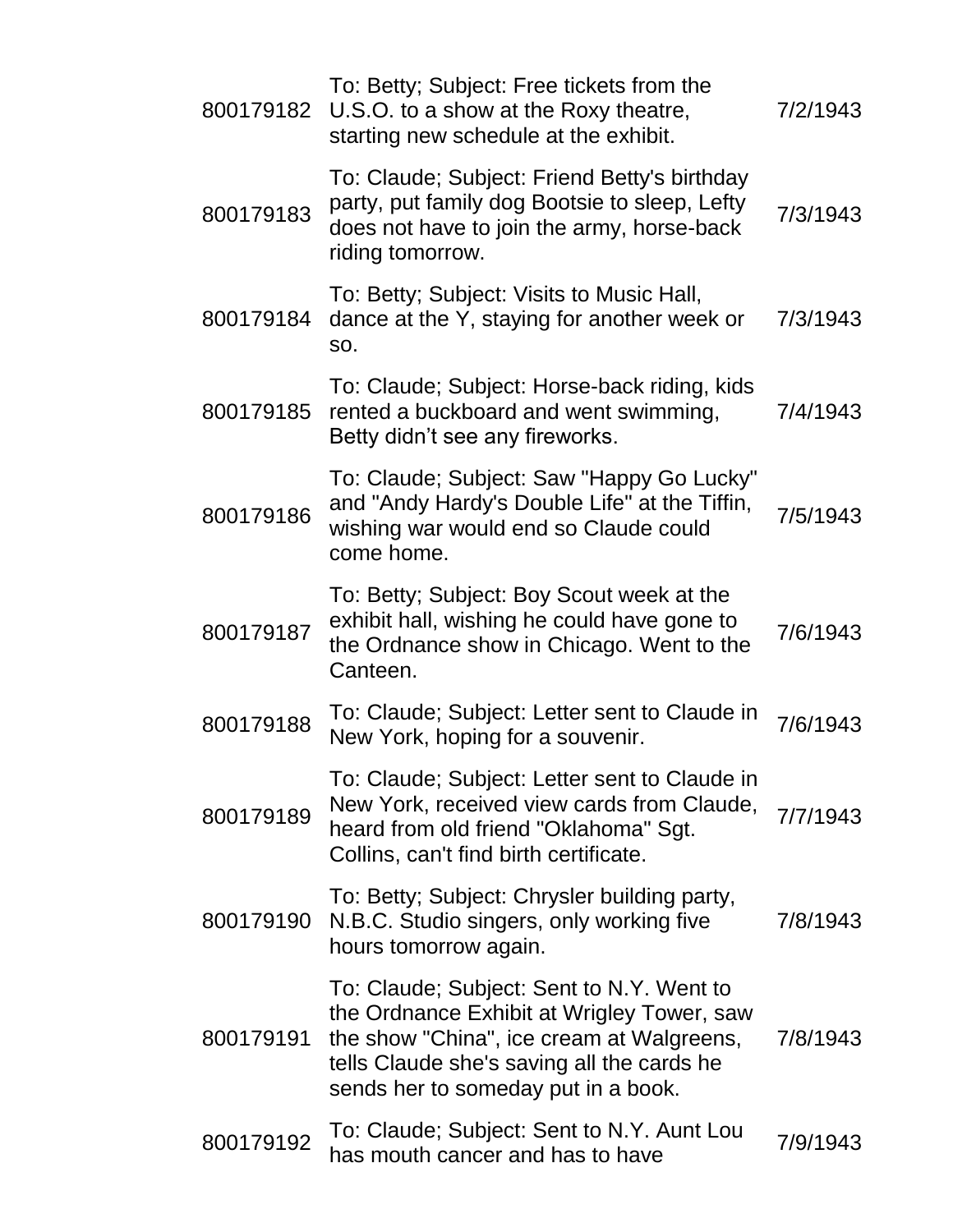remaining teeth removed.

|   | 800179193 | To: Betty; Subject: Happy to have received<br>letters in New York.                                                                                                        | 7/10/1943 |
|---|-----------|---------------------------------------------------------------------------------------------------------------------------------------------------------------------------|-----------|
|   | 800179194 | To: Claude; Subject: Betty's sore wrist, letter<br>from Max, hoping he's getting the mail in<br>New York, back to writing to Maryland.                                    | 7/12/1943 |
| 6 |           | <b>Claude &amp; Betty Correspondence</b>                                                                                                                                  | 1943      |
|   | 800179195 | To: Betty; Subject: Packing to head back to<br>camp, will write more when he arrives.                                                                                     | 7/13/1943 |
|   | 800179196 | To: Claude; Subject: Received a call from a<br>man who met Claude in New York, Doctor<br>said Betty has an ingrown cyst in her wrist.                                     | 7/13/1943 |
|   | 800179197 | To: Betty; Subject: Received twenty-six<br>letters while away, lots of work and cleaning<br>to do.                                                                        | 7/14/1943 |
|   | 800179198 | To: Claude; Subject: Income tax, budget.                                                                                                                                  | 7/14/1943 |
|   | 800179199 | To: Betty; Subject: Slept in so has to have<br>supper at Aberdeen or Service Club, has<br>wedding certificate but not Betty's birth<br>certificate.                       | 7/15/1943 |
|   | 800179200 | To: Betty; Subject: Saw "China Girl" in<br>Aberdeen, might be going on a convoy to<br>Harrisburg, Pennsylvania, wants Aunt<br>Marnie to go to the Red Cross about Robert. | 7/16/1943 |
|   | 800179201 | To: Claude; Subject: Wanting Claude to buy<br>an iron and packages of gun since they<br>can't back home. Lou's operation tomorrow.                                        | 7/17/1943 |
|   | 800179202 | To: Betty; Subject: Might go to the coast at<br>Asbury Park over the weekend, remembers<br>meeting the man that called about New<br>York.                                 | 7/17/1943 |
|   | 800179203 | To: Claude; Subject: Went shopping with<br>Mouse and visited Lou at the hospital, family                                                                                  | 7/18/1943 |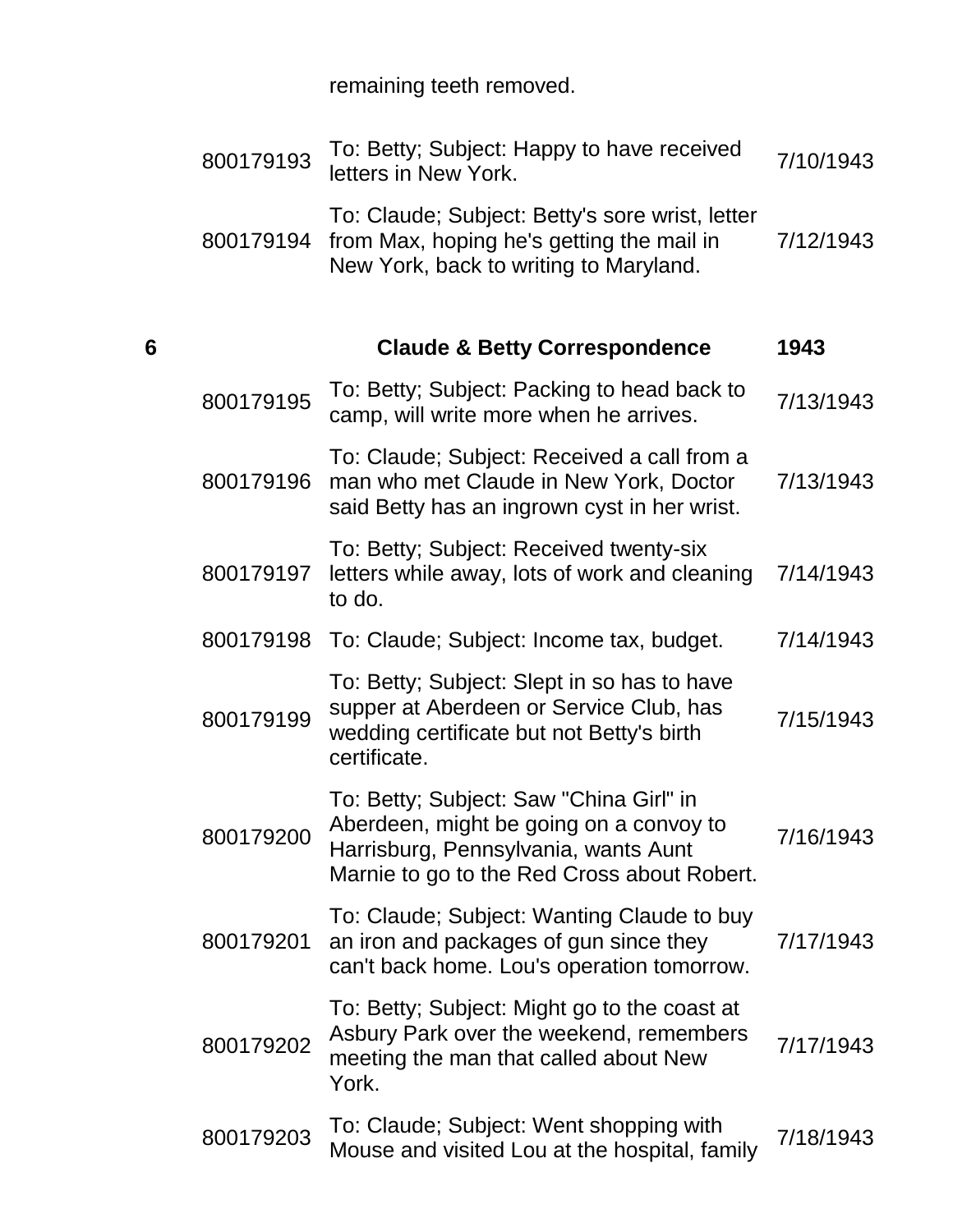got a new dog "Kewcco."

|   | 800179204 | To: Betty; Subject: Claude's trip to Asbury<br>Park                                                                                                               | 7/19/1943 |
|---|-----------|-------------------------------------------------------------------------------------------------------------------------------------------------------------------|-----------|
|   | 800179205 | To: Claude; Subject: Went to Phyllis', Sailor<br>that just got back from Algiers was there.                                                                       | 7/19/1943 |
|   | 800179206 | To: Betty; Subject: Word from Max who is in<br>Atlantic City, might be a letter hiatus during<br>his two week convoy.                                             | 7/20/1943 |
|   | 800179207 | To: Claude; Subject: Got a letter from a<br>woman from the Canteen in New York,<br>father has to quit his job, asking to Claude<br>to get an alarm clock for her. | 7/20/1943 |
| 7 |           | <b>Claude &amp; Betty Correspondence</b>                                                                                                                          | 1943      |
|   | 800179208 | To: Betty; Subject: Spent the hot day cutting<br>weeds, leaving for convoy in the morning,<br>went to Aberdeen as rationing of liquor<br>beginning.               | 7/21/1943 |
|   | 800179209 | To: Claude; Subject: Talk of the new dog,<br>Maree's upcoming birthday, buying new fur<br>coat.                                                                   | 7/21/1943 |
|   | 800179210 | To: Betty; Subject: Writing from the<br>mountains, going to be doing a lot of night<br>drilling and digging in the coming weeks.                                  | 7/22/1943 |
|   | 800179211 | To: Claude; Subject: Visit from an ex-<br>boyfriend, picked up new coat from Wards,<br>Lefty goes to the hospital tomorrow.                                       | 7/24/1943 |
|   | 800179212 | To: Betty; Subject: Trip to nearby York,<br>Pennsylvania, went to church and taken to a<br>hotel for dinner.                                                      | 7/25/1943 |
|   |           | To: Claude; Subject: Went to Marcella's,                                                                                                                          |           |

800179213 Pookie's teeth coming in, Jan and John's 7/25/1943new store.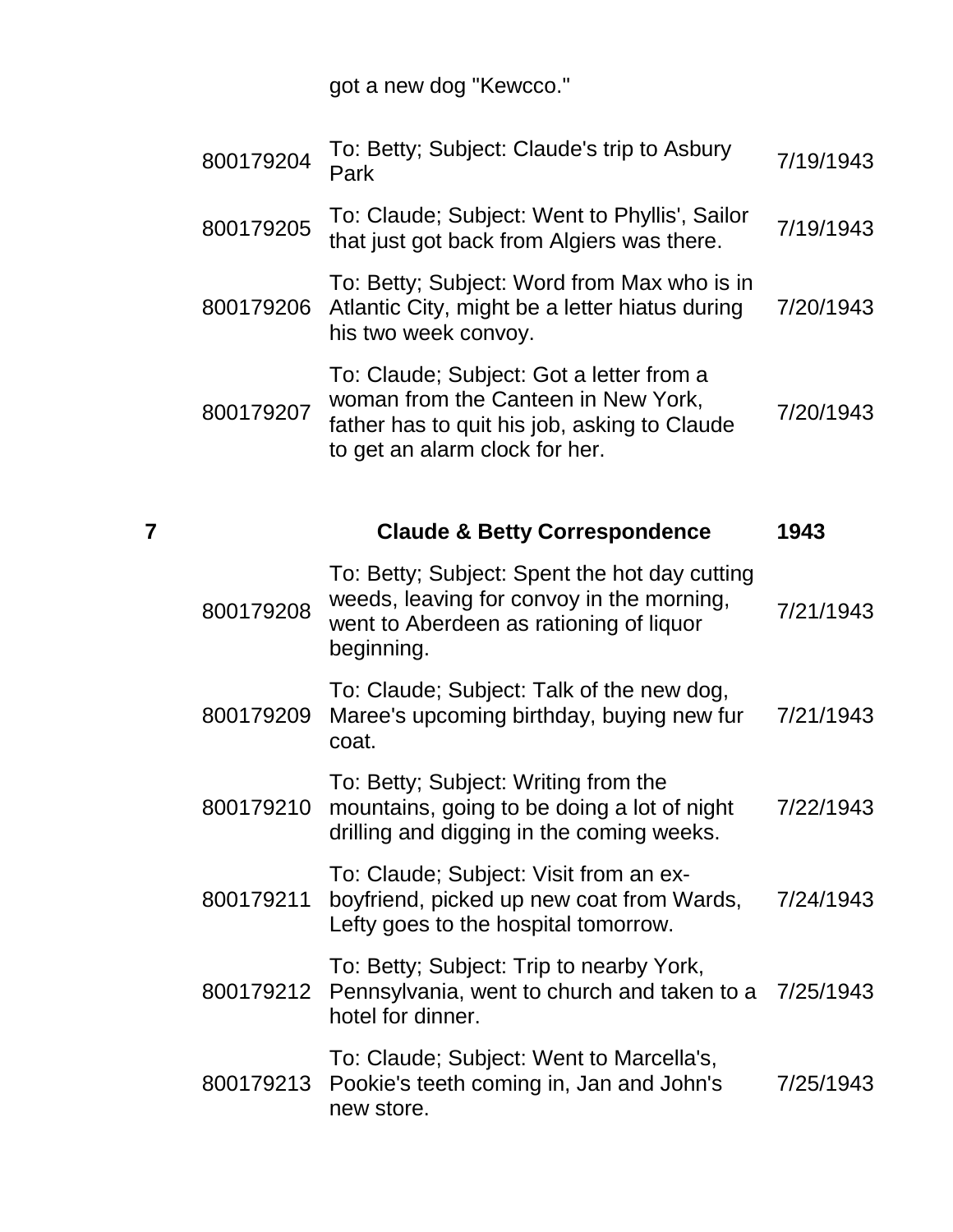|   | 800179214 | To: Betty; Subject: Having to climb a mile<br>long path in the mountain each day, moving<br>camp during the night.                                                        | 7/26/1943 |
|---|-----------|---------------------------------------------------------------------------------------------------------------------------------------------------------------------------|-----------|
|   | 800179215 | To: Claude; Subject: Lefty's surgery, Dad<br>using a cane, Mother getting another gall<br>bladder attack.                                                                 | 7/26/1943 |
|   | 800179216 | To: Claude; Subject: Phyllis back from<br>Hymera, Pearl working extra shifts, the ex-<br>boyfriend that visited wants to send a<br>wedding gift.                          | 7/27/1943 |
|   | 800179217 | To: Betty; Subject: Difficulties of hiking<br>during the night, wind storm, upcoming<br>dance in York.                                                                    | 7/28/1943 |
|   | 800179218 | To: Claude; Subject: Still hasn't received<br>candy Claude sent, talked to his dad on the<br>phone, Lefty doing better.                                                   | 7/28/1943 |
|   | 800179219 | To: Claude; Subject: Mail accidently getting<br>put in the butcher's mailbox, new rug, Lefty<br>still in the hospital.                                                    | 7/29/1943 |
|   | 800179220 | To: Betty; Subject: Walked twenty miles, ate<br>combat rations: three cans of liquid and<br>three of meals, showers at the Salvation<br>Army in York.                     | 7/30/1943 |
|   | 800179221 | To: Claude; Subject: Asking Claude advice<br>on whether to buy a discounted China<br>cabinet at Weiboldts, use it on savings, or<br>use it on a trip to visit him.        | 7/30/1943 |
|   | 800179222 | To: Betty; Subject: Not enjoying the woods,<br>had a nice time at the dance in town.                                                                                      | 7/31/1943 |
| 8 |           | <b>Claude &amp; Betty Correspondence</b>                                                                                                                                  | 1943      |
|   | 800179223 | To: Claude; Subject: Lefty not doing to well<br>in recovery, Delmar working at the dime<br>store, went to see "Keeper of the Flame"<br>and "Lucky Jordan" at the Embassy. | 8/1/1943  |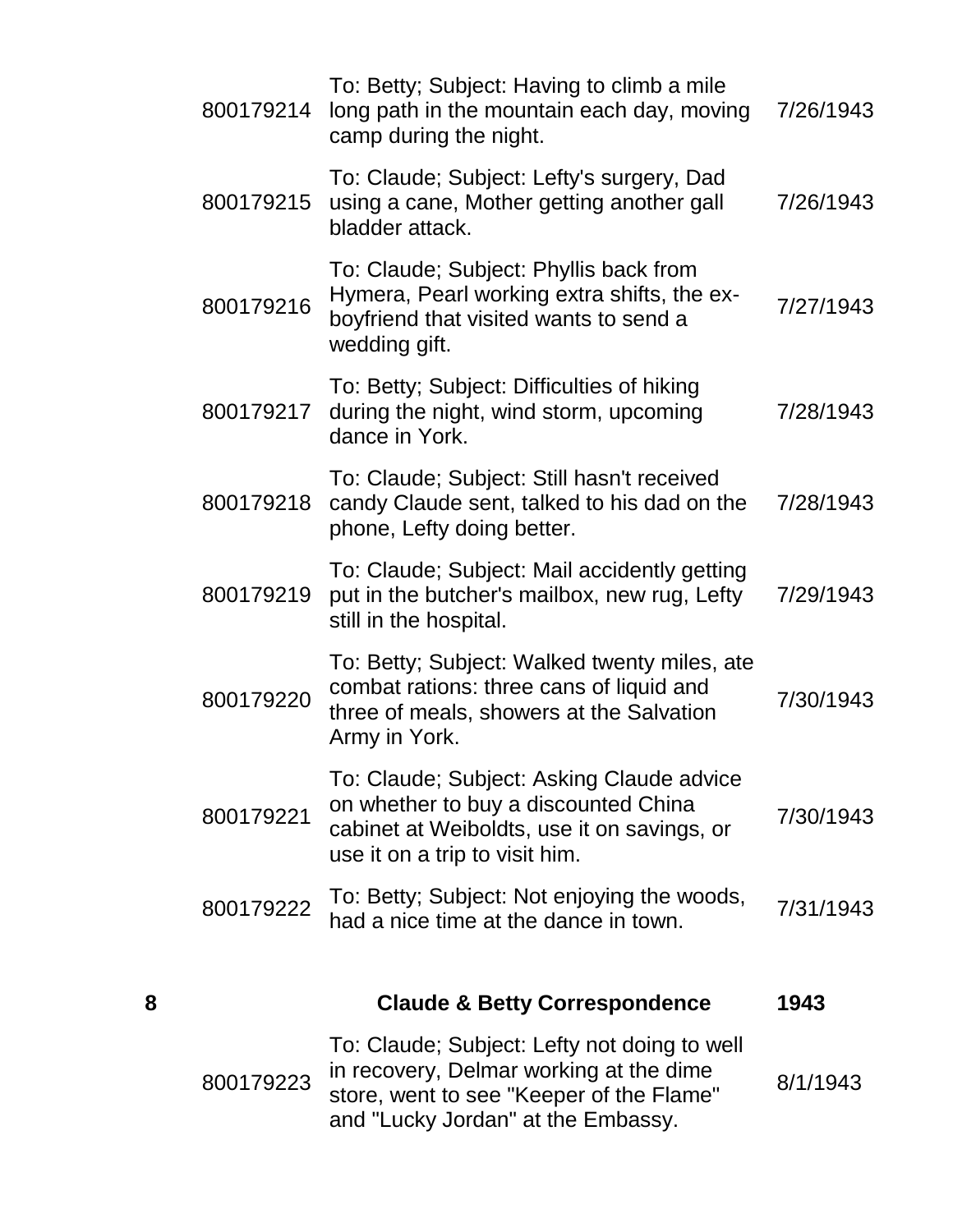| 800179224 | To: Betty; Subject: Stationed at a Boy Scout<br>camp who are having an Indian dance<br>tonight.                                                                                                 | 8/1/1943 |
|-----------|-------------------------------------------------------------------------------------------------------------------------------------------------------------------------------------------------|----------|
| 800179225 | To: Claude; Subject: Left doing much better,<br>friends out in Des Plaines, might go see<br>"Stage Door Canteen" Thursday downtown.                                                             | 8/2/1943 |
| 800179226 | To: Claude; Subject: Family health, letter<br>from Laura in Arizona, watch broken again.                                                                                                        | 8/3/1943 |
| 800179227 | To: Claude; Subject: Friend AI home from a<br>furlough when asked for a divorce, Betty's<br>weight.                                                                                             | 8/4/1943 |
| 800179228 | To: Claude; Subject: Worried because she<br>hasn't received word from him for three<br>days. Went to see "Stage Door Canteen" at<br>the State-Lake, Letter from Jerry who is<br>going to China. | 8/6/1943 |
| 800179229 | To: Betty; Subject: Camped at "White Pines"<br>and Delta, Maryland the last couple of days.<br>Might be leaving again for anther tour next<br>week.                                             | 8/6/1943 |
| 800179230 | To: Betty; Subject: Wants Betty to buy the<br>China cabinet, equipment inspection.                                                                                                              | 8/7/1943 |
| 800179231 | To: Claude; Subject: Still hasn't received<br>Claude's letters, went out with Pearl to see<br>Arlene, "Skipper" returned home - was a<br>dog that was "sent out there."                         | 8/8/1943 |
| 800179232 | To: Betty; Subject: Claude has lost four<br>pounds, hopes he can help support Betty,<br>saw "Stormy Weather" last night.                                                                        | 8/8/1943 |
| 800179233 | To: Claude; Subject: Relieved to hear from<br>him, family health, budgeting.                                                                                                                    | 8/9/1943 |
| 800179234 | To: Betty; Subject: Letter from Dave Alcorn,<br>saw and didn't like, Deanna Durbin in "Hers"<br>to Hold." Mentions including a church verse.                                                    | 8/9/1943 |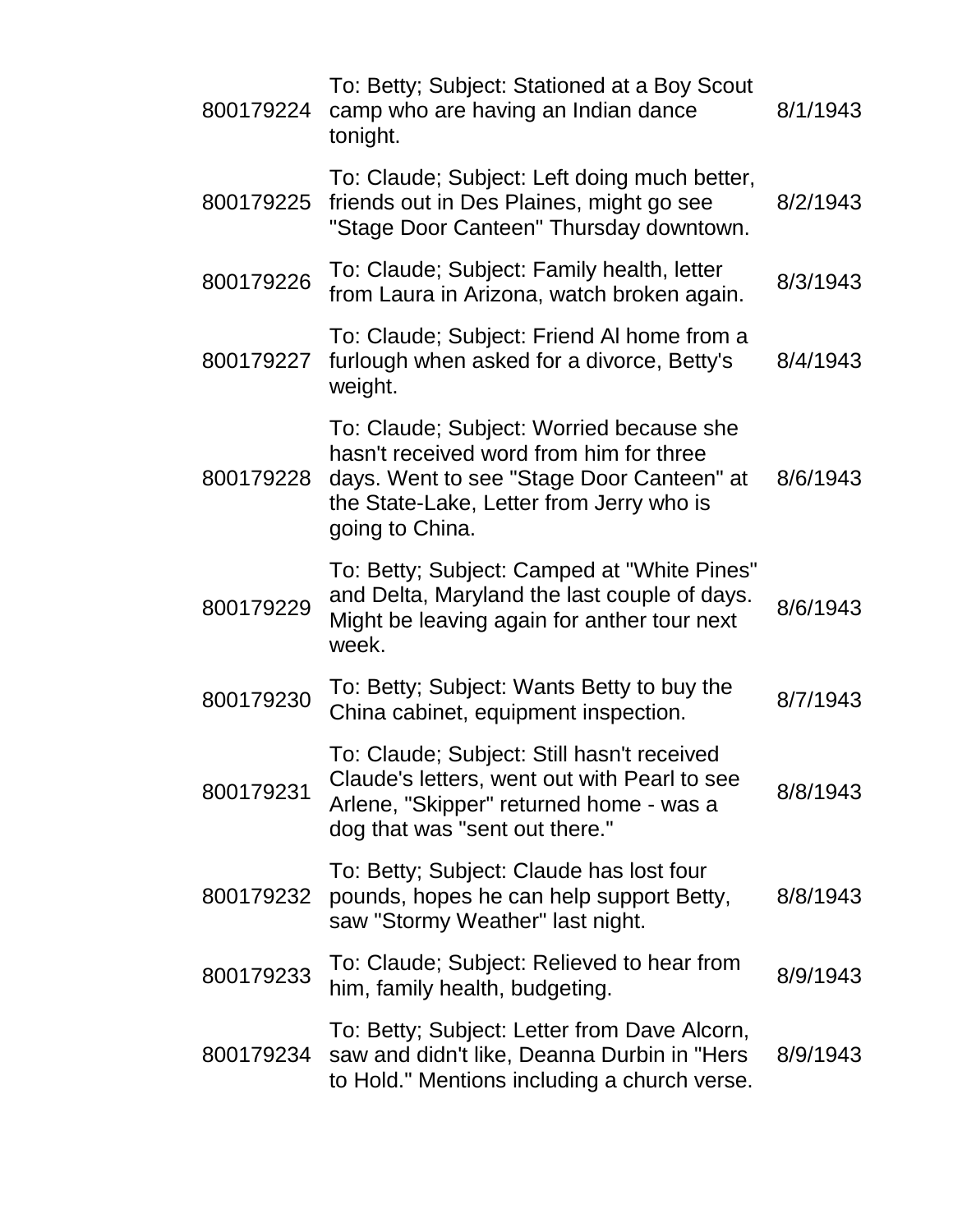|   |   | 800179235 | To: Claude; Subject: Worried the Army is<br>preparing Claude's company to deploy.<br>Wants him to send her a few "bomb"<br>insignias" for her coats. Going downtown<br>tomorrow to see the "Army Air Show."                        | 8/10/1943 |
|---|---|-----------|------------------------------------------------------------------------------------------------------------------------------------------------------------------------------------------------------------------------------------|-----------|
|   |   | 800179236 | To: Betty; Subject: Practicing shots, might<br>go into town tonight.                                                                                                                                                               | 8/11/1943 |
|   |   | 800179237 | To: Claude; Subject: Excited about buying<br>the cabinet, went to see the Air Show at<br>Tribune Square.                                                                                                                           | 8/11/1943 |
| 3 | 1 |           | <b>Claude &amp; Betty Correspondence</b>                                                                                                                                                                                           | 1943      |
|   |   | 800179238 | To: Betty; Subject: Claude sore from a shot,<br>no luck getting an iron and clock for Betty.                                                                                                                                       | 8/11/1943 |
|   |   | 800179239 | To: Betty; Subject: Word that the company<br>will soon be going to Camp A.P. Hill south of<br>Washington.                                                                                                                          | 8/12/1943 |
|   |   | 800179240 | To: Claude; Subject: Bought the cabinet,<br>Betty's dad is going to wax it, sent cookies,<br>Lefty finally home from the hospital.                                                                                                 | 8/12/1943 |
|   |   |           | To: Betty; Subject: Had a class of map<br>reading, no word on deployment, might be<br>800179241 visiting Max in New York soon. Added note<br>on the back to Betty from a Corporal<br>Freund: "Dear Betty, He is not quite so Hot." | 8/13/1943 |
|   |   | 800179242 | To: Claude; Subject: Betty's hair in pigtails,<br>putting the bible verse Claude sent her into<br>their scrapbook, "Skipper" was in the pound<br>ten days for biting a woman. Had an<br>"electric storm" in the city.              | 8/15/1943 |
|   |   | 800179243 | To: Betty; Subject: New York trip with Max<br>and Corporal Fruend, went to Jack<br>Dempsey's restaurant, Empire State<br>Building, Radio City Music Hall, saw "Mr.<br>Lucky" and went to Stage Door Canteen.                       | 8/16/1943 |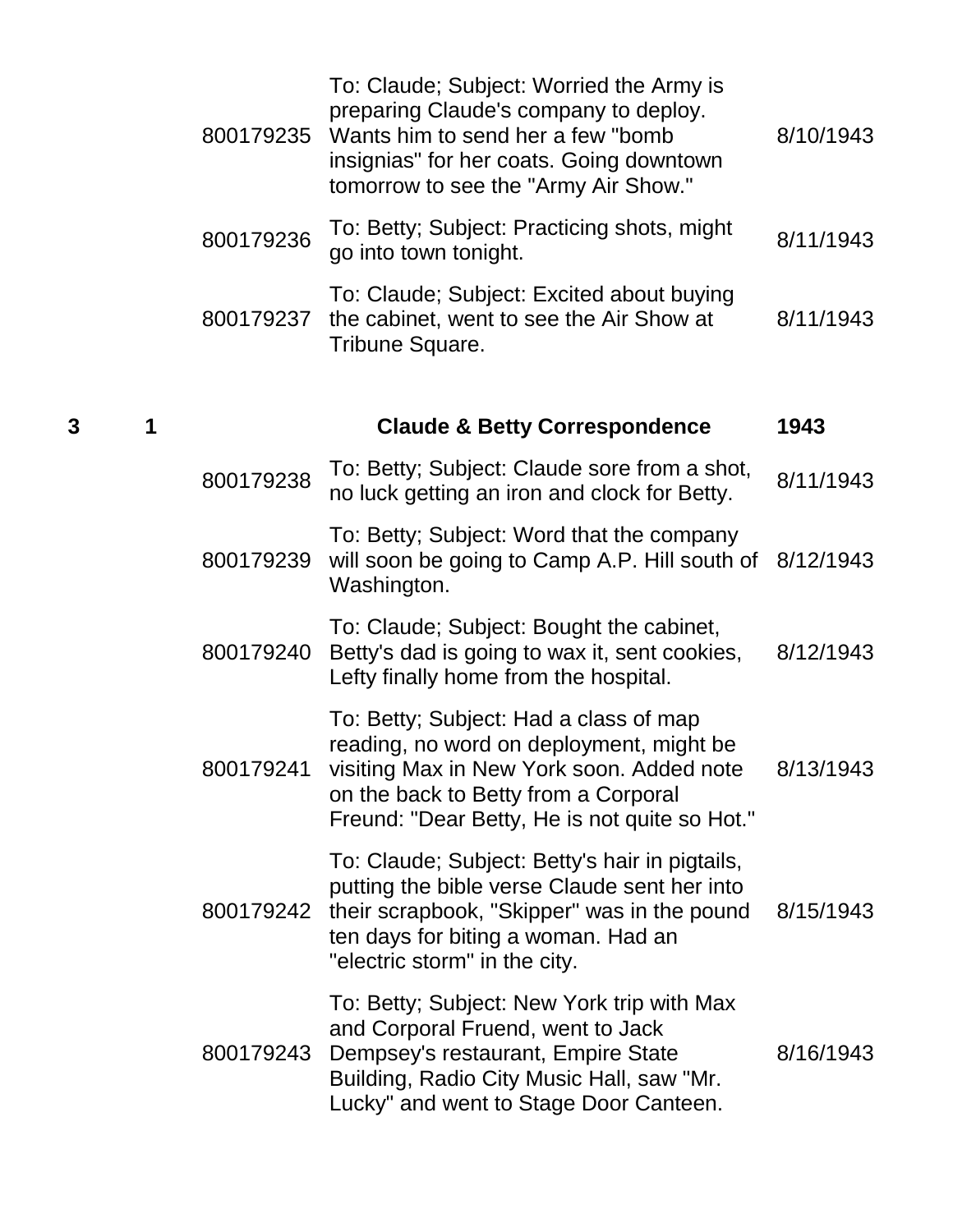| 800179244 | To: Claude; Subject: Max's monthly pay,<br>walked Pookie around town, cabinet came -<br>receipt included in letter, "This is where our<br>money goes" written on it.                         | 8/16/1943 |
|-----------|----------------------------------------------------------------------------------------------------------------------------------------------------------------------------------------------|-----------|
| 800179245 | To: Betty; Subject: Did the obstacle course<br>four times today, might go into town with<br>Corporal Fruend.                                                                                 | 8/17/1943 |
| 800179246 | To: Claude; Subject: Received card from<br>New York, Betty and Mouse's diet, short<br>work day due to running out of cookies.                                                                | 8/17/1943 |
| 800179247 | To: Betty; Subject: Going to see the camp<br>show at the service club tonight, another<br>shot, checked up on missing candy in New<br>York.                                                  | 8/18/1943 |
| 800179248 | To: Claude; Subject: Commenting on new<br>stationary with "H" on it. Picking up extra<br>shifts at work, wanting to get a new<br>comforter. Includes Claude's Pious Union of<br>Prayer card. | 8/18/1943 |
| 800179249 | To: Betty; Subject: Helped a Lieutenant<br>draw up a map of the surrounding area,<br>going into Aberdeen for a haircut, might see<br>Olsen and Johnson at the camp show later<br>this week.  | 8/19/1943 |
| 800179250 | To: Claude; Subject: Wondering where<br>they'll go for a honeymoon, has to work<br>Saturday as their products mostly get<br>shipped overseas, Marnie's baby.                                 | 8/19/1943 |
| 800179251 | To: Betty; Subject: More map work, using<br>new rifles called the carbine.                                                                                                                   | 8/20/1943 |
| 800179252 | To: Claude; Subject: Three month wedding<br>anniversary tomorrow, commenting on<br>Russia calling home their Envoy.                                                                          | 8/21/1943 |
|           |                                                                                                                                                                                              |           |

**2 Claude & Betty Correspondence 1943**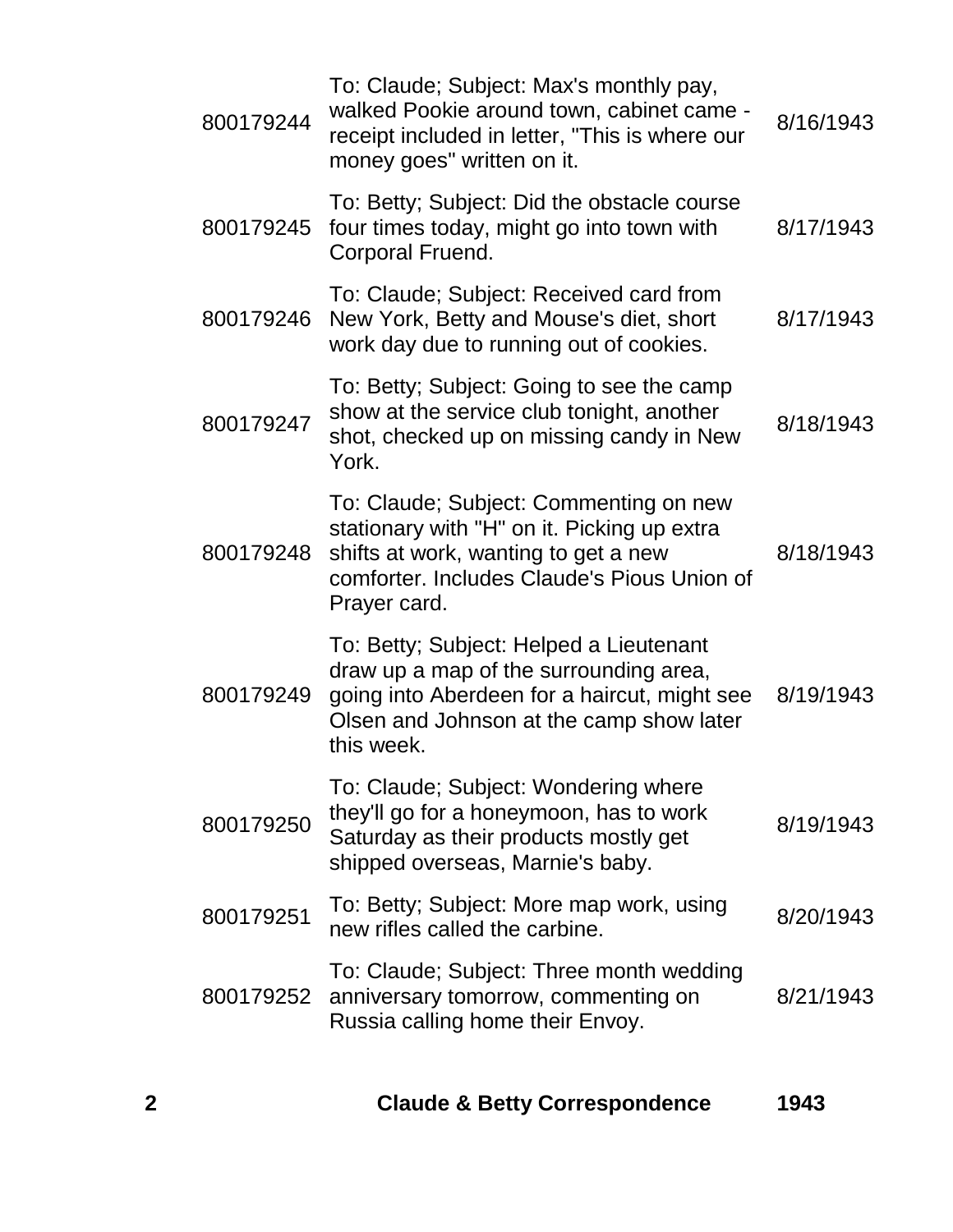| 800179253 | To: Betty; Subject: Going to see Olsen and<br>Johnston stage show, wants Betty to buy<br>whatever she wants to for the house.                              | 8/21/1943 |
|-----------|------------------------------------------------------------------------------------------------------------------------------------------------------------|-----------|
| 800179254 | To: Claude; Subject: Three month wedding<br>anniversary, visited with friends from Cicero,<br>went to see "Slightly Dangerous" at the<br>Tiffin.           | 8/22/1943 |
| 800179255 | To: Betty; Subject: Saw Joan Crawford in<br>"Above Suspicion", dealt with a map reading<br>problem, went on a hike.                                        | 8/23/1943 |
| 800179256 | To: Claude; Subject: Lefty went back to<br>work, had to push seventeen pound boxes<br>of cookies around all day, Gerald has<br>malaria.                    | 8/23/1943 |
| 800179257 | To: Betty; Subject: Didn't know anything<br>about Russia's envoy, might have an<br>upcoming furlough, taking a trip to<br>Baltimore.                       | 8/24/1943 |
| 800179258 | To: Claude; Subject: One of Betty's workers,<br>Alice, might have infantile paralysis [polio],<br>worried others in the shop might have it as<br>well now. | 8/24/1943 |
| 800179259 | To: Betty; Subject: Working on getting his<br>furlough, going to the Service Club for show<br>night.                                                       | 8/25/1943 |
| 800179260 | To: Claude; Subject: Betty's raise, looking<br>forward to a place of their own, wants to go<br>on a honeymoon out West.                                    | 8/25/1943 |
| 800179261 | To: Claude; Subject: Electric storm in<br>Chicago, no word on Alice's sickness,<br>Christmas cards.                                                        | 8/26/1943 |
| 800179262 | To: Betty; Subject: Cleaning barracks,<br>staying in this weekend to save money for<br>future furlough.                                                    | 8/27/1943 |
| 800179263 | To: Claude; Subject: Went to supper at<br>Phyllis', Delmar working at Wards, shopping<br>tomorrow.                                                         | 8/27/1943 |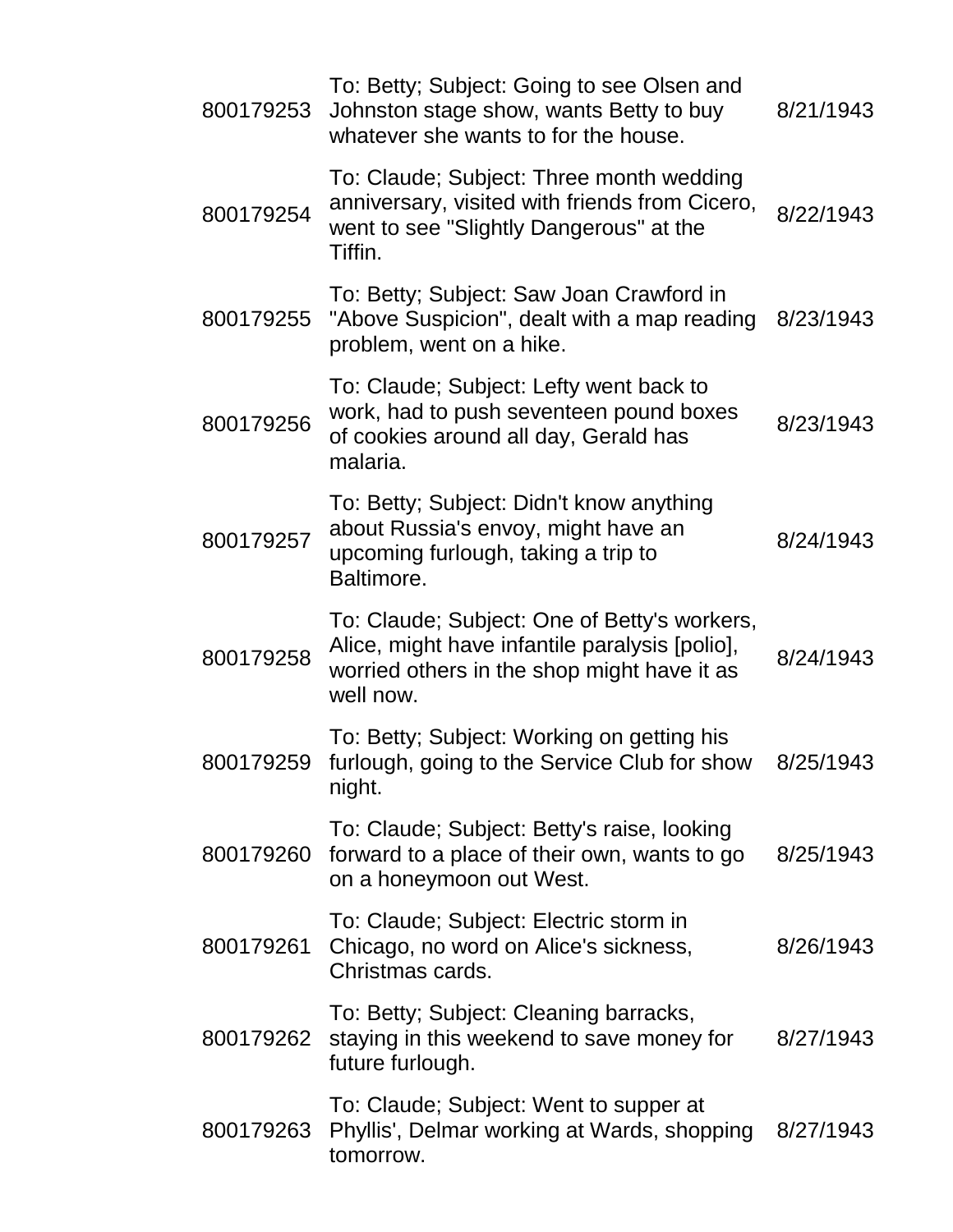|   | 800179264 | To: Betty; Subject: Might go to Philadelphia<br>to see a baseball game.                                                                                                                   | 8/28/1943 |
|---|-----------|-------------------------------------------------------------------------------------------------------------------------------------------------------------------------------------------|-----------|
| 3 |           | <b>Claude &amp; Betty Correspondence</b>                                                                                                                                                  | 1943      |
|   | 800179265 | To: Betty; Subject: Arrived in Philadelphia<br>last night, went to Stage Door Canteen,<br>game today.                                                                                     | 8/29/1943 |
|   | 800179266 | To: Claude; Subject: Shopping downtown<br>with Pearl, Delmar buying Claude's shirts,<br>went to the woods, played craps and<br>baseball with family and friends.                          | 8/29/1943 |
|   | 800179267 | To: Betty; Subject: Hoping to be home in a<br>week or two, had map reading today, went<br>to "Labor Plaza" created by AFL-CIO, going<br>to circus tonight.                                | 8/30/1943 |
|   | 800179268 | To: Claude; Subject: Betty didn't go to work<br>due to a touch of Pleurisy, bored at home<br>and cleaned, took Aunt Lou to the jewelers                                                   | 8/30/1943 |
|   | 800179269 | To: Claude; Subject: Neighbor wants to go<br>on a double date with them and Max, saw<br>three pictures at the Karlov.                                                                     | 8/31/1943 |
|   | 800179270 | To: Claude; Subject: Went to Thelma's for<br>supper, heard that a lot of men are getting<br>furloughs over Labor Day weekend.                                                             | 9/1/1943  |
|   | 800179271 | To: Betty; Subject: Rigging, dental<br>inspection, and athletics on a hot day,<br>finding out Friday about furlough.                                                                      | 9/1/1943  |
|   | 800179272 | To: Claude; Subject: Another supper at<br>Thelma's, Pearl's vacation.                                                                                                                     | 9/2/1943  |
|   | 800179273 | To: Betty; Subject: Furlough will be five to<br>seven days if it goes through, went to<br>carnival at Aberdeen, onion and ketchup<br>rationing, obstacle course with machine gun<br>fire. | 9/2/1943  |
|   | 800179274 | To: Claude; Subject: Wedding gifts, late<br>night clam chowder with her Ma and Mouse.                                                                                                     | 9/3/1943  |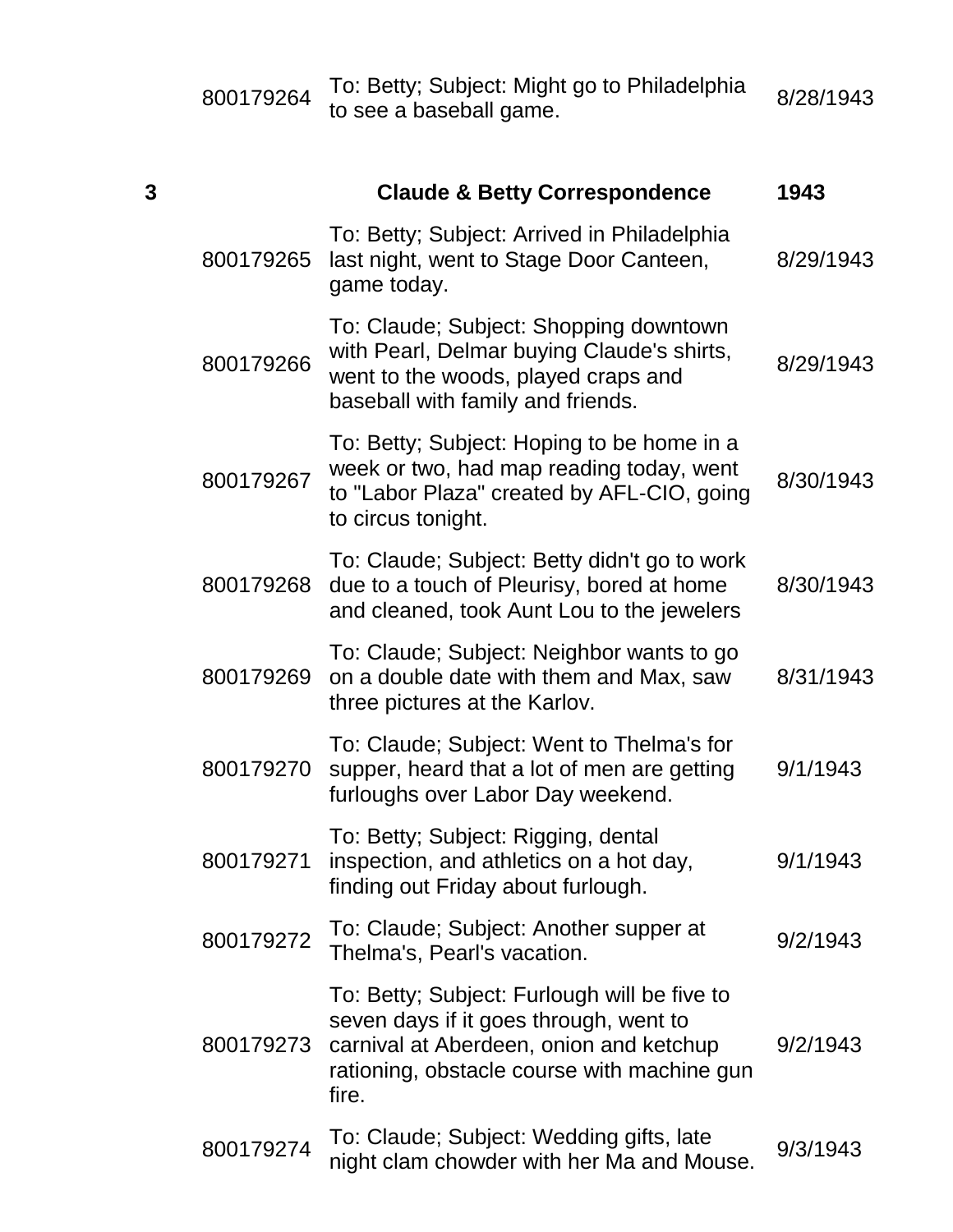|   | 800179275 | To: Betty; Subject: At Corporal Frank<br>Haynes wedding, packed up letters for trip<br>home.                                                                    | 9/3/1943  |
|---|-----------|-----------------------------------------------------------------------------------------------------------------------------------------------------------------|-----------|
|   | 800179276 | To: Claude; Subject: Shopping around<br>Madison and Crawford, found a cedar chest,<br>went to the Typhoon Club.                                                 | 9/5/1943  |
|   | 800179277 | To: Betty; Subject: Returned back to base<br>from trip home, missing home, beer party<br>tomorrow near Aberdeen.                                                | 9/16/1943 |
| 4 |           | <b>Claude &amp; Betty Correspondence</b>                                                                                                                        | 1943,1945 |
|   | 800179278 | To: Betty; Subject: Beer party, mention of<br>returning platoons from Panama, Joe Lewis<br>on the grounds.                                                      | 9/17/1943 |
|   | 800179279 | To: Betty; Subject: Saw "Headin' For God's<br>Country" with Sergeant Moore, seeing Red<br>Skelton in "I Dood It" later.                                         | 9/19/1943 |
|   | 800179280 | To: Betty; Subject: Received two letters from<br>Betty today, train ride back, Frank's<br>wedding.                                                              | 9/20/1943 |
|   | 800179281 | To: Betty; Subject: Trained in "booby-trap<br>house", Corporal Fruend's brother's trial.                                                                        | 9/22/1943 |
|   | 800179282 | To: Betty; Subject: Visited friends in<br>hospital, staying in this weekend.                                                                                    | 9/24/1943 |
|   | 800179283 | To: Betty; Subject: Reflecting on four<br>months of marriage, might go see Max if he<br>can get a weekend pass.                                                 | 9/25/1943 |
|   | 800179284 | To: Betty; Subject: Ended up going to New<br>York but couldn't get ahold of Max, went out<br>with Corporal Fruend, going to see "Best<br>Foot Forward" tonight. | 9/27/1943 |
|   | 800179285 | To: Betty; Subject: Saw "Best Foot Forward"<br>last night in color, class all day, read the<br>"Articles of War."                                               | 9/28/1943 |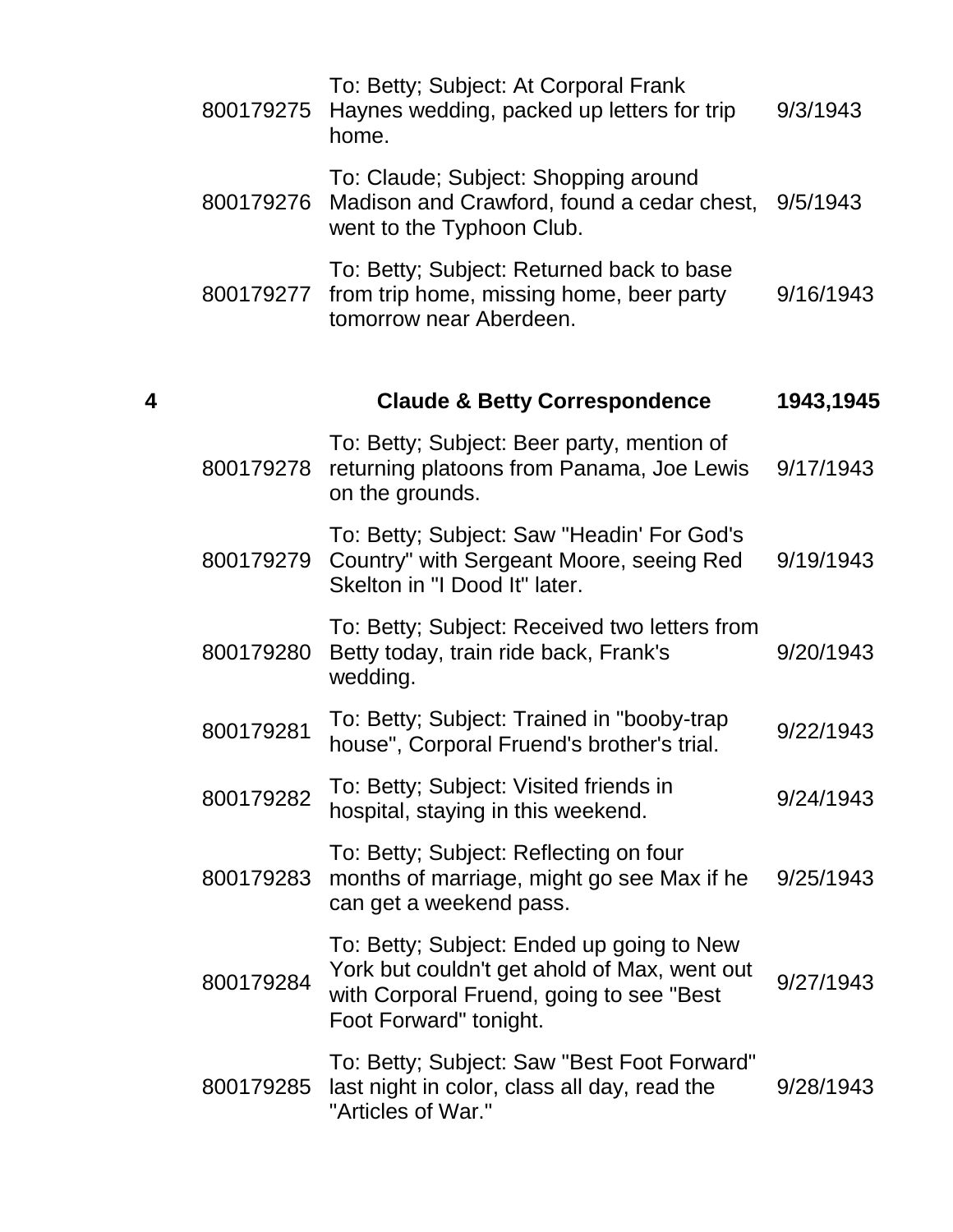| 800179286 | To: Betty; Subject: Busy day of selling P.X.<br>rations, difficult finding change in marks,<br>beer brought in from Holland, wants sent<br>wash cloths and bars of flea soap for the<br>dog.                                                                      | 3/31/1945 |
|-----------|-------------------------------------------------------------------------------------------------------------------------------------------------------------------------------------------------------------------------------------------------------------------|-----------|
| 800179287 | To: Betty; Subject: Received a letter written<br>April 12, hoping for a radio sent from his<br>father, organization changed to "233rd. Ord.<br><b>Bomb Disposal Plat."</b>                                                                                        | 5/1/1945  |
| 800179288 | To: Betty; Subject: At Camp Washington,<br>met up with guys from old Bomb Disposal<br>outfit from the States at a Red Cross Club,<br>including Fruend, commenting on the<br>Chicago Cubs in the World Series, hoping it<br>will be his last letter from overseas. | 10/7/1945 |

**5 Correspondence 1943, 1945, n.d.**

| 800179289 | To: Claude; From: Dad and kids; Subject:<br>Measles going around, Betty's surprise<br>wedding party, hoping Max can come home<br>for the wedding, looking for a hall for the<br>reception. | 4/14/1943 |
|-----------|--------------------------------------------------------------------------------------------------------------------------------------------------------------------------------------------|-----------|
| 800179290 | To: Betty; From: Bill Higgins; Subject:<br>Thanks for the pictures, advising not to visit<br>North Africa, Twenty-four hour work shifts,<br>bike riding. (V-Mail)                          | 5/1/1943  |
| 800179291 | To: Betty; From: Gerald; Subject: Thanks for<br>the wedding pictures, got back to camp in<br>California, missing Chicago, wants to go<br>East.                                             | 7/18/1943 |
| 800179292 | To: Betty; From: Gerald; Subject: Says they<br>"Have Italy on the run", goes to China in<br>October, saw Vaughn Monroe and his band.                                                       | 7/31/1943 |
| 800179293 | To: Betty; From: Gerald; Subject: Just<br>recovered from malaria, tired of war life,<br>went to Pasadena on weekend pass, saw<br>Frank Sinatra yesterday.                                  | 8/16/1943 |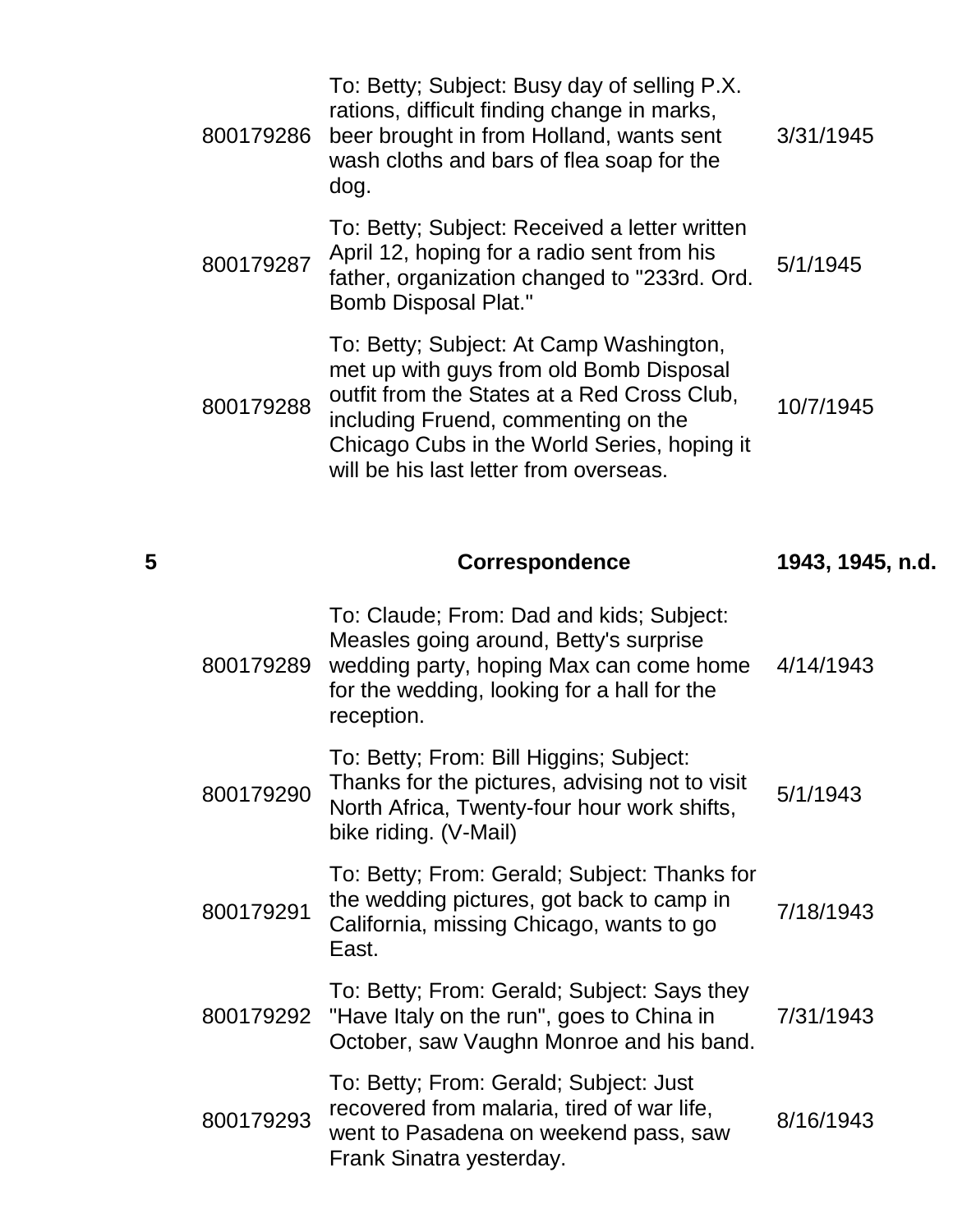| 800179298 | To: Claude; From: Betty; One-year<br>subscription to 'The Reader's Digest'                                                                                                                                    | 12/14/1942       |
|-----------|---------------------------------------------------------------------------------------------------------------------------------------------------------------------------------------------------------------|------------------|
|           | Miscellaneous (Postcards, clippings,<br>programs)                                                                                                                                                             | 1942-1947, 2001, |
| 800179297 | To: Betty; From: Marie and Jerry Czeek;<br>Subject: Thanking Betty for sending photos<br>of their wedding since they did not have<br>many taken.                                                              | n.d.             |
| 800179296 | To: Betty; From: Corporal James Fruend;<br>Subject: From "Somewhere in France",<br>assuring Betty that Claude is safe in his new<br>job overseas, thanks for the gift to his sister.<br>(V-Mail)              | 1/22/1945        |
| 800179295 | To: Betty; From: Gerald; Subject: Explaining<br>the difference between cat fever and<br>malaria, a souvenir for Diana, had formation<br>flying and landing at night, thinks Frank<br>Sinatra is a jerk.       | 9/13/1943        |
| 800179294 | To: Betty; From: Gerald; Subject: Letters<br>from family and friends are all that keeps<br>him going, going to send addresses of other<br>soldier's that need letters, seeing Frank<br>Sinatra again tonight. | 9/1/1943         |

| 800179299 | To: Claude; From: United States Post<br>Office; Informing of held mail.                                                     | 12/22/1942 |
|-----------|-----------------------------------------------------------------------------------------------------------------------------|------------|
|           | To: Betty; From: Claude; Matchbook with<br>800179300 note, from "Army Air Forces Technical<br>Training School, Chicago, IL" | 1/25/1943  |
| 800179301 | To: Claude; From: Marge, Lefty, and Diane;<br>Prewritten letter with military jokes.                                        | 2/8/1943   |
| 800179302 | To: Betty; From: Claude; Postcard from<br>"Stage Door Canteen"                                                              | 6/30/1943  |

Christmas postcard.

**6**

800179303 To: Betty; From: Claude; Postcard from To. Betty, From. Gladde, Fostcard Home 7/25/1943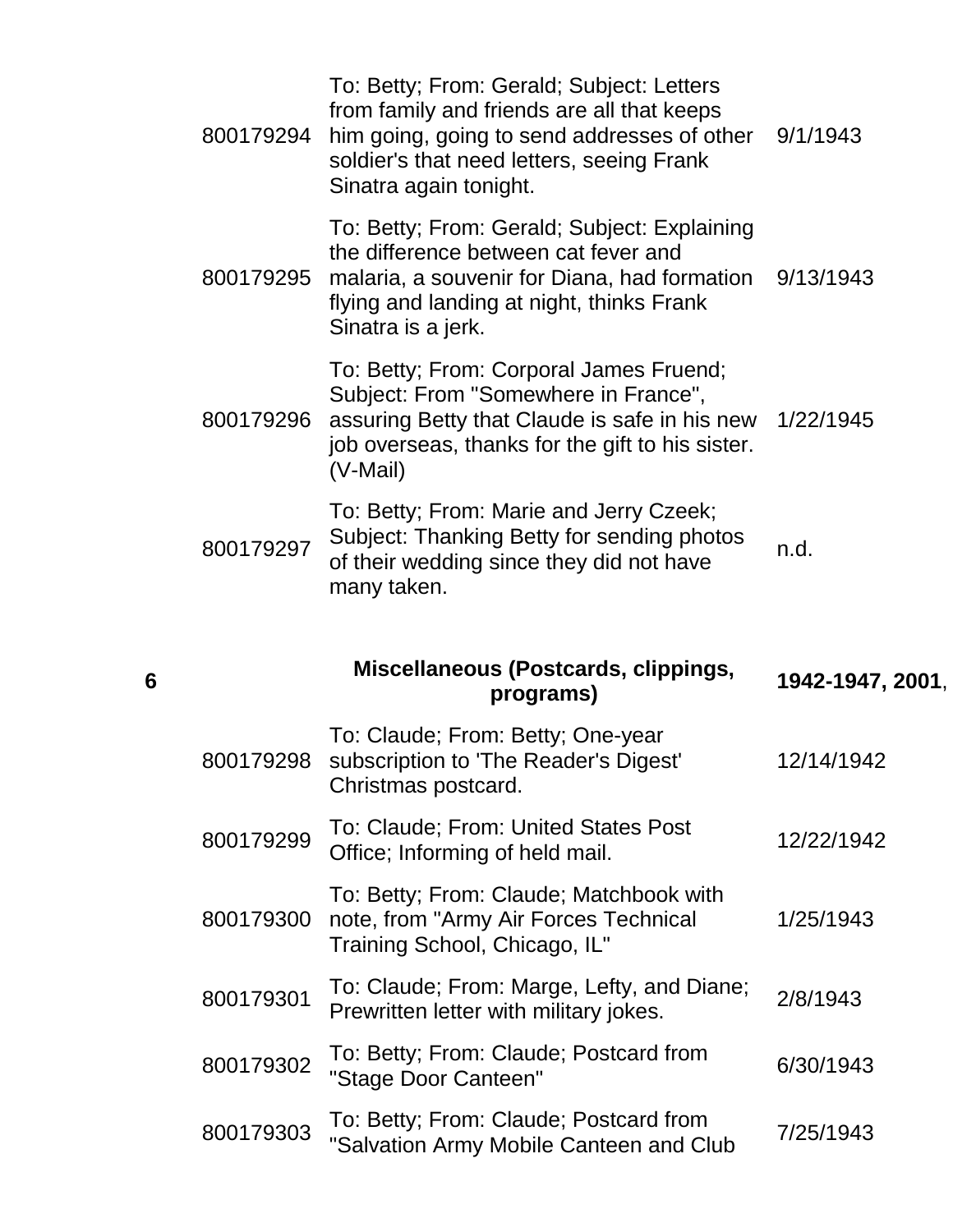Car"

| 800179304 | To: Betty; From: Claude; Postcard from<br>"The Yorktowne Hotel - York, P.A."                             | 7/26/1943 |
|-----------|----------------------------------------------------------------------------------------------------------|-----------|
| 800179305 | To: Claude; From: Fr. Anthony Ome and<br>Mom and Dad; Prayer booklet.                                    | n.d.      |
| 800179306 | Postcard with print "Guess Whom I ran into<br>down here?" blank.                                         | n.d.      |
| 800179307 | Business card from "Mayflower Restaurant,<br>Aberdeen, Maryland"                                         | n.d.      |
| 800179308 | Wedding Invitation for Claude and Betty's<br>wedding on May 22, 1943.                                    | n.d.      |
| 800179309 | Wedding Invitation for Claude and Betty's<br>wedding on May 22, 1943.                                    | n.d.      |
| 800179310 | Publication of "The Cathedral Bulletin" of St.<br>Patrick's Cathedral, New York                          | 07/1942   |
| 800179311 | Program of Worship Service at New Area<br>Chapel.                                                        | 8/8/1943  |
| 800179312 | Ticket pamphlet for "Major Bowes Amateur<br>Hour" at Radio Theatre No. 3 with one ticket<br>stub inside. | 7/1/1943  |
| 800179313 | Ticket for "3-Ring Time with Guy Lombardo"<br>at Radio Theatre No. 3.                                    | 7/5/1943  |
| 800179314 | Ticket stub for " Major Bowes Amateur<br>Hour" at Radio Theatre No. 3.                                   | 7/8/1943  |
| 800179315 | One ticket stub for "Spangles" by the<br><b>Ringling Brothers Circus at Madison Square</b><br>Garden.    | 7/9/1943  |
| 800179316 | Newspaper clipping with "Loneliness" short<br>poem.                                                      | n.d.      |
| 800179317 | Newspaper clipping of wedding<br>announcement of Charles Frederick<br>Epperson and Lorraine Quinn.       | n.d.      |
| 800179318 | Newspaper clipping of photo of three                                                                     | 12/1945   |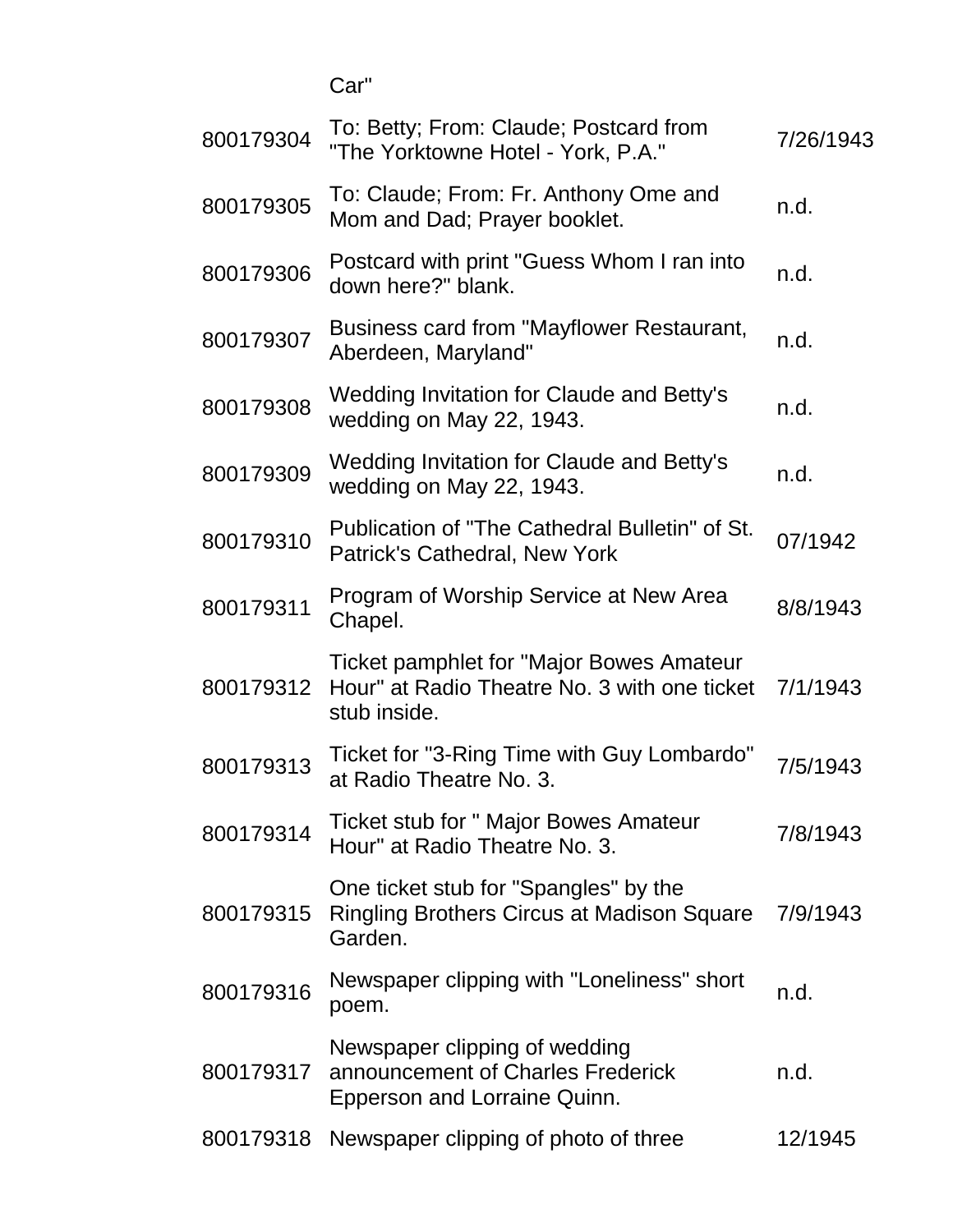Chicago GI's during a homecoming.

|           | 800179319 Empty envelope from Betty to Claude.                                                                     | 8/6/1942  |
|-----------|--------------------------------------------------------------------------------------------------------------------|-----------|
|           | 800179320 Empty envelope from Betty to Claude.                                                                     | 8/12/1942 |
|           | 800179321 Empty envelope from Betty to Claude.                                                                     | 8/14/1942 |
|           | 800179322 Empty envelope from Betty to Claude.                                                                     | 6/7/1943  |
| 800179323 | Empty envelope from Gerald Kaminski to<br>Claude and Betty.                                                        | 12/8/2001 |
| 800179324 | Empty envelope from Reims Cathedral,<br>Reims, France; Maurice Baudet.                                             | n.d.      |
|           | 800179325 32 page booklet titled "His Service Record"                                                              | n.d.      |
|           | 45 rpm vinyl recording of Claude to Betty;<br>800179326 "The Voice of Your Man in Service,<br>Courtesy Pepsi-Cola" | 6/7/1943  |

**7**

|           | <b>Official Military Documents and</b><br><b>Certificates</b>                                                                                             | 1942-1947, n.d. |
|-----------|-----------------------------------------------------------------------------------------------------------------------------------------------------------|-----------------|
|           | 800179327 National Service Life Insurance                                                                                                                 | 6/1/1942        |
| 800179328 | Receipt: Approval of a Monthly Family<br>Allowance from the Office of Dependency<br><b>Benefits</b>                                                       | 6/27/1943       |
| 800179329 | Soldier's Individual Pay Record                                                                                                                           | 8/26/1943       |
| 800179330 | Page from "FM 5-31 War Department Field<br>Manual - Corps of Engineers: Land Mines<br>and Booby Traps" on German Clockwork<br>Long-Delay Fuze: Disarming. | 11/1/1943       |
| 800179331 | <b>Restricted Special Orders Number 178 (Two</b><br>pages)                                                                                                | 9/7/1945        |
|           | 800179332 Certificate: Honorable Discharge                                                                                                                | 12/19/1945      |
|           | 800179333 Certificate: Honorable Discharge (Negative)                                                                                                     | 12/19/1945      |
|           | 800179334 Separation Qualification Record                                                                                                                 | 12/19/1945      |
|           | 800179335 Application for Veterans Compensation                                                                                                           | n.d.            |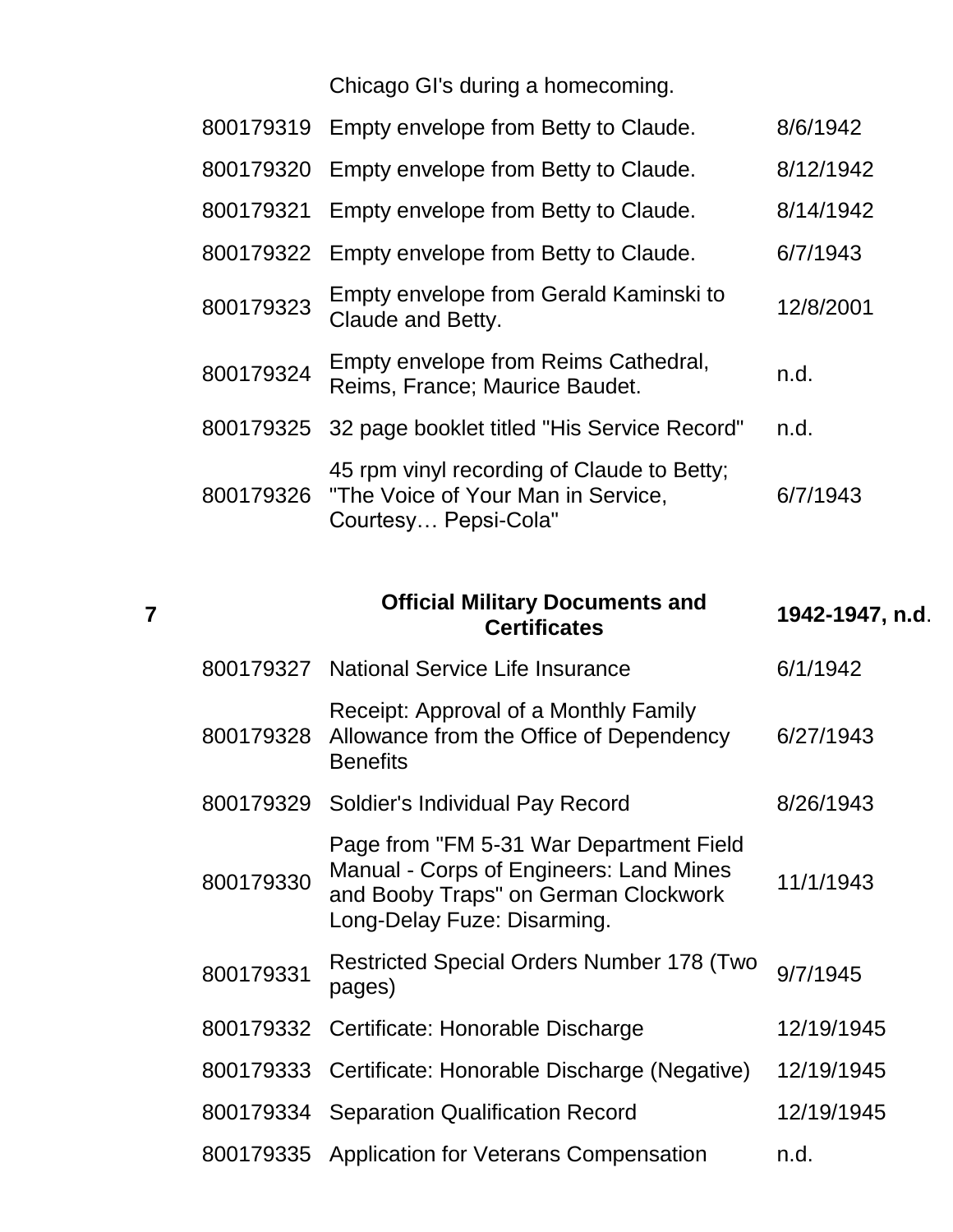|           | 800179336 Claim for Settlement - Unused Leave                                                                      | n.d.       |
|-----------|--------------------------------------------------------------------------------------------------------------------|------------|
| 800179337 | Letter from Harry Truman to discharged<br>soldiers after the war                                                   | n.d.       |
| 800179338 | Booklet: Going Back to Civilian Life                                                                               | 08/1945    |
| 800179339 | <b>Booklet: Continuance of National Service</b><br>Life Insurance                                                  | 10/1945    |
| 800179340 | Booklet: It's All Yours, Veteran: What Illinois<br>Veterans Can Get From the Nation, State<br>and Community        | n.d.       |
| 800179341 | Booklet: General Rules for Payment of<br><b>World War II Bonus</b>                                                 | n.d.       |
| 800179342 | Notice of Classification: Chicago City Local<br>Board No. 48                                                       | 1/9/1946   |
| 800179343 | Receipt: Veterans Report publication; \$4.00<br>for 52 issues                                                      | 2/28/1947  |
| 800179344 | <b>Receipt: Service Recognition Board</b>                                                                          | 3/29/1947  |
| 800179345 | <b>Certificate: State of Illinois Service</b><br>Recognition                                                       | 1947       |
| 800179346 | Certificate: Presidential Memorial, signed by<br>George W. Bush                                                    | n.d.       |
| 800179347 | Order form for additional or replacement<br><b>Presidential Memorial Certificates</b>                              | n.d.       |
| 800179348 | Claude's 1942 New Testament and Psalms<br>- Servicemen's Bible. National Publishing<br>Company - 5 x 3, softcover. | 5/24/1942  |
|           | <b>Greeting Cards</b>                                                                                              | 1941-1942  |
| 800179349 | To: Claude; From: Betty; "Merry Christmas<br>Sweetheart"                                                           | 12/23/1941 |
| 800179350 | To: Claude; From: Mr. and Mrs. Joseph<br>Bombka; "A Little Birthday Puzzle" with note                              | 5/29/1942  |

**8** 800179348

**4 1 Greeting Cards 1941-1942**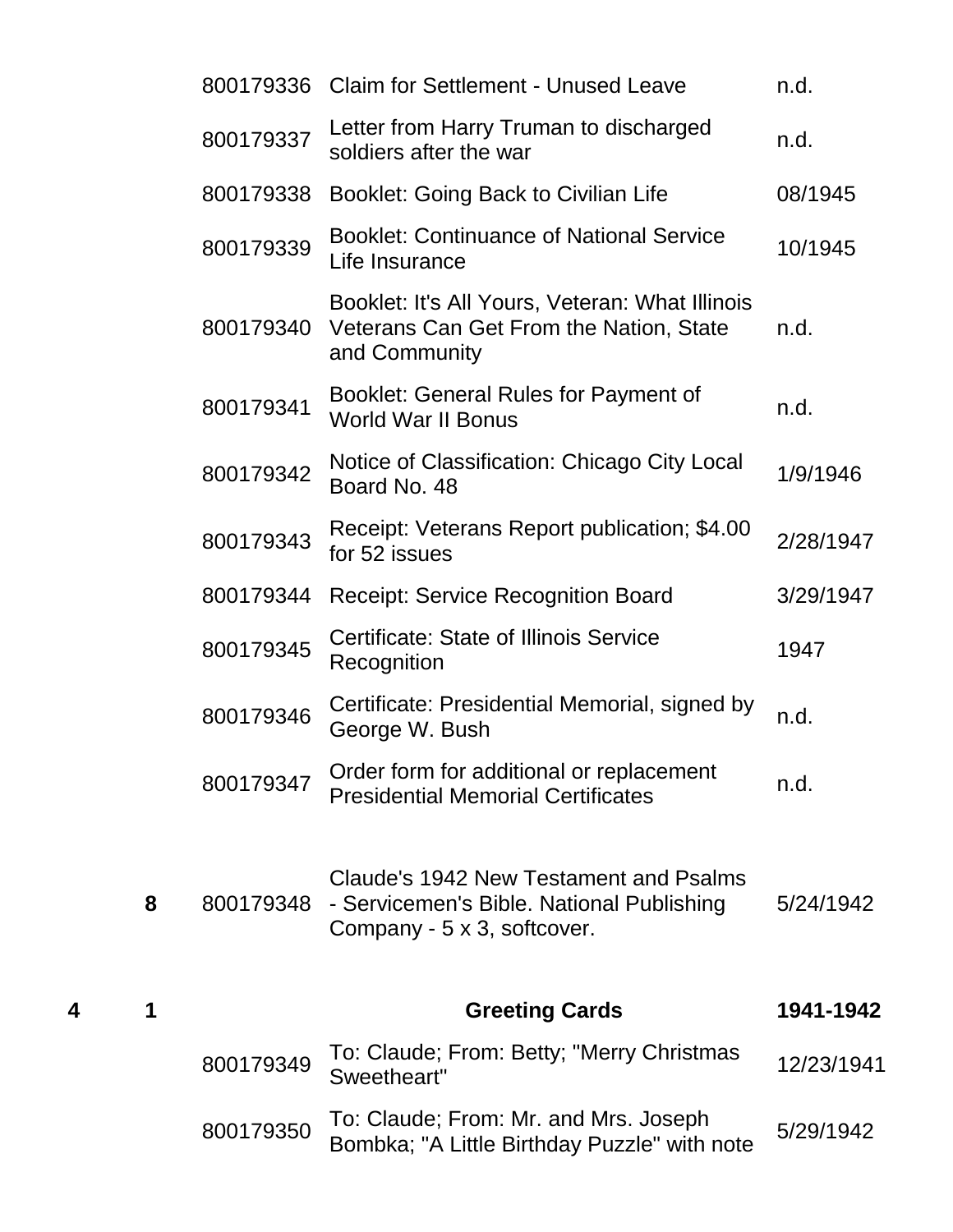on the back.

| 800179351 | To: Claude; From: James or Diane Bombka;<br>"Best Birthday Wish to Uncle"                                          | 5/29/1942 |
|-----------|--------------------------------------------------------------------------------------------------------------------|-----------|
| 800179352 | To: Claude; From: Betty; "To a Swell Guy in<br>the Service" includes two newspaper<br>clippings. Note on the back. | 7/17/1942 |
| 800179353 | To: Claude; From: Betty; "To my Sweetheart<br>in the Service" with note on the back.                               | 7/24/1942 |
| 800179354 | To: Claude; From: Betty; "Missing You" with<br>note on the back.                                                   | 7/27/1942 |
| 800179355 | To: Claude; From: Betty; "Missing You<br>While you're in the Service" with note on the<br>back.                    | 8/2/1942  |
| 800179356 | To: Claude; From: Betty; "Congratulations<br>on your Promotion"                                                    | 10/1942   |
| 800179357 | To: Claude; From: Betty; "Birthday<br><b>Greetings to my Sweetheart"</b>                                           | 1942      |
| 800179358 | To: Claude; From: Betty; "Christmas<br>Greetings to my Sweetheart in the Service"                                  | 1942      |
| 800179359 | To: Claude; From: Betty; "Birthday<br>Greetings to my Sweetheart"                                                  | 1942      |
| 800179360 | To: Claude; From: Betty; "Valentine<br><b>Greetings Sweetheart Dear"</b>                                           | 1942      |
| 800179361 | To: Claude; From: Betty; "A Prayer for You<br>in the Service"                                                      | 6/27/1942 |
| 800179362 | To: Claude; From: Betty: "To My Sweetheart<br>in the Service"                                                      | 8/9/1942  |
| 800179363 | To: Claude; From: Betty; "To my Sweetheart<br>in the Service"                                                      | 7/26/1942 |
| 800179364 | To: Claude; From: Betty; "To my Sweetheart<br>in the Service"                                                      | 8/17/1942 |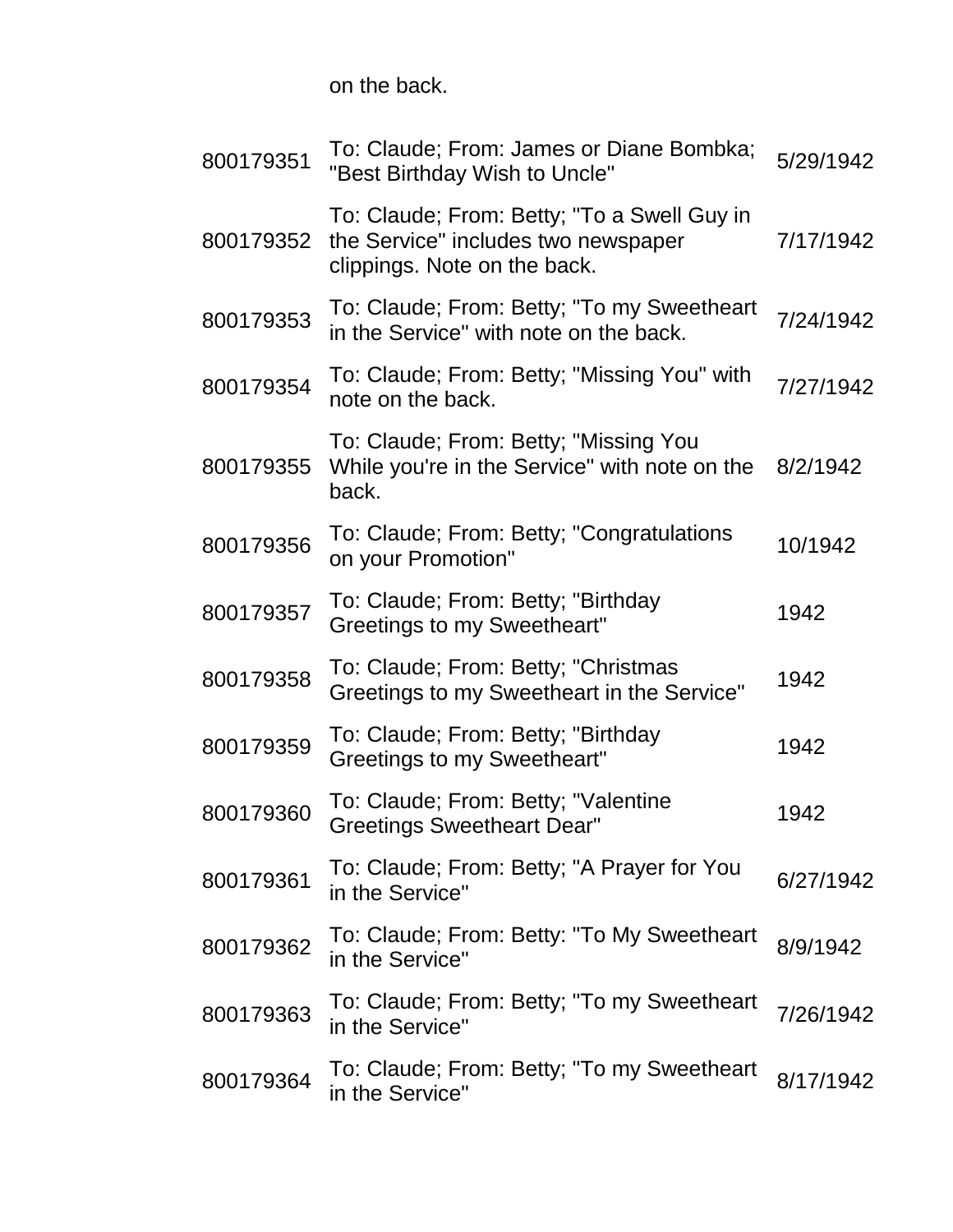| $\overline{2}$ |           | <b>Greeting Cards</b>                                                      | 1943      |
|----------------|-----------|----------------------------------------------------------------------------|-----------|
|                | 800179365 | To: Claude; From: Betty; "I Miss You!" with<br>note on the back.           | 1/4/1943  |
|                | 800179366 | To: Claude; From: Betty; "To My Sweetheart<br>in the Service"              | 1/18/1943 |
|                | 800179367 | To: Claude; From: Betty; "Greetings to You<br>in the Service"              | 2/8/1943  |
|                | 800179368 | To: Claude; From: Betty; "To You in the<br>Service"                        | 2/24/1943 |
|                | 800179369 | To: Claude; From: Betty; "To a Swell Guy in<br>the Service"                | 3/1/1943  |
|                | 800179370 | To: Claude; From: Betty; "The Top O' the<br>Mornin' to You"                | 3/17/1943 |
|                | 800179371 | To: Claude; From: Betty; "An Army Manual<br>for You"                       | 3/29/1943 |
|                | 800179372 | To: Claude; From: Betty; "To my Soldier<br>Sweetheart"                     | 4/5/1943  |
|                | 800179373 | To: Claude; From: Betty; "An Easter<br>Greeting to You in the Service"     | 4/20/1943 |
|                | 800179374 | To: Claude; From: Mr. and Mrs. Joseph<br>Bombka; "To a Dear Son at Easter" | 4/22/1943 |
|                | 800179375 | To: Claude; From: Betty; "To My Boyfriend<br>in the Service"               | 4/23/1943 |
|                | 800179376 | To: Claude; From: Betty; "Hi, There,<br>Soldier!"                          | 5/3/1943  |
|                | 800179377 | To: Claude; From: Betty; "You're in the Army<br>Now!"                      | 5/17/1943 |
|                | 800179378 | To: Claude; From: Dad; "A Gift from all of us<br>on Valentine's Day"       | 2/12/1943 |
|                | 800179379 | To: Claude; From: Betty; "I'm with you in<br>Thought, Just where you are"  | 5/30/1943 |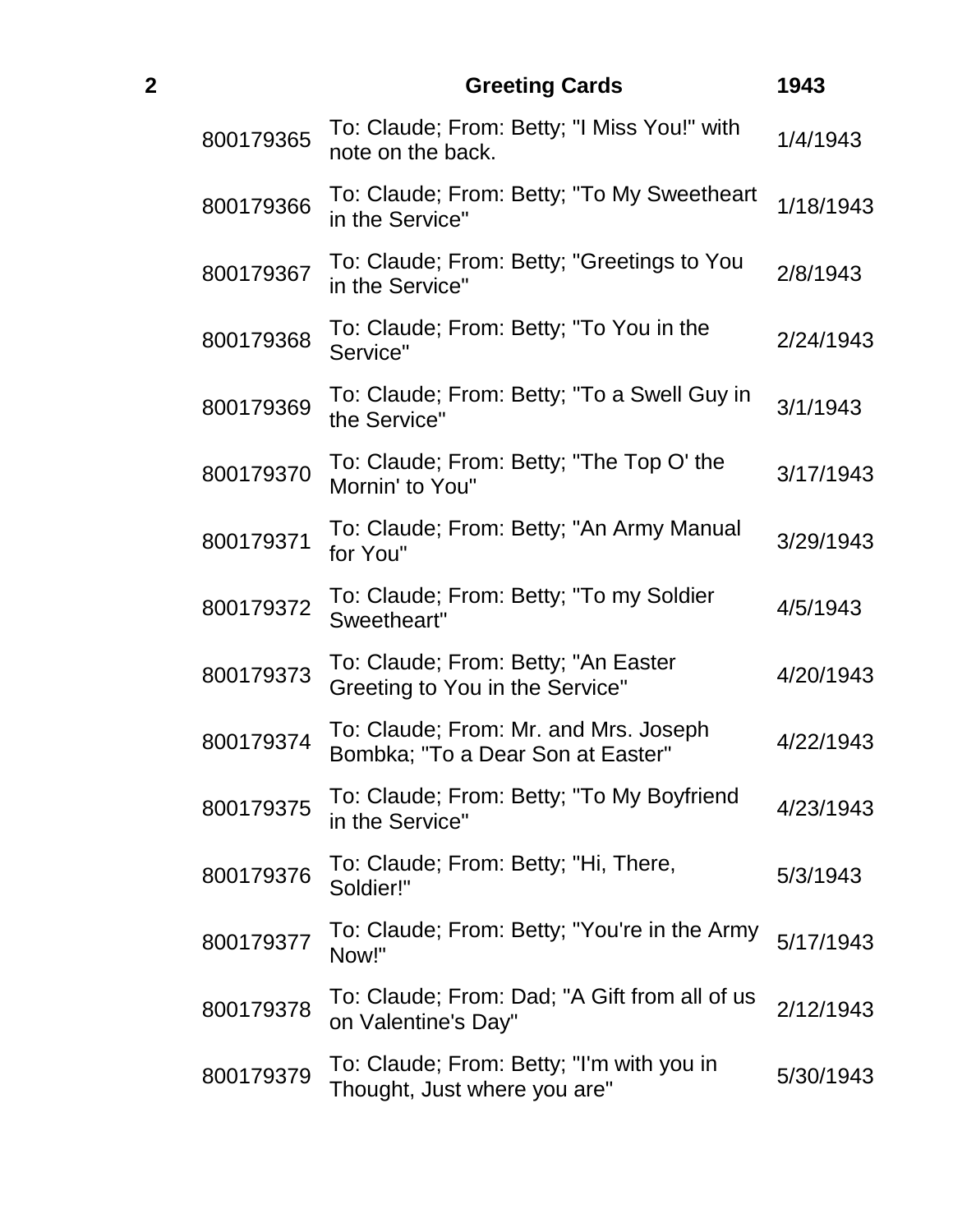| 3 |           | <b>Greeting Cards</b>                                                                           | 1943      |
|---|-----------|-------------------------------------------------------------------------------------------------|-----------|
|   | 800179380 | To: Claude; From: Betty; "To My Husband in<br>the Service"                                      | 6/7/1943  |
|   | 800179381 | To: Claude; From: Pookie; "Father's Day<br>Greetings: To my Uncle in the Service"               | 6/16/1943 |
|   | 800179382 | To: Claude; From: Betty; "Hello There,<br>Soldier!"                                             | 6/23/1943 |
|   | 800179383 | To: Claude; From: Betty; "Thinking of you<br>and sending Best Wishes" with note on the<br>back. | 7/6/1943  |
|   | 800179384 | To: Claude; From: Betty; "Thinking of You"                                                      | 7/10/1943 |
|   | 800179385 | To: Claude; From: Betty; "To My Husband<br>on Our Anniversary"                                  | 7/23/1943 |
|   | 800179386 | To: Claude; From: Betty; "To 'My Guy' in the<br>Service"                                        | 8/18/1943 |
|   | 800179387 | To: Claude; From: Betty; "A Little 'Hello' Just<br>to keep us in touch"                         | 10/2/1943 |
|   | 800179388 | To: Claude; From: Joseph Bombka;<br>"Christmas Greetings to you, Son, in the<br>Service"        | 11/5/1943 |
|   | 800179389 | To: Claude; From: Esther Dunn; "To Brother<br>at Easter"                                        | 4/20/1943 |
|   | 800179390 | To: Claude; From: Betty; "To One in the<br>Service"                                             | 6/14/1943 |
|   | 800179391 | To: Claude; From: Betty; "Hello, Ever feel so<br>lonesome?"                                     | 7/11/1943 |
|   | 800179392 | To: Claude; From: Betty; "Just a little Go-<br>Between"                                         | 7/17/1943 |
|   | 800179393 | To: Claude; From: Pookie, Mouse, and<br>Lefty; "Valentine Greetings to You in the<br>Service"   | 11/9/1943 |
|   | 800179394 | To: Claude; From: Betty; "To You in the<br>Service, A Word from Home"                           | 11/9/1943 |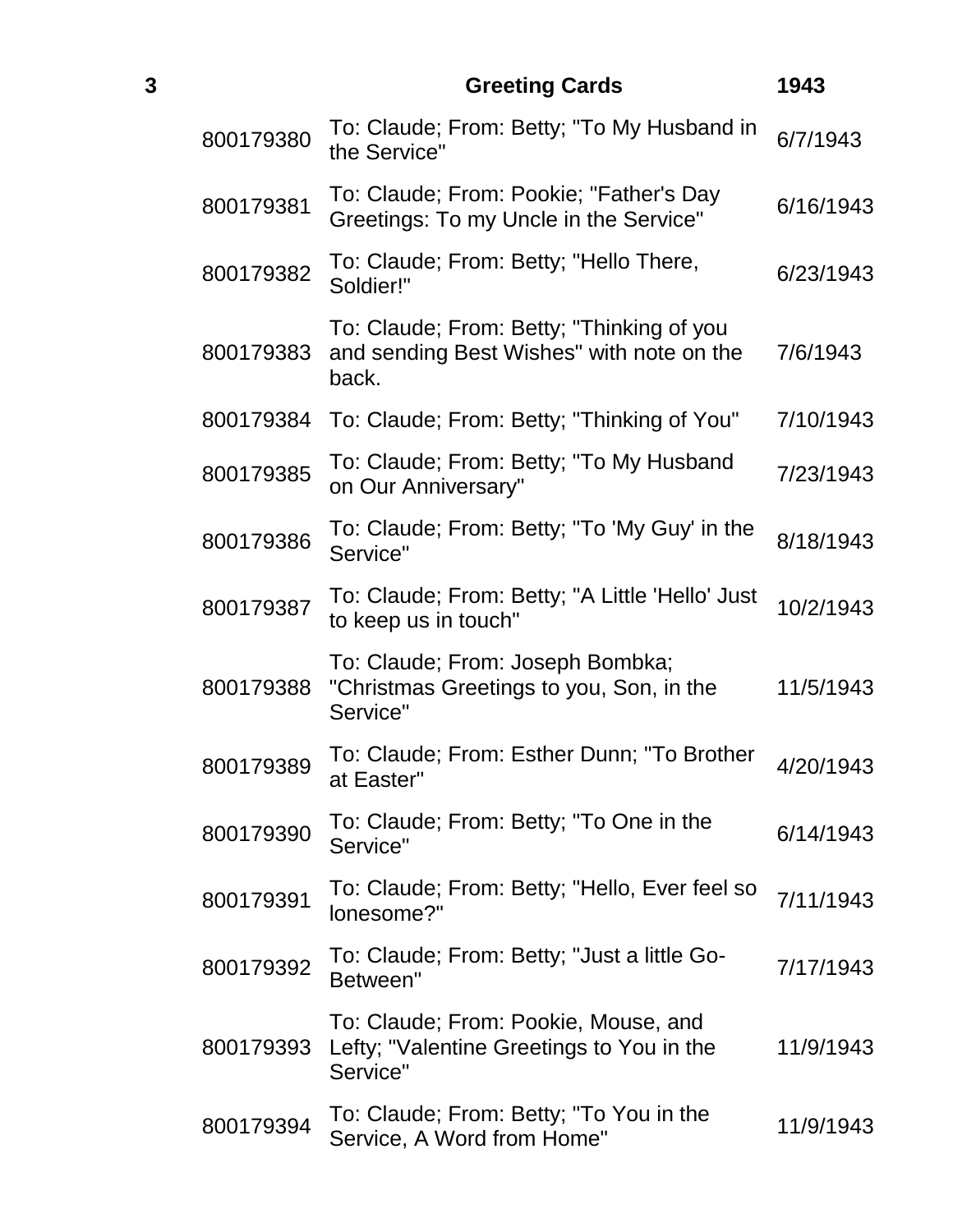| 4 |           | <b>Greeting Cards</b>                                                                                  | 1944       |
|---|-----------|--------------------------------------------------------------------------------------------------------|------------|
|   | 800179395 | To: Claude; From: Mrs. Bombka; "A<br>Valentine for You, Son, as You Serve Our<br>Country"              | 1/15/1944  |
|   | 800179396 | To: Claude; From: Betty; "I'm Hungerin' to<br>See You on St. Patrick's Day"                            | 2/26/1944  |
|   | 800179397 | To: Betty; From: Corporal James Fruend;<br>"The Best of Luck and all Good Wishes for<br>Your Birthday" | 3/10/1944  |
|   | 800179398 | To: Claude; From: Mr. and Mrs. Joseph<br>Bombka; "Dear Son in the Service"                             | 3/16/1944  |
|   | 800179399 | To: Claude; From: Mr. and Mrs. Joseph<br>Bombka; "To My Boy in the Service at<br>Easter"               | 3/22/1944  |
|   | 800179400 | To: Betty; From: Claude; "With Every Good<br>Wish for Your Birthday"                                   | 6/16/1944  |
|   | 800179401 | To: Betty; From: Claude; "The Peace of<br>Christmas"                                                   | 11/20/1944 |
|   | 800179402 | To: Betty; From: Claude; " A Merry X-mas"                                                              | 12/10/1944 |
|   | 800179403 | To: Claude; From: Betty; "To My Husband in<br>the Service, A Birthday Wish"                            | 1944       |
|   | 800179404 | To: Claude; From: Betty; "A Valentine for My<br>Husband"                                               | 1/11/1944  |
|   | 800179405 | To: Claude; From: Betty; "In the Service,<br>Easter Greetings to the One I Love"                       | 3/13/1944  |
|   | 800179406 | To: Claude; From: Lefty, Marge, and Diane;<br>"Easter Greetings to my Brother in the<br>Service"       | 3/23/1944  |
|   | 800179407 | To: Claude; From: Betty; "A Greeting For My<br>Husband on His Birthday"                                | 1944       |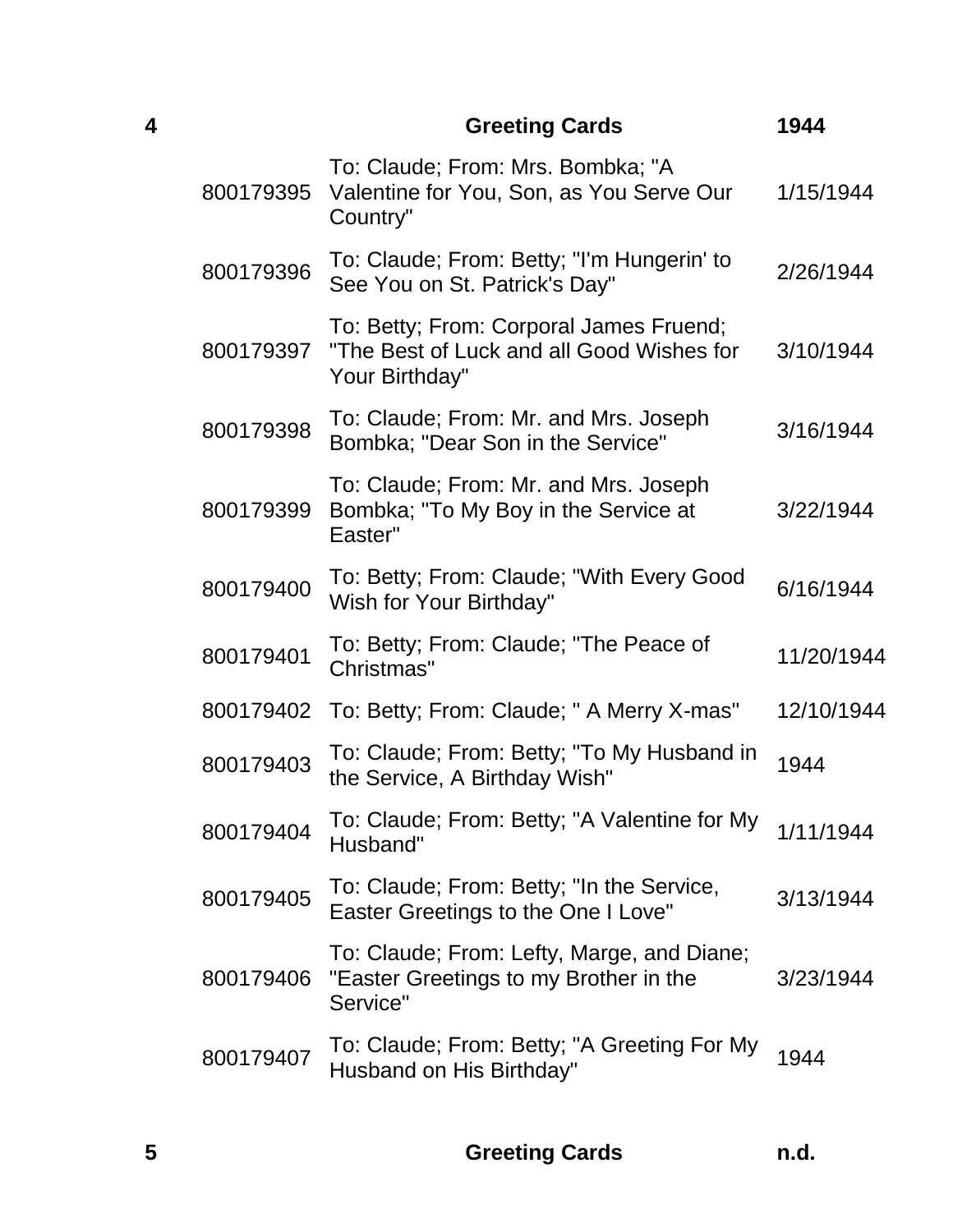| 800179408 | To: Claude; From: Mom; I'm So Excited,<br>Son! You'll soon be Home!"                 | n.d. |
|-----------|--------------------------------------------------------------------------------------|------|
| 800179409 | To: Claude; From: Kaminski's; "Welcome<br>Home"                                      | n.d. |
| 800179410 | To: Claude; From: Betty; "Father's Day<br>Greetings to my Husband in the Service"    | n.d. |
| 800179411 | To: Claude; From: Betty; "What's Cookin',<br>Soldier?"                               | n.d. |
| 800179412 | To: Claude; From: Betty; "Why Don't You<br>Write?"                                   | n.d. |
| 800179413 | To: Claude; From: Betty; "Thinking of You"                                           | n.d. |
| 800179414 | To: Claude; From: Betty; "A Christmas Wish<br>for My Husband in the Service"         | n.d. |
| 800179415 | To: Claude; From: Betty; "To My Sweetheart<br>in the Service"                        | n.d. |
| 800179416 | To: Claude; From: Betty; "I'm With You in<br>Thought, Just Where You Are"            | n.d. |
| 800179417 | To: Claude; From: Betty; "To My Sweetheart<br>in the Service"                        | n.d. |
| 800179418 | To: Claude; From: Betty; "A Prayer for You<br>in the Service"                        | n.d. |
| 800179419 | To: Claude; From: Betty; "I've Missed You<br>So''                                    | n.d. |
| 800179420 | To: Betty; From: Claude; "Easter Greetings"                                          | n.d. |
| 800179421 | To: Claude; From: Betty; "You're Doin' Your<br>Duty Soldier"                         | n.d. |
| 800179422 | To: Claude; From: Betty; "To My Sweetheart<br>in the Service" with note on the back. | n.d. |
| 800179423 | To: Claude; From: Betty; "To My Sweetheart<br>in the Service"                        | n.d. |
| 800179424 | To: Claude; From: Betty; "Good Luck to My<br>Sweetheart in the Service"              | n.d. |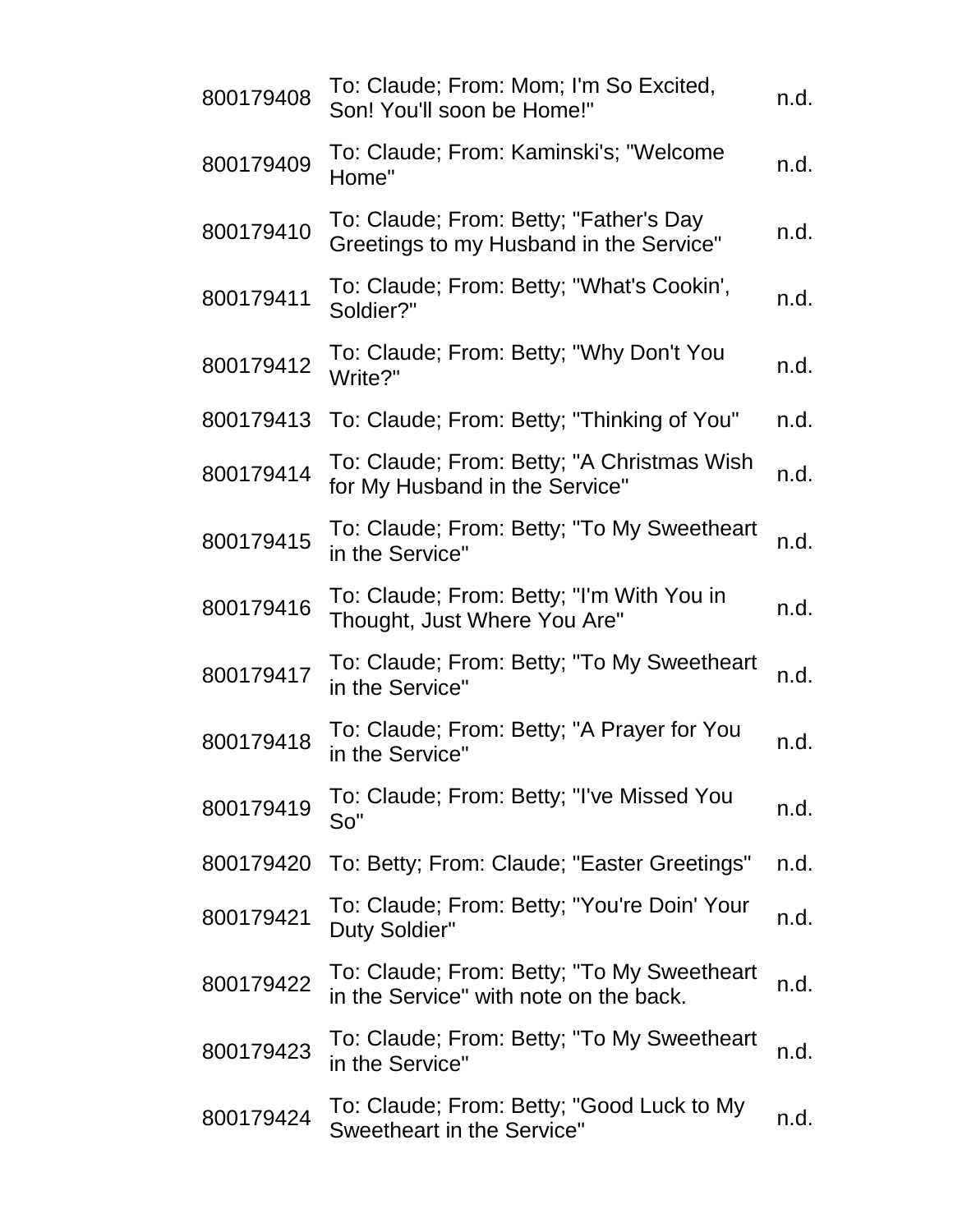| 800179425 | To: Claude; From: Betty; "Thanksgiving<br>Greetings to my Sweetheart in the Service" | n.d. |
|-----------|--------------------------------------------------------------------------------------|------|
| 800179426 | To: Claude; From: Betty; "Snap Out of it<br>Soldier"                                 | n.d. |
| 800179427 | To: Claude; From: Betty; "To You in the<br>Service"                                  | n.d. |
| 800179428 | To: Claude; From: Betty; "To Greet You on<br>Valentine's Day"                        | n.d. |
| 800179429 | To: Claude; From: Betty; "We've Won,<br>Hubby!"                                      | n.d. |
| 800179430 | To: Claude; From: Betty; "To A Boy Friend<br>in the Service"                         | n.d. |
| 800179431 | To: Claude; From: Betty; "To My Sweetheart<br>in the Service"                        | n.d. |
| 800179432 | To: Claude; From: Betty; "To One in the<br>Service"                                  | n.d. |
| 800179433 | To: Claude; From: Betty; "A Prayer for You<br>in the Service"                        | n.d. |

**6 Photographs n.d.** 800179434 Claude hanging laundry. The metal of the metal of the metal of the metal of the metal of the metal o 800179435 Soldier in Battle Dress. 800179436 Soldier in Battle Dress. (DUP) n.d. 800179437 Claude with three other soldiers in Battle Dress. n.d. which differently in Battle h.d. 800179438 Betty and soldier holding flags. The m.d. 800179439 Claude and Betty wedding photo. https://www. 800179440 Claude and two other men; collage. https:// 800179441 Claude; attached to board. The metal of the metal of the metal of the metal of the metal of the metal 800179442 Claude; attached to board. (DUP) n.d.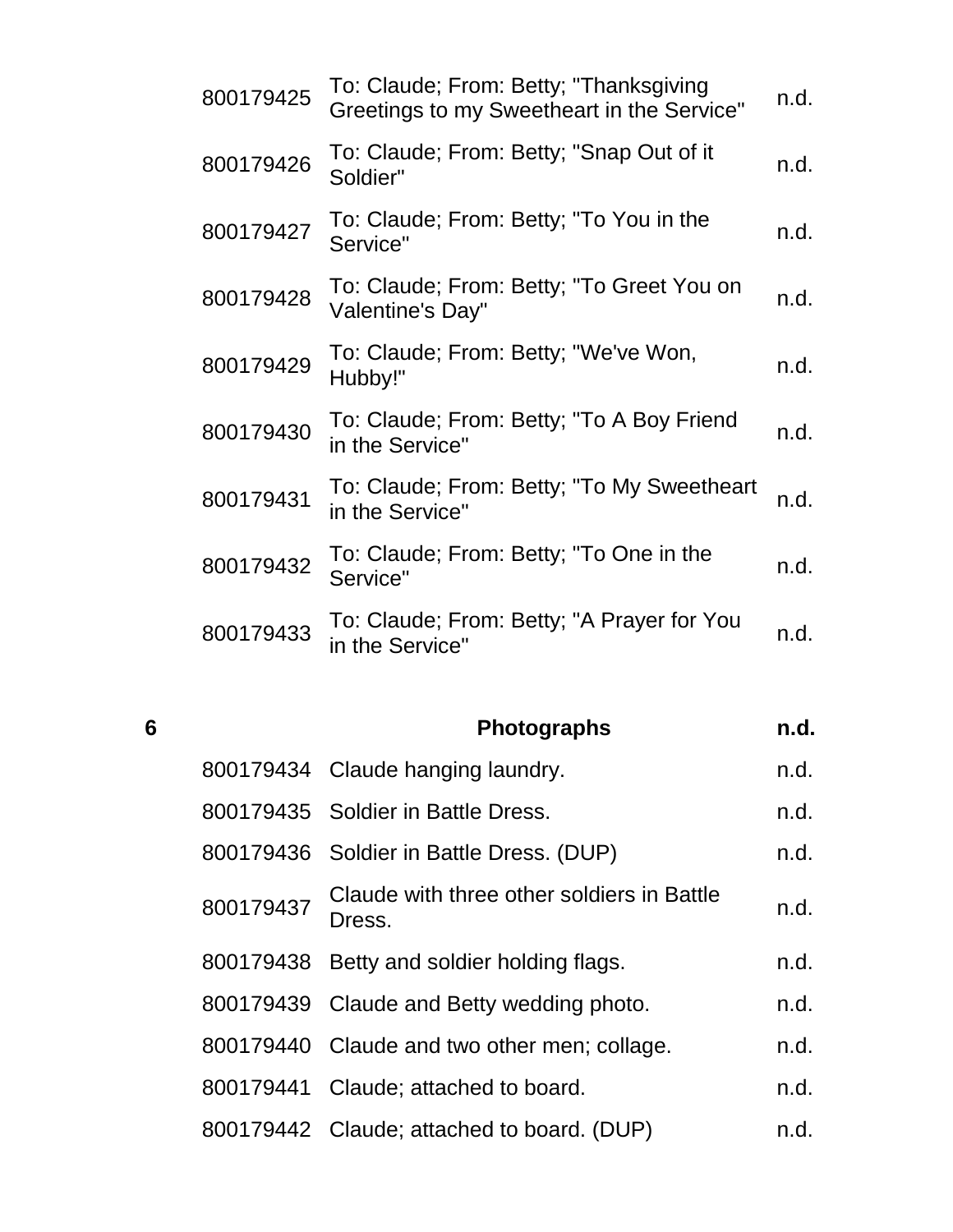|           | 800179443 Claude; attached to board. (DUP)                                 | n.d. |
|-----------|----------------------------------------------------------------------------|------|
|           | 800179444 Claude and Betty.                                                | n.d. |
|           | 800179445 Claude and Betty. (DUP but larger)                               | n.d. |
|           | 800179446 Claude in uniform.                                               | n.d. |
|           | 800179447 Claude and Betty in old age.                                     | n.d. |
|           | 800179448 Claude and Betty in old age. (DUP)                               | n.d. |
| 800179449 | Claude in uniform. (large)                                                 | n.d. |
| 800179450 | Claude in uniform smiling. (large)                                         | n.d. |
| 800179451 | Claude and Betty. (attached to Gold-Tone<br>Studios board)                 | n.d. |
| 800179452 | Claude and Betty smiling. (attached to Gold-<br>Stone Studios board)       | n.d. |
| 800179453 | Claude and Betty smiling. (attached to Gold-<br>Stone Studios board) (DUP) | n.d. |
| 800179454 | Claude and Betty smiling. (attached to Gold-<br>Stone Studios board) (DUP) | n.d. |

**1 Oversized 1928, 1945, n.d.**

|           | Oversized                                                                          | 1928, 1945, n.d. |
|-----------|------------------------------------------------------------------------------------|------------------|
| 800179455 | Certificate: Chicago Board of Education:<br><b>Talcott School diploma</b>          | 01/1928          |
| 800179456 | Report: Headquarters OISE Intermediate<br>Section; Shaef War Room at Reims, France | n.d.             |
| 800179457 | Newsletter: "Sea Ration" - Souvenir Edition<br>Volume 2 Number 15                  | 12/15/1945       |
| 800179458 | Official Records envelope, held Claude's<br>Separation papers                      | 08/1945          |
|           |                                                                                    |                  |

| 800179459 | Scrapbook 1 | 1941-1943, n.d. |
|-----------|-------------|-----------------|
|           |             |                 |

Cover: "Scrap Book" House drawn wagon.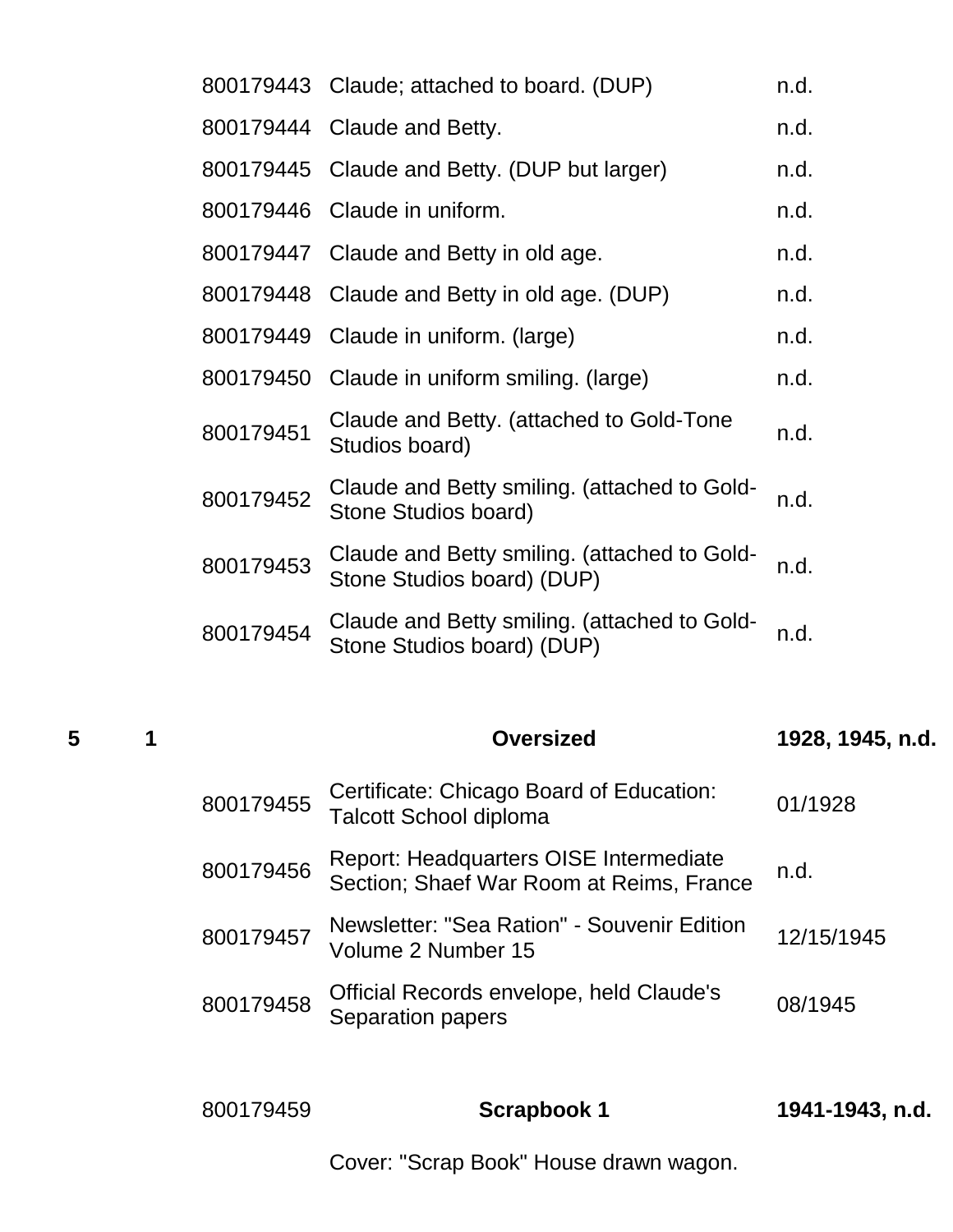Cover Verso: Military wedding illustration.

Page 1: Three greeting cards from Claude to Betty.

Page 2: One greeting card from Claude to Betty; "One of the Hardships of War" cartoon illustration.

Page 3: One newspaper clipping of sheet music.

Page 4: [blank]

Page 5: Three greeting cards.

Page 6: [blank]

Page 7: Six photos of Claude and Betty from Cedar Lake - July 1941

Page 8: [blank]

Page 9: Seven photos of Claude and Betty from Cedar Lake - September 1941

Page 10: Two newspaper clippings.

Page 11: Three newspaper clippings and army stickers with caption "Entered Arm'd Forces - May 21, 1942."

Page 12: [blank]

Page 13: Nine photos of Claude and family with caption "First Furlough - September 21, 1941."

Page 14: [blank]

Page 15: Six photos of Claude and family.

Page 16: [blank]

Page 17: Five photos of Claude and family.

Page 18: [blank]

Page 19: Five photos of Claude in uniform with caption "First Pictures from Camp -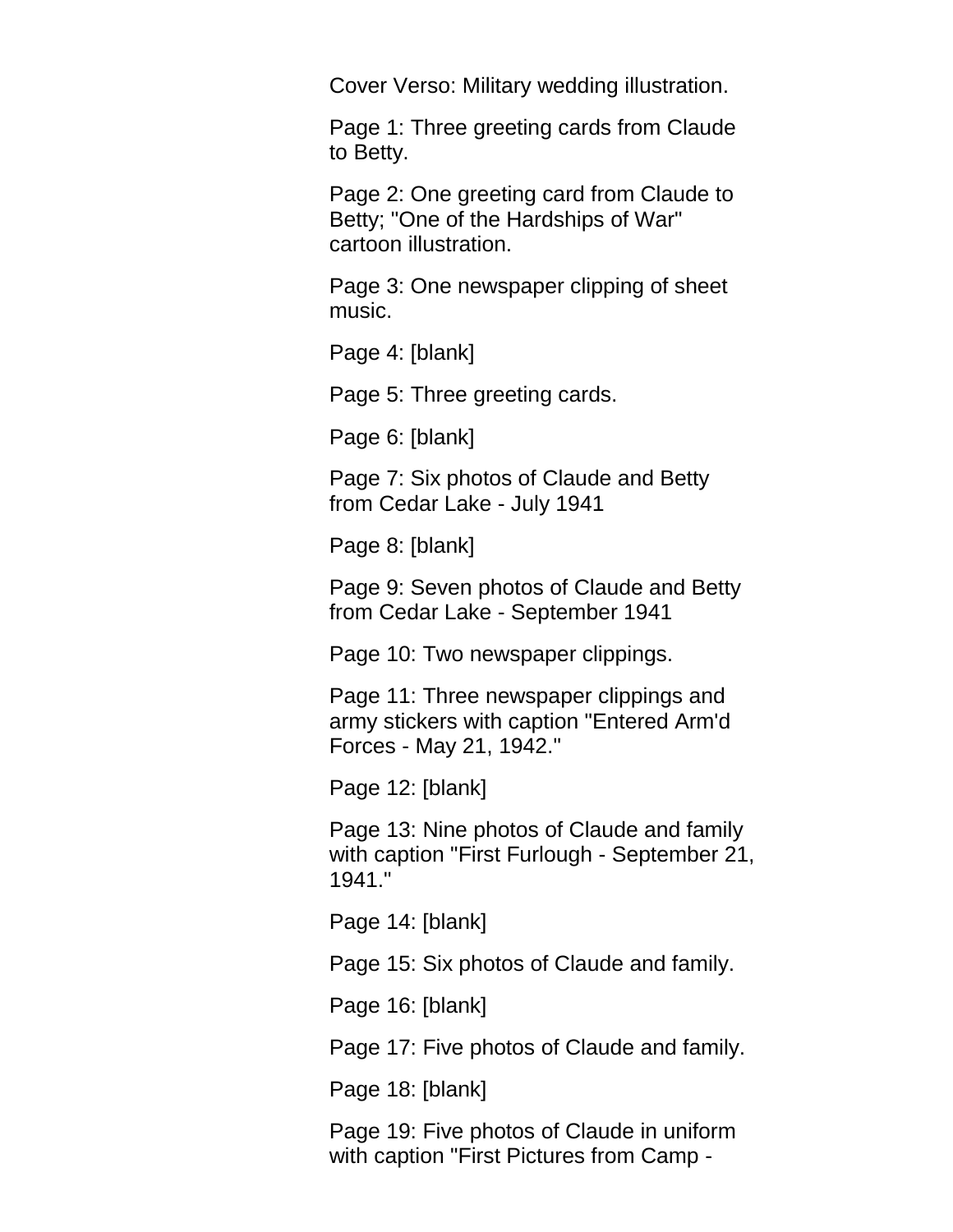November 1942."

Page 20: [blank]

Page 21: Eight photos of Claude and fellow soldiers.

Page 22: [blank]

Page 23: One newspaper clipping and five placeholders for photographs with caption "To Bud - February 1942."

Page 24: Placeholder for one photograph with caption "Bob Doyle. Air Corps - 1942."

Page 25: One newspaper clipping and two placeholders for photographs with caption "To Gil 'Sugar' Gusland."

Page 26: [blank]

Page 27: Two photos with captions "To Roy Nesterguard" and "Air Corps."

Page 28: One of photo of group of soldiers.

Page 29: Two photos of groups of soldiers and girls.

Page 30: Placeholder for one photograph.

Page 31: One photograph and one card titled "Robert Trotter."

Page 32: [blank]

Page 33: Three photos of service club lawn with caption "Corp. Fruend & Arthur Mohr - Feb. 1943."

Page 34: [blank]

Page 35: Placeholder for one photograph.

Page 36: [blank]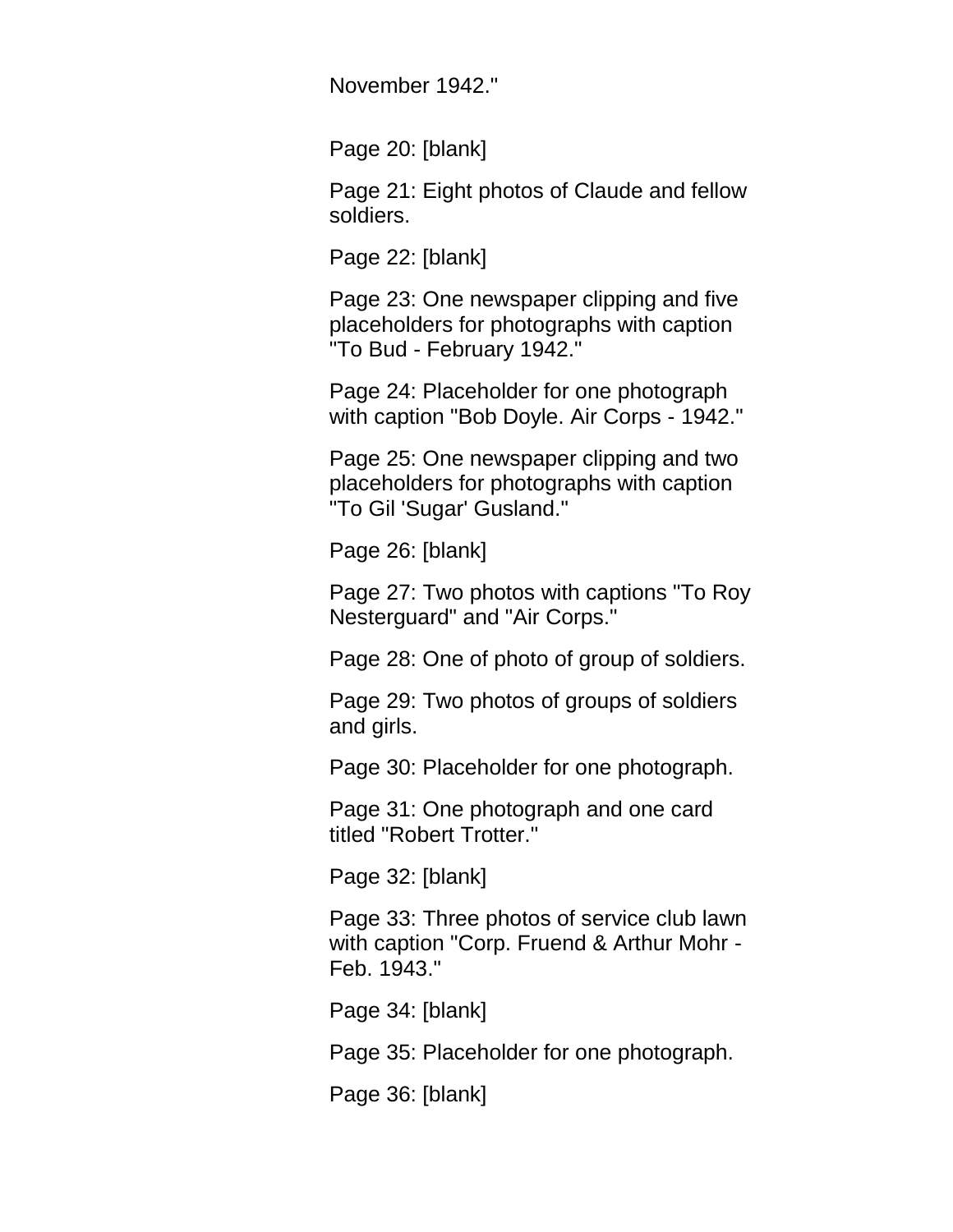#### 800179460 **Scrapbook 2 1943, n.d.**

Cover: Combat vehicles and eagle.

Cover verso: [blank]

Page 1: One photo of soldier holding sports trophies.

Page 2: [blank]

Page 3: One photo of Claude and his whole company.

Page 4: [blank]

Page 5: One photo of Claude and fellow soldiers with trophies.

Page 6: [blank]

Page 7: Five photos of Claude, Betty, and family.

Page 8: [blank]

Page 9: Nine photos of Claude, Betty, family, and kids.

Page 10: [blank]

Page 11: Six photos of soldiers with captions "Service club lounge - Feb. 1943."

Page 12: [blank]

Page 13: Nine photos of Claude, Betty, family, friends, and kids.

Page 14: [blank]

Page 15: Five photos of Claude and Betty on New Years and with family.

Page 16: [blank]

Page 17: Seven photos of Claude, family, and soldiers.

Page 18: [blank]